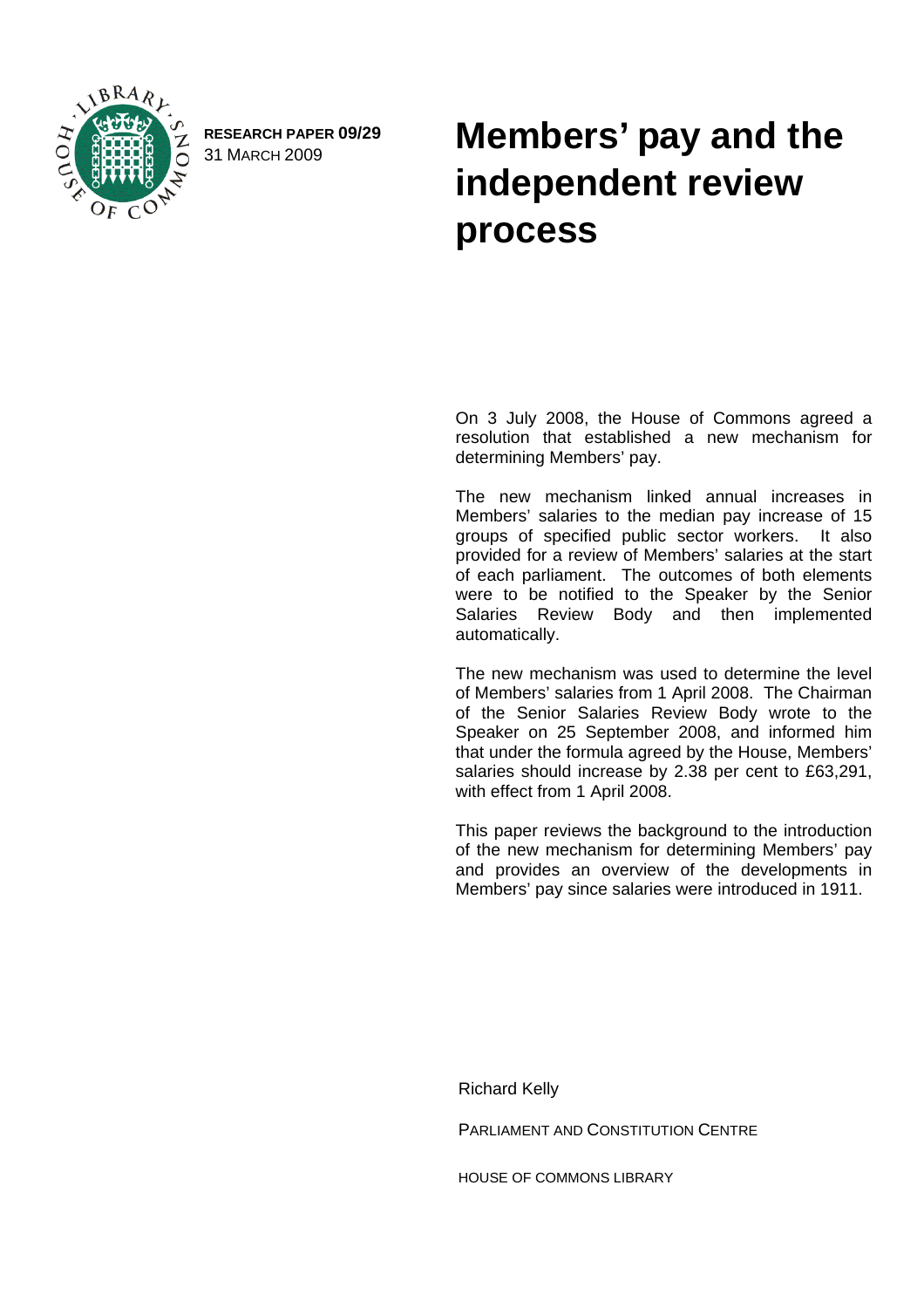#### **Recent Library Research Papers include:**

List of 15 most recent RPs

| 09/14 | Apprenticeships, Skills, Children and Learning Bill: apprenticeship | 18.02.09 |
|-------|---------------------------------------------------------------------|----------|
|       | & training provisions [Bill 55 of 2008-09]                          |          |
| 09/15 | Apprenticeships, Skills, Children and Learning Bill: provisions for | 18.02.09 |
|       | children, education and learners [Bill 55 of 2008-09]               |          |
| 09/16 | Saving Gateway Accounts Bill: Committee Stage Report                | 24.02.09 |
| 09/17 | Autism Bill [Bill 10 of 2008-09]                                    | 25.02.09 |
| 09/18 | Northern Ireland Bill [Bill 62 of 2008-09]                          | 02.03.09 |
| 09/19 | Small Business Rate Relief (Automatic Payment) Bill [Bill 13 of     | 03.03.09 |
|       | 2008-091                                                            |          |
| 09/20 | Economic Indicators, March 2009                                     | 04.03.09 |
| 09/21 | Statutory Redundancy Pay (Amendment) Bill [Bill 12 of 2008-09]      | 11.03.09 |
| 09/22 | Industry and Exports (Financial Support) Bill [Bill 70 of 2008-09]  | 12.03.09 |
| 09/23 | Welfare Reform Bill: Committee Stage Report                         | 13.03.09 |
| 09/24 | Royal Marriages and Succession to the Crown (Prevention of          | 17.03.09 |
|       | Discrimination) Bill [Bill 29 of 2008-09]                           |          |
| 09/25 | Fuel Poverty Bill [Bill 11 of 2008-09]                              | 17.03.09 |
| 09/26 | Unemployment by Constituency, February 2009                         | 18.03.09 |
| 09/27 | Coroners and Justice Bill: Committee Stage Report                   | 19.03.09 |
| 09/28 | Geneva Conventions and United Nations Personnel                     | 20.03.09 |
|       | (Protocols) Bill [HL] [Bill 69 of 2008-09]                          |          |

*Research Papers are available as PDF files:* 

- *to members of the general public on the Parliamentary web site, URL: http://www.parliament.uk*
- *within Parliament to users of the Parliamentary Intranet, URL: http://hcl1.hclibrary.parliament.uk*

Library Research Papers are compiled for the benefit of Members of Parliament and their personal staff. Authors are available to discuss the contents of these papers with Members and their staff but cannot advise members of the general public. We welcome comments on our papers; these should be sent to the Research Publications Officer, Room 407, 1 Derby Gate, London, SW1A 2DG or e-mailed to [PAPERS@parliament.uk](mailto:PAPERS@parliament.uk)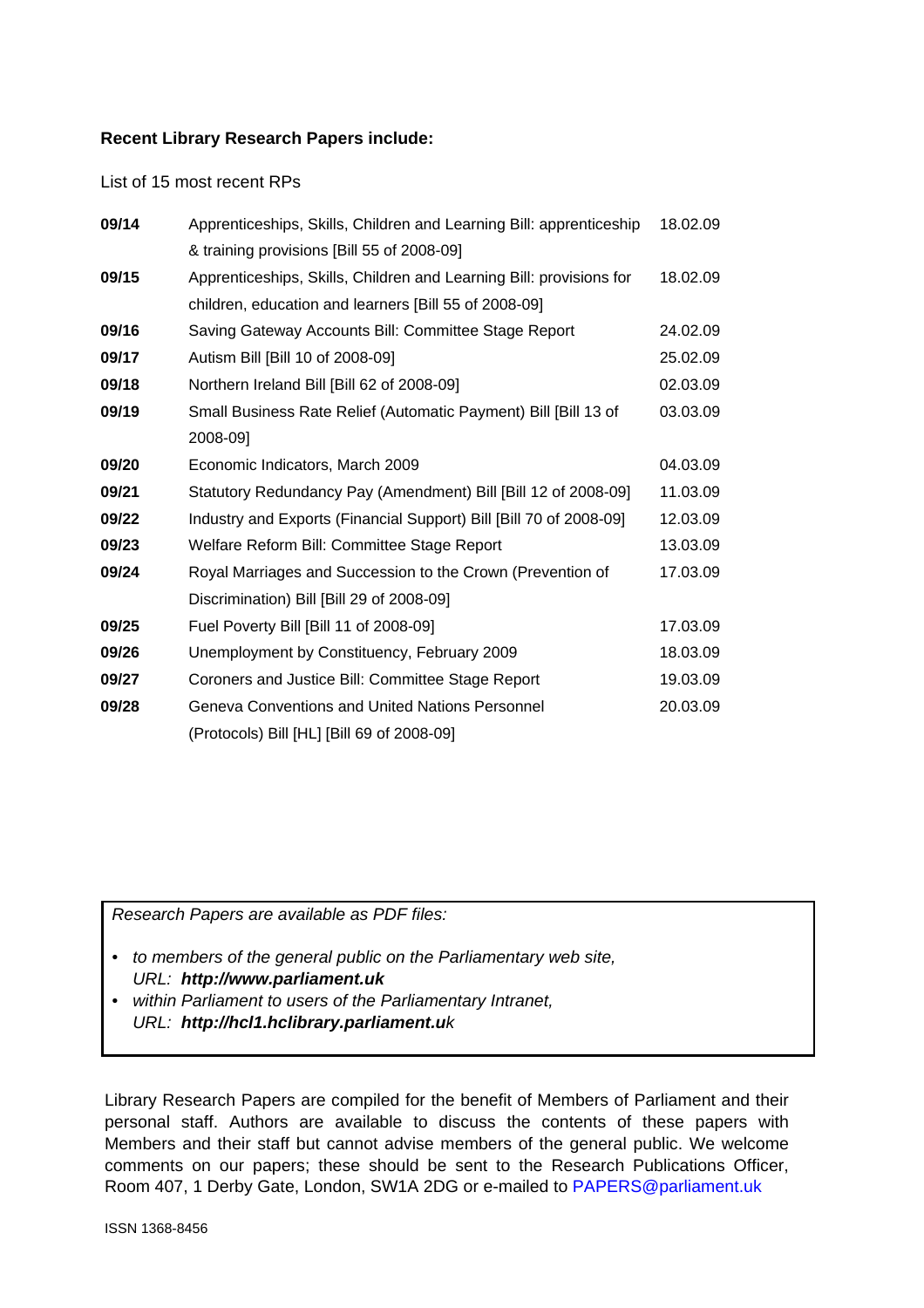# **Summary of main points**

The basic Members' salary in 2008/09 is £63,291. Additional salaries are paid to chairmen of select and general committees. Most select committee chairmen receive an additional salary of £14,039. The additional salary of a general committee chairman depends on length of service:

| <b>Additional salary</b> |               |
|--------------------------|---------------|
| <b>Length of service</b> | (£ per annum) |
| Less than one year       | 2.802         |
| 1-3 years                | 7.862         |
| 3-5 years                | 10,669        |
| At least 5 years         | 14,039        |

These rates were implemented automatically, after the House agreed, on 3 July 2008, to a new resolution which no longer required Members to vote on their own pay.

In accordance with the resolution, Members' salaries will increase to £64,766, from 1 April 2009, an increase of 2.33 per cent. The additional salaries for select and general committee chairmen will increase by the same amount. Select committee chairmen's salaries will increase to £14,366. The additional salary of a general committee chairman, which depends on length of service, will increase to the following rates:

| <b>Additional salary</b> |               |
|--------------------------|---------------|
| Length of service        | (£ per annum) |
| Less than one year       | 2,867         |
| 1-3 years                | 8,045         |
| 3-5 years                | 10,918        |
| At least 5 years         | 14,366        |

Salaries for Members of Parliament were first introduced in modern times in 1911 by resolution of the House of Commons. The salary was initially set at £400 per annum. For the first 60 years, it was only occasionally reviewed and increased.

It was not until the establishment of the Top Salaries Review Body (TSRB) in 1971 that anything other than ad hoc reviews of Members' salaries took place. However, in the 1970s and 1980s, TSRB reviews were not implemented automatically, but by resolution. Frequently, governments argued against implementing TSRB recommendations in full because of economic conditions.

From 1988 a resolution provided for Members' salary increases to be linked to the Civil Service pay scale, providing annual increases in salary. Changes to civil service pay structures, in the early 1990s, were accommodated by an increase in salary, a revised linkage mechanism and a process of regular reviews by the Senior Salaries Review Body (SSRB). These changes were accepted by the House by resolution on 10 July 1996 and the system continued until 2007/08.

The SSRB's 2007 review, under this resolution, was published in 2008. It recommended changes to the annual uprating mechanism and slightly longer periods between regular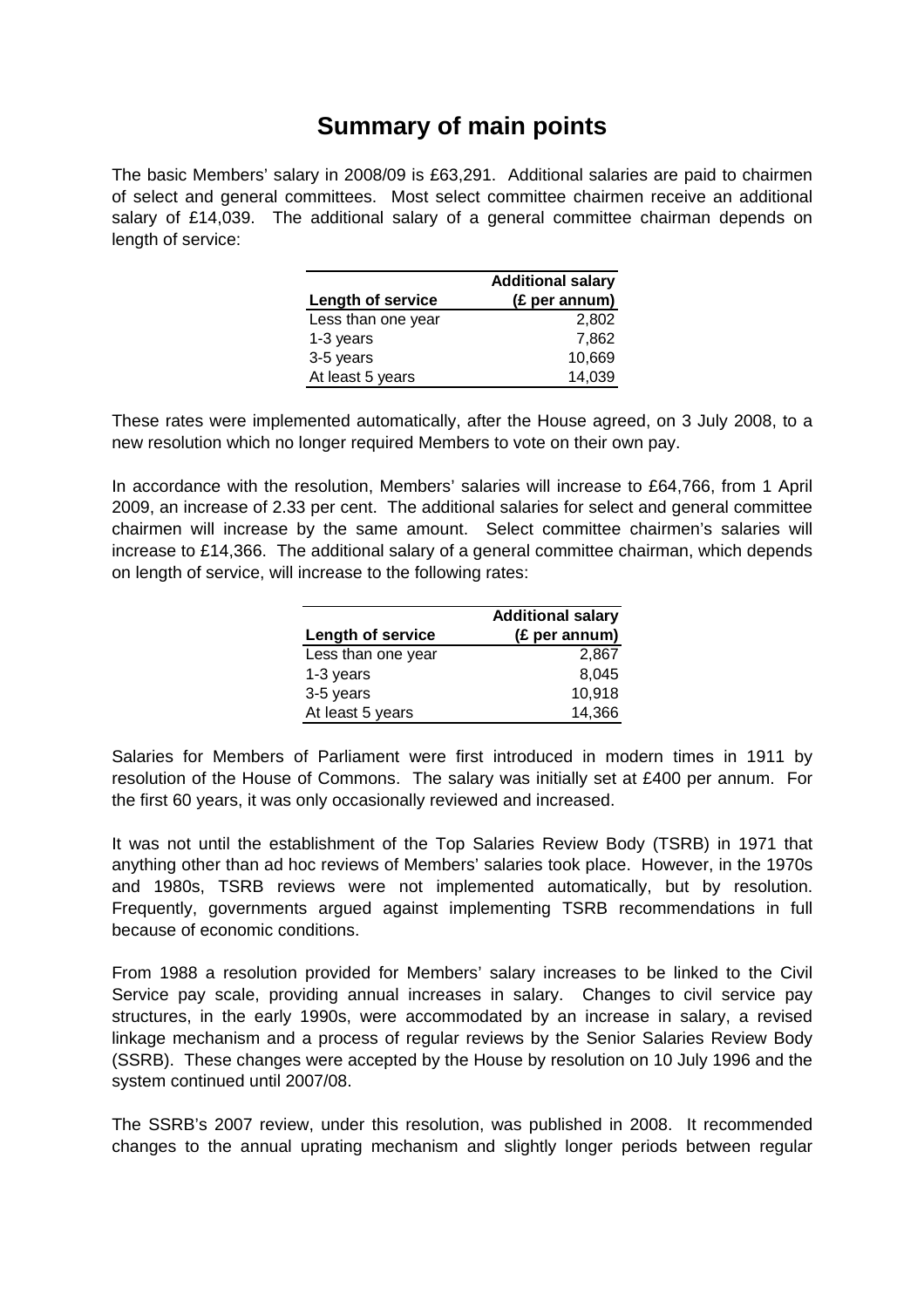reviews. It also recommended that the 2007/08 salary should be higher than the formula increase.

The Government proposed staging the additional 2007/08 increase to keep the total increase below two per cent, in line with public sector pay policy. It also initiated a further review in order to identify an approach that would no longer require Members of Parliament to vote on their pay. Sir John Baker CBE, the retiring chairman of the SSRB conducted the review. The Government accepted some of his recommendations but rejected others:

| Government Response                                                               |
|-----------------------------------------------------------------------------------|
| Agreed                                                                            |
| Disagreed. Pay increases should be linked<br>to 15 specific public sector groups* |
| Rejected                                                                          |
| Agreed                                                                            |
| Agreed                                                                            |
|                                                                                   |

The House supported the Government's proposals on 3 July 2008 and agreed a resolution to allow pay increases and regular reviews to be implemented automatically. In September 2008, the SSRB notified the Speaker that Members' salaries should increase to £63,291, with effect from 1 April 2008.

| * The 15 public sector groups whose pay increases determine Members' pay increases are: |                              |  |  |
|-----------------------------------------------------------------------------------------|------------------------------|--|--|
| (1) senior military                                                                     | (6) NHS staff                |  |  |
| (2) holders of judicial office                                                          | (7) school teachers          |  |  |
| (3) very senior NHS managers                                                            | (8) the Armed Forces         |  |  |
| (4) doctors and dentists                                                                | (9) police officers          |  |  |
| (5) the Prison Service                                                                  | (10) Local Government        |  |  |
| non-Senior Civil Service staff in each of the                                           |                              |  |  |
| (11) Department for Work and Pensions                                                   | (13) the Ministry of Defence |  |  |
| (12) Her Majesty's Revenue and Customs                                                  | (14) the Home Office         |  |  |
| And (15) the Senior Civil Service                                                       |                              |  |  |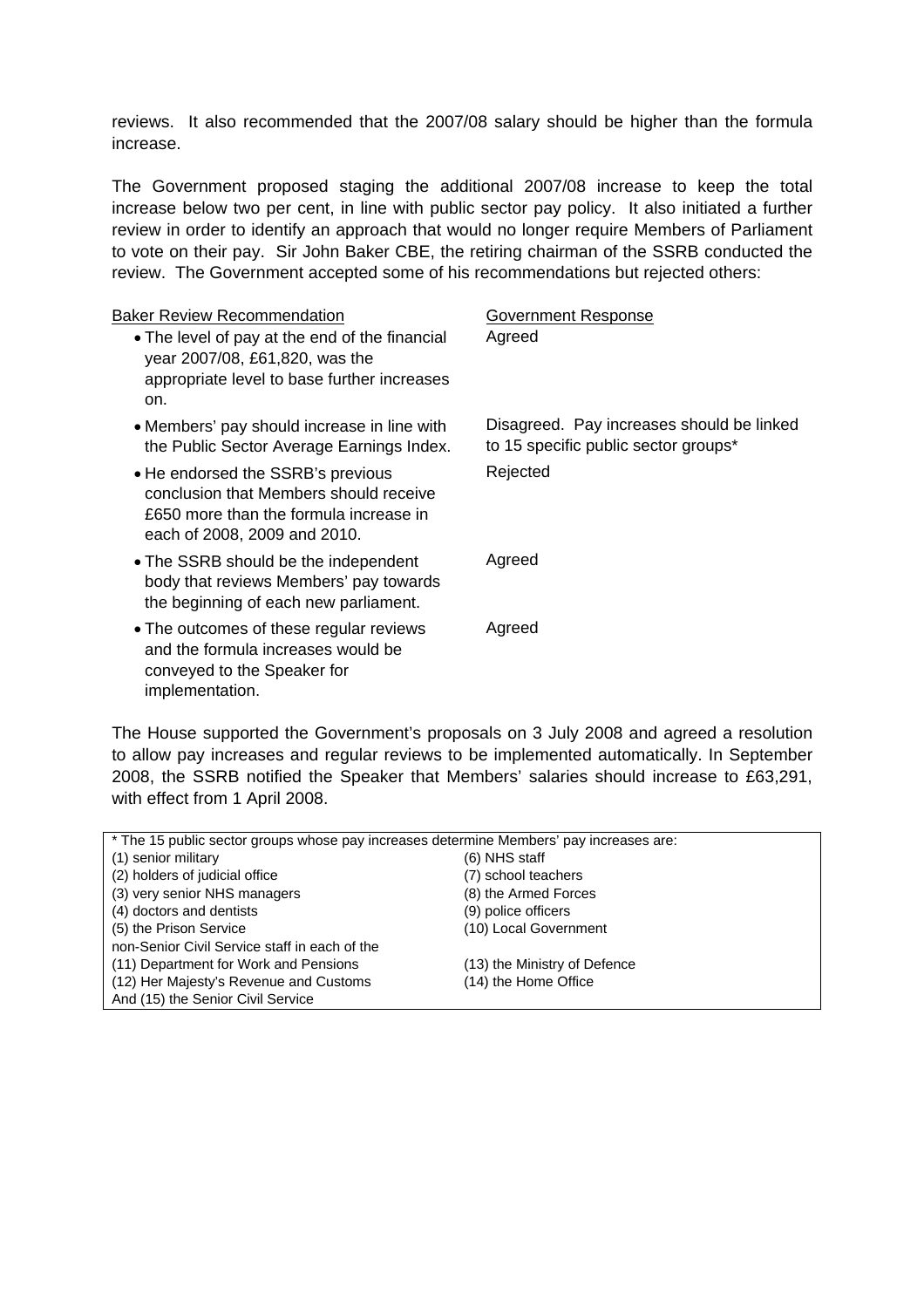# **CONTENTS**

| I            | <b>Introduction</b> |                                                                                   |    |  |
|--------------|---------------------|-----------------------------------------------------------------------------------|----|--|
| $\mathbf{I}$ |                     | The Baker Review and the 2008 Resolutions on Members' pay                         |    |  |
|              | Α.                  | <b>Background</b>                                                                 | 8  |  |
|              |                     | 1. Calls for alternative mechanisms for setting Members' pay                      | 9  |  |
|              | В.                  | Terms of reference of the Baker Review                                            | 10 |  |
|              | C.                  | Debate on the SSRB Review and proposals for the Baker Review (24<br>January 2008) | 11 |  |
|              |                     | 1. Decision on Members' pay                                                       | 11 |  |
|              |                     | 2. Resolution of 24 January 2008                                                  | 13 |  |
|              | D.                  | <b>Conduct of the Review</b>                                                      | 14 |  |
|              | Е.                  | <b>Proposals and recommendations</b>                                              | 16 |  |
|              |                     | 1. Summary of recommendations                                                     | 18 |  |
|              |                     | <b>Independent Body</b><br>2.                                                     | 18 |  |
|              |                     | 3. Uprating mechanism                                                             | 20 |  |
|              |                     | 4. The base level of Members' pay                                                 | 21 |  |
|              | F.                  | <b>Government Response</b>                                                        | 22 |  |
|              | G.                  | <b>Decisions of the House</b>                                                     | 23 |  |
|              |                     | 1. Resolution of 3 July 2008                                                      | 25 |  |
|              | Η.                  | Implementation                                                                    | 26 |  |
|              |                     | 1. Members' salaries from 1 April 2008                                            | 26 |  |
|              |                     | 2. Members' salaries from 1 April 2009                                            | 27 |  |
| Ш            |                     | The 1996 Resolution on Members' pay and subsequent developments                   | 28 |  |
|              | Α.                  | <b>Introduction</b>                                                               | 28 |  |
|              | В.                  | 2001 SSRB Review                                                                  | 30 |  |
|              | C.                  | 2004 SSRB Review                                                                  | 30 |  |
|              | D.                  | Staging of the 2006 increase                                                      | 30 |  |
|              | Е.                  | 2007 Review                                                                       | 31 |  |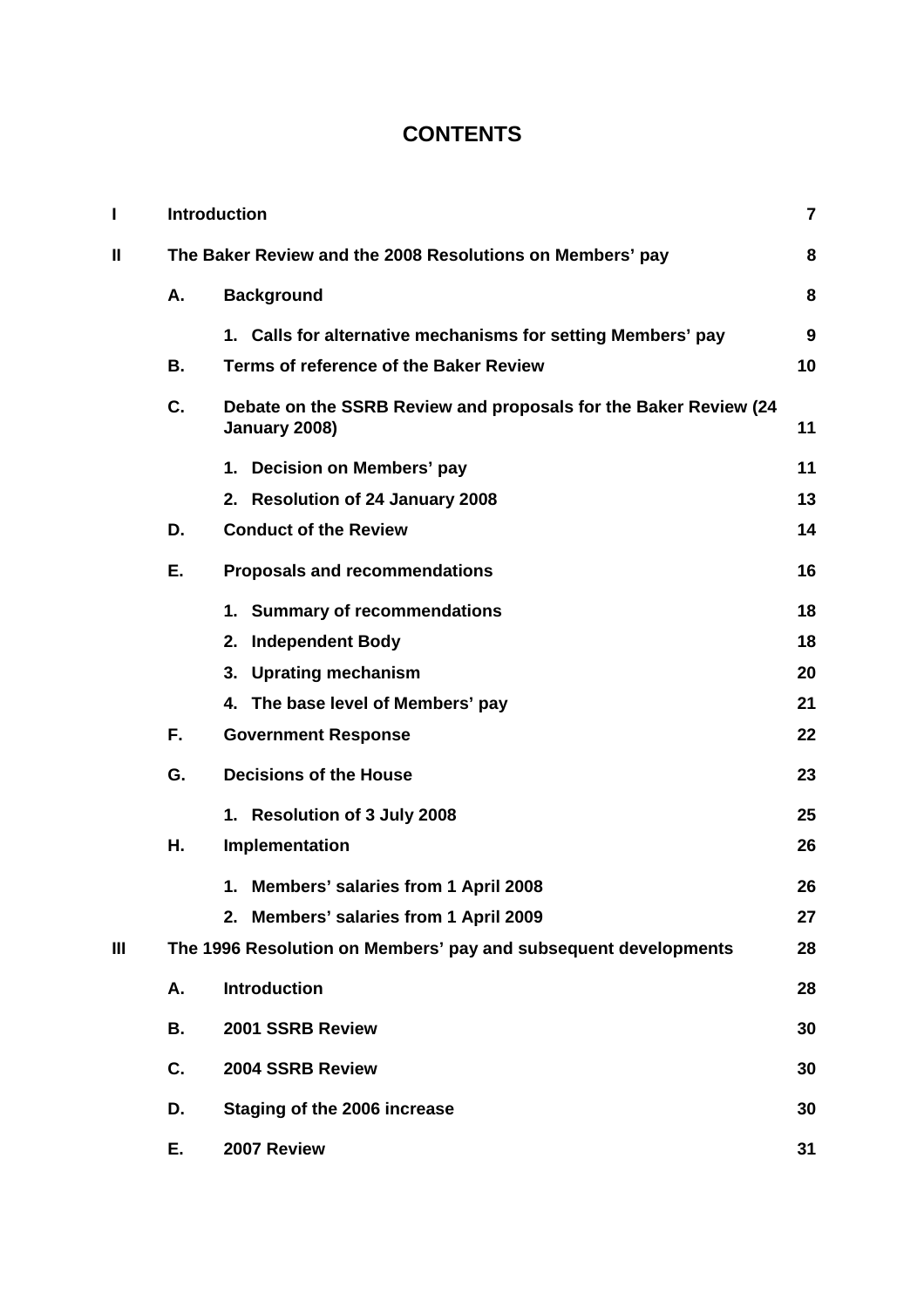| Additional salaries for select and general committee chairmen<br>F.<br>Select committee chairmen<br><b>General Committee Chairmen</b><br>$2_{-}$<br>IV<br><b>Members' pay 1911-1996</b> | 32 |
|-----------------------------------------------------------------------------------------------------------------------------------------------------------------------------------------|----|
|                                                                                                                                                                                         | 33 |
|                                                                                                                                                                                         | 33 |
|                                                                                                                                                                                         | 36 |
|                                                                                                                                                                                         | 38 |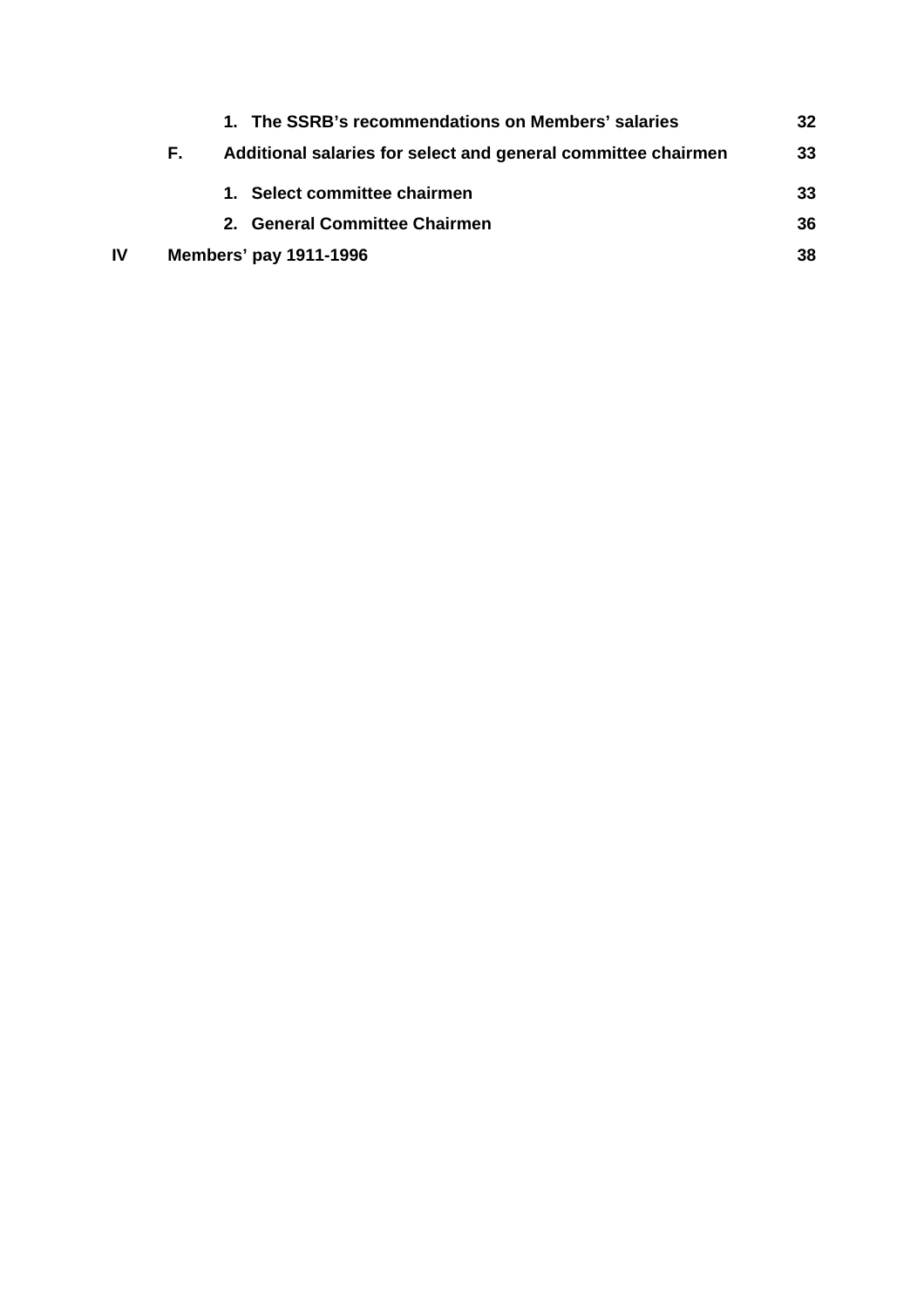# <span id="page-6-0"></span>**I Introduction**

On 3 July 2008, the House of Commons agreed a resolution that established a new mechanism for determining Members' pay. The resolution linked increases in Members' salaries to increases in the pay of 15 public sector groups: it provided that increases would be implemented automatically. It also provided for the Senior Salaries Review Body (SSRB) to review Members' salaries in the first year of each new parliament, unless a review had taken place within the previous two years. Conclusions of these periodic reviews would also be automatically implemented.

This resolution was adopted following a *Review of Parliamentary Pay and Pensions* by Sir John Baker CBE, who had retired as the chairman of the SSRB early in 2008. In January 2008, the House agreed to a Government proposal that he should conduct such a review. It also decided that the previous resolution on Members' pay, agreed in July 1996, should cease to have effect.

In Section II this paper describes the background to the establishment of the review by Sir John Baker, his recommendations and the Government's response. Section III provides a brief review of the operation and effect of the 1996 resolution on Members' pay and reviews other developments relating to Members' salaries between 1996 and 2007. Section IV charts the procedures that have been used to determine Members' pay since its introduction in 1911.

Recent developments in Members' pay are summarised in the table below and compared with changes in prices and earnings in the following graph. The Appendix charts the changes in the level of Members' salaries since they were introduced in 1911.

| 1 April 1997        | £43,860 |
|---------------------|---------|
| 1 April 1998        | £45,066 |
| 1 April 1999        | £47,008 |
| 1 April 2000        | £48,371 |
| 1 April 2001        | £49,822 |
| 20 June 2001(a)     | £51,822 |
| 1 April 2002 (b)    | £55,118 |
| 1 April 2003        | £56,358 |
| 1 April 2004        | £57,485 |
| 1 April 2005        | £59,095 |
| 1 April 2006 (c)    | £59,686 |
| 1 November 2006 (c) | £60,277 |
| 1 April 2007 (d)    | £61,181 |
| 1 November 2007 (d) | £61,820 |
| 1 April 2008 (e)    | £63,291 |
| 1 April 2009 (e)    | £64,766 |
|                     |         |

#### **Table 1: Members' pay since 1997**

*(a)*  Comprises formula increase of 3 percent, paid in April 2001, plus £2,000 from 20 June 2001

*(b)* Comprises formula increase of 2.5 percent plus £2,000 from 1 April 2002

*(c)* In 2006/07 the formula increase (2 per cent) was implemented in two equal stages

*(d)* In 2007/08 the increase recommended by SSRB was staged

*(e)* In accordance with the resolution of the House of 3 July 2008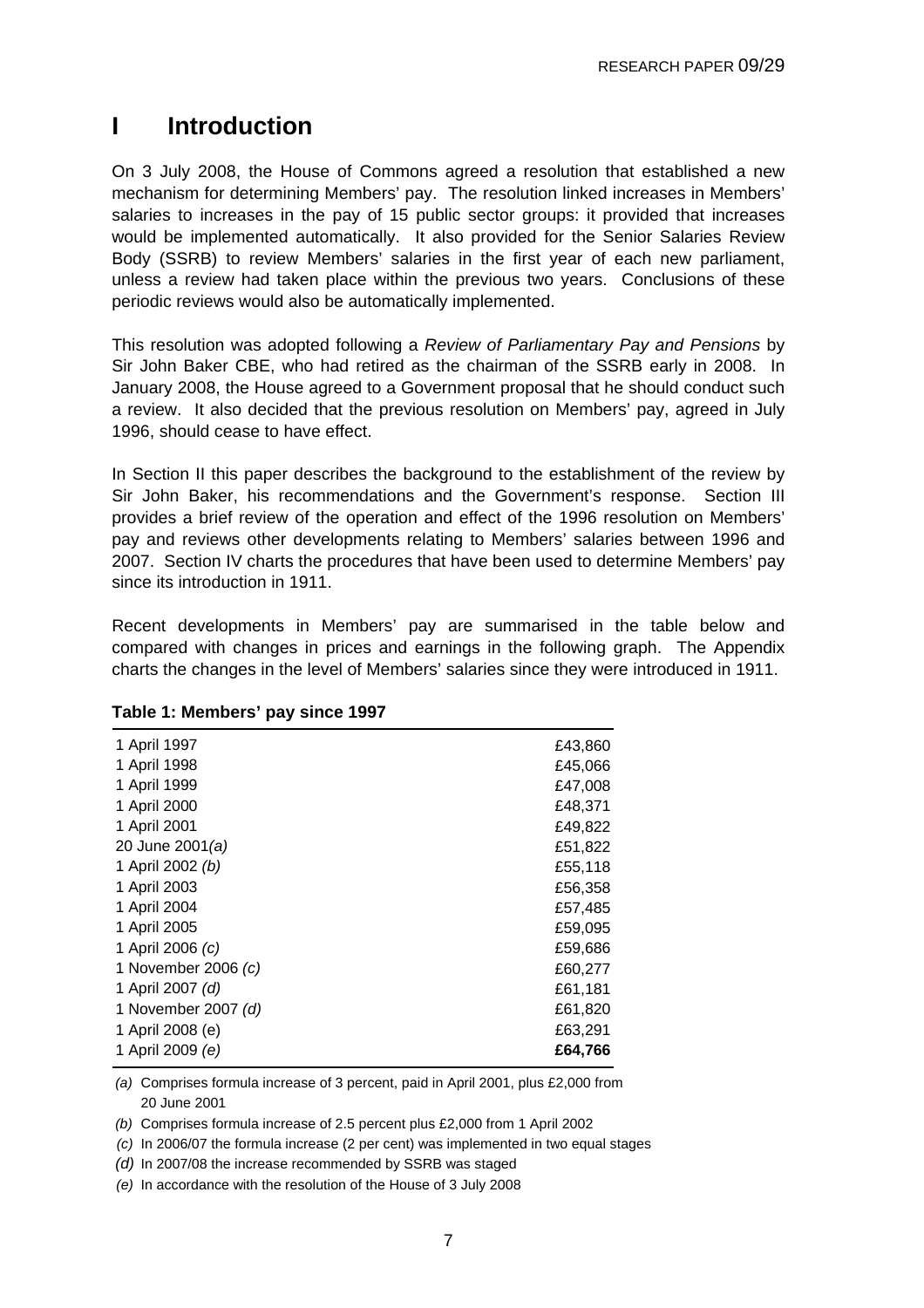

<span id="page-7-0"></span>**Trends in MPs' salaries, the RPI and average earnings 1997-2008**  Indices, where 1997=100

Over the period between 1997 and 2008, MP's pay rose by some 44 per cent, compared to increases of 36 per cent in prices and 58 per cent in earnings.

# **II The Baker Review and the 2008 Resolutions on Members' pay**

### **A. Background**

On 16 January 2008, the Government published the *Review of Parliamentary Pay,*  Pensions and Allowances 2007,<sup>[1](#page-7-0)</sup> which it had received from the SSRB in July [2](#page-7-0)007.<sup>2</sup> On the same day, Harriet Harman, the Leader of the House of Commons, published a written ministerial statement setting out the Government's response to the report.<sup>[3](#page-7-0)</sup> The following day, she announced that the report would be debated on 2[4](#page-7-0) January 2008.<sup>4</sup>

The SSRB had recommended that Members' salaries should have been increased to £61,820 with effect from 1 April 2007; that a new method of uprating, based on the changes in the earnings of senior civil servants rather than their pay scales, should have been introduced; and that, in addition to the uprating formula, Members' salaries should have increased by a further £650 in April 2008, April 2009 and April 2010. (Fuller details of the SSRB recommendations are set out in Section III.E.)

However, the Government rejected the SSRB's recommendations. It wanted to limit public sector pay increases to below two per cent and argued that, by staging their

<sup>1</sup> Review Body on Senior Salaries, *[Review of parliamentary pay, pensions and allowances 2007](http://www.ome.uk.com/downloads/Review%20of%20Parliamentary%20pay%202007%20volume%201.pdf.pdf)*, Report No 64, Cm 7270-1, January 2008

HC Deb 26 July 2007 c107WS

 $3$  HC Deb 16 January 2008 cc32WS-36WS

<sup>4</sup> HC Deb 17 January 2008 c1077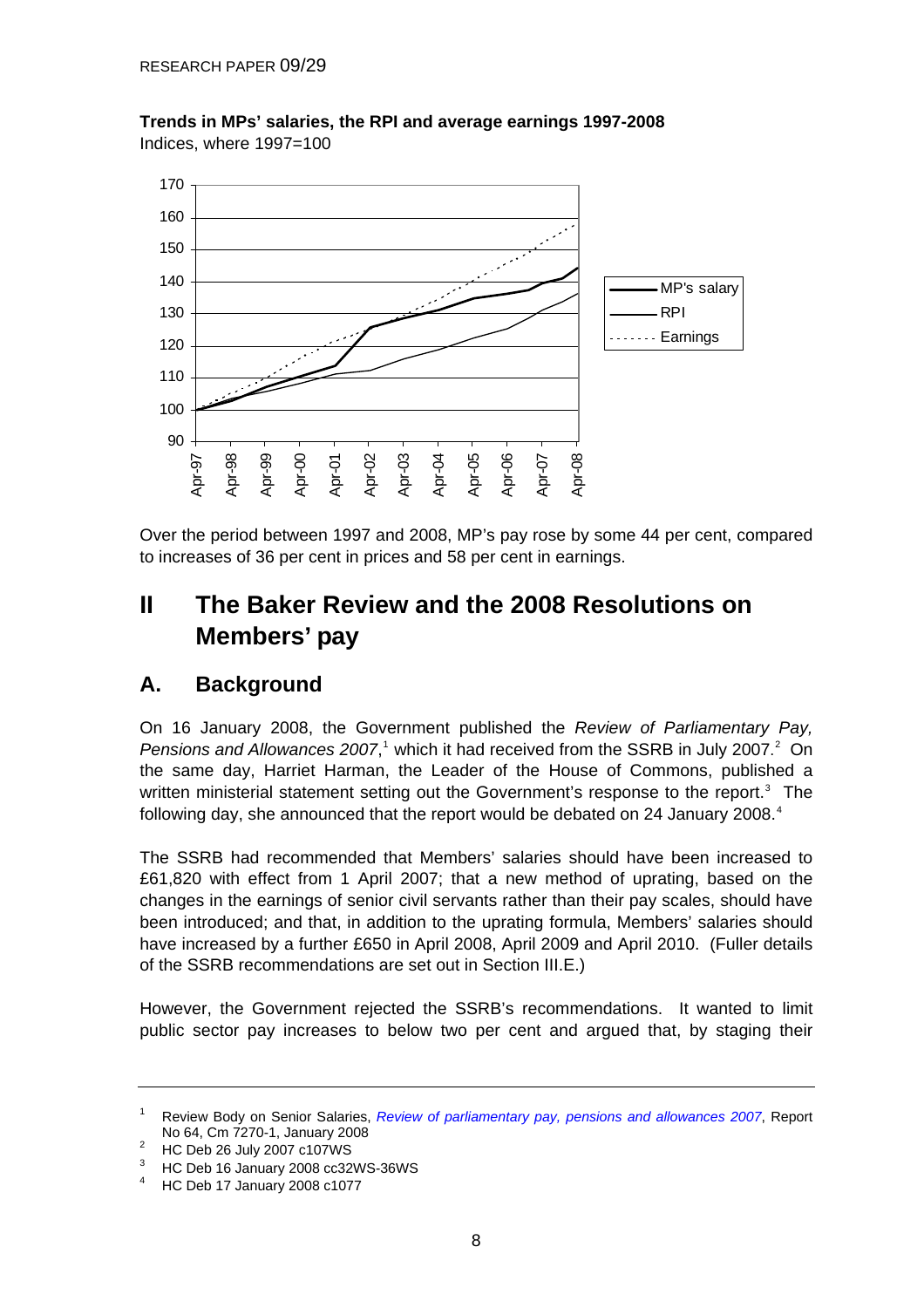<span id="page-8-0"></span>increase, Members would adhere to this limit. It called for an increase from £60,277 at the end of the 2006/07 financial year, to £61,181 with effect from 1 April 2007, and to £61,820 with effect from 1 November 2007, giving an overall increase of 1.9 per cent.<sup>[5](#page-8-0)</sup> It rejected the additional increases of £[6](#page-8-0)50 in each of the three following years. $6$ 

Ms Harman announced that the Government considered it "inappropriate that MPs should vote on their own pay and pensions", and that Sir John Baker, who was retiring as chairman of the SSRB, had been asked to conduct a review on options for setting pay and pensions by the summer recess:

The Government therefore intend to examine options that find objective criteria for determining the appropriate comparator used for MPs' pay awards within a framework that does not require MPs to vote in future years, and accordingly has asked Sir John Baker, CBE—the retiring chair of SSRB—to conduct a review and make proposals on options for consideration. It would be a significant constitutional reform for MPs to be explicitly removed from the process of voting on and determining their own pay and pensions. In some other countries, elected representatives' pay and pensions are determined entirely independently of the legislature. We hope to draw on this international experience so as to find a suitable mechanism that will work within our parliamentary system. We intend this work to be completed so that the House can resolve it before the summer recess.<sup>[7](#page-8-0)</sup>

### **1. Calls for alternative mechanisms for setting Members' pay**

Before the SSRB report was published, press coverage noted that the Prime Minister had called on Members to limit their pay increase to 1.9 per cent, in line with other increases in the public sector. It also reported that David Cameron, the Conservative Party leader, wanted to end Members' involvement in setting their own salaries.<sup>[8](#page-8-0)</sup>

Labour backbenchers David Crausby and Don Touhig were reported to have made similar comments. The Daily Telegraph reported Mr Crausby's comments,<sup>[9](#page-8-0)</sup> and the *Financial Times* reported that Don Touhig had "said he hoped the dispute would prompt an end to the 'bonkers' situation where MPs voted on their own pay rises".<sup>[10](#page-8-0)</sup>

On 14 January 2008, David Cameron "launched" the findings of the Conservative Party's Democracy Taskforce's third report, *Trust In Politics – A programme for restoring public respect for the political system*. As well as considering the subjects of peerages and the honours system, the Ministerial Code, and ministerial appointments, the report also addressed the question of Members' pay, pensions and allowances. It made the following recommendations:

<sup>5</sup> As a result of the automatic uprating of Members' salaries, in line with changes in the pay scales of the Senior Civil Service, Members had been paid £60,675, since 1 April 2007.

HC Deb 16 January 2008 c33WS

 $7$  HC Deb 16 January 2008 c32WS

<sup>8</sup> Robert Winnett, "Pay for MPs – Ministers must make do with 1.9pc", *Daily Telegraph*, 7 January 2008<br>Andrew Porter, "Brown faces rebellion from MPs over pay", *Daily Telegraph*, 10 January 2008

Andrew Porter, "Brown faces repellion from MPs over pay", *Daily Telegraph, 10 January 2008 10 George Parker, Jimmy Burns and Jim Pickard, "MPs ordered to accept wage restraint", <i>Financial Times*, 10 January 2008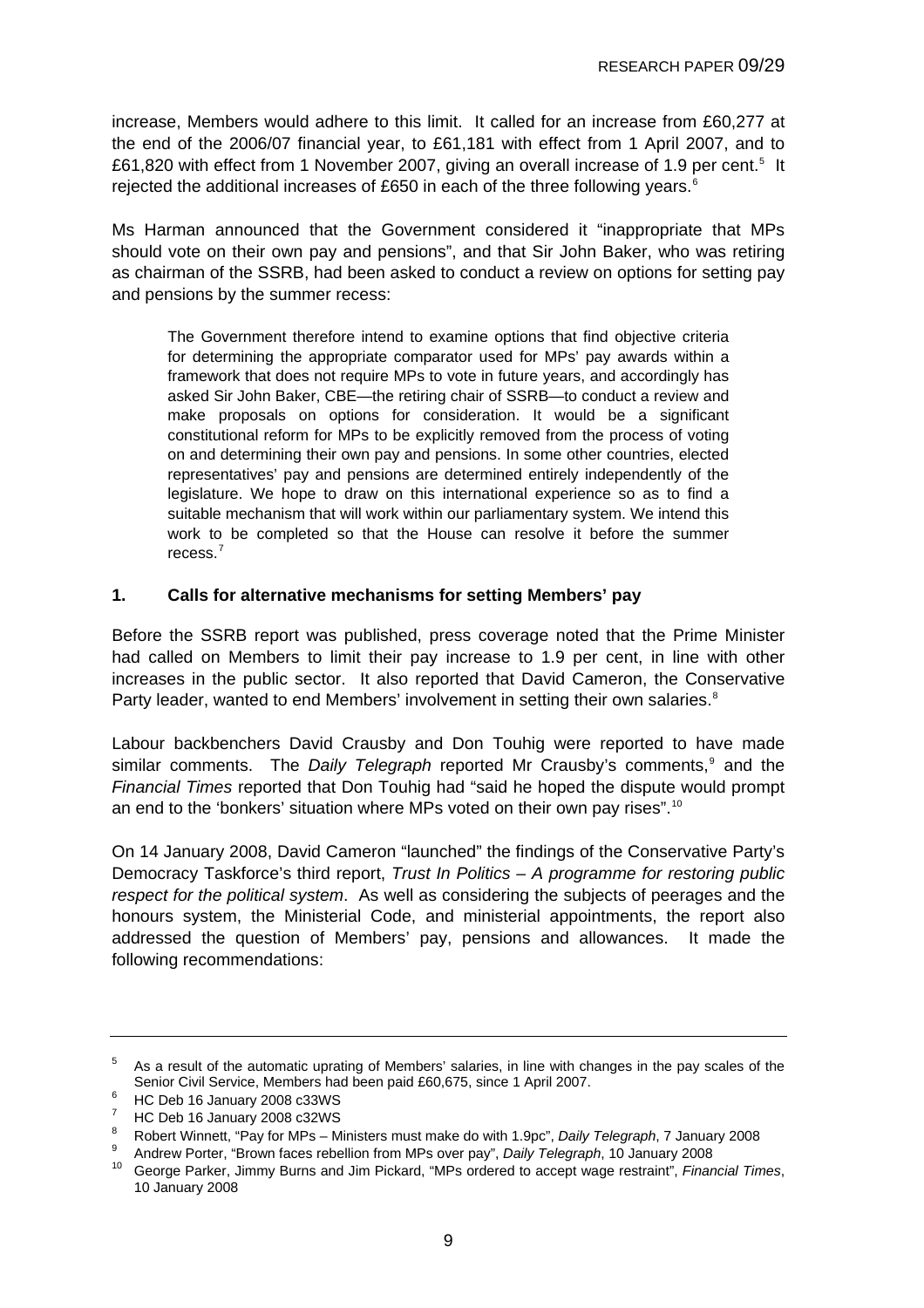<span id="page-9-0"></span>• MPs should no longer vote on their own pay and allowances. The implementation of review body recommendations should only be overturned by primary legislation. To avoid the need for major one-off adjustments, changes in MPs' pay should be based on a representative benchmark such as the change in average earnings or in public sector pay.

• The current MPs' pension scheme should be closed to new entrants, with a new system based on defined contributions.

• There should be greater clarity in separating out those elements of allowances which do not go directly to MPs (such as staff salaries and stationery) and those that do. The direct payments should be subject to greater clarity and more rigorous audit.

• The Communications Allowance should be abolished. <sup>[11](#page-9-0)</sup>

The BBC reported that Nick Clegg, the leader of the Liberal Democrats had written to the Prime Minister suggesting that rises in Members' pay should be linked to increases in the state pension:

"As MPs, we are basically public servants and it seems only right to me that our pay rise should not be more than the rise in the basic state pension," Mr Clegg said. "Those receiving a state pension have contributed to society throughout their whole lives and whatever rise is deemed acceptable for them should therefore be acceptable to MPs too."[12](#page-9-0)

### **B. Terms of reference of the Baker Review**

When it set out its response to the SSRB's 2007 review, the Government also announced that it had commissioned Sir John Baker, the retiring chairman of the SSRB to conduct a review of Members' salaries.<sup>[13](#page-9-0)</sup> The day before the debate on the SSRB's report, the Leader of the House issued a written ministerial statement setting out the terms of reference that the Prime Minister had given to Sir John:

*Review of the mechanism for determining the pay and pensions for Members of Parliament.* 

to examine options and make recommendations for a mechanism for independently determining the pay and pensions of Members of Parliament which does not involve MPs voting on their own pay; the appropriate comparator; and the frequency with which reviews of the use of the comparator take place;

to ensure that the independent mechanism takes account of the Government's policy on public sector pay and its target for inflation and;

to have regard to the need for any independent mechanism to maintain the support and trust of the public and Members of Parliament.

<sup>11</sup> Conservative Party Democracy Taskforce, *Trust In Politics – A programme for restoring public respect for the political system*, January 2008, p1<br>
<sup>12</sup> BBC News, *Cameron urges MPs' pension reform*, 14 January 2008 [*last viewed 23 March 2009*]<br>
<sup>13</sup> HC Deb 16 January 2008 cc32WS-36WS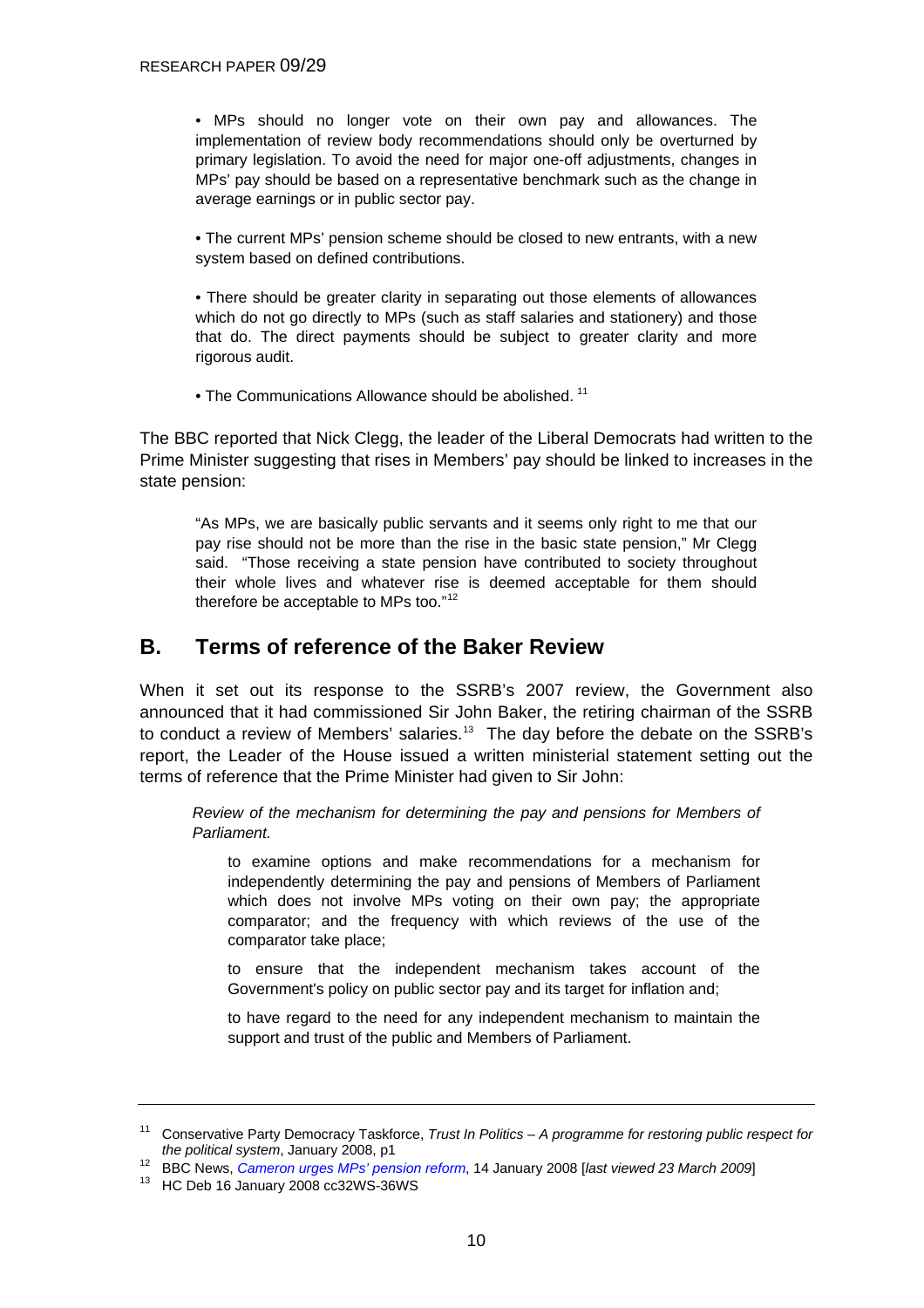<span id="page-10-0"></span>The review should seek to:

examine comparable international mechanisms and the resulting experience;

address the constitutional framework alongside legal and legislative considerations;

consider the range of evidence that should be considered by the recommended independent mechanism in determining an appropriate comparator;

consider the membership and remit of any independent body that may be part of the pay setting process;

give due consideration to consistency with other public service wage setting mechanisms and wage settlements across the public service and;

outline a recommended timetable for transition to any new system.<sup>[14](#page-10-0)</sup>

### **C. Debate on the SSRB Review and proposals for the Baker Review (24 January 2008)**

On 24 January 2008, the House debated the SSRB's Report and the Government's proposals for dealing with the SSRB's recommendations on pay, pensions and allowances. As indicated in its initial response to the SSRB Report, published as a written ministerial statement on 16 January 2008 (see section II.A), the Government proposed that there should be a review of Members' salaries and that the increase for 2007/08 recommended by the SSRB should be paid in two stages. The Government also made proposals on allowances and pensions, which are not discussed here.<sup>[15](#page-10-0)</sup>

### **1. Decision on Members' pay**

In opening the debate, the Leader of the House sought agreement on four issues relating to pay:

Although the issue of MPs' pay, pension and allowances is a thorny one, I hope that there will be agreement across the House on at least four things: that MPs should be properly paid for the important work that they do; that MPs should be reimbursed for what they spend doing their job, as are people in any other line of work; that as MPs are paid from the public purse, we should show the same discipline in our pay increases as other public sector workers; and that, like everyone else, we should not decide on our own pay and should not vote on our pay increases.[16](#page-10-0)

She argued that abandoning the pay uprating mechanism that had been agreed in 1996 was an incentive to reform and prevented reverting to it in future:

<sup>14</sup> HC Deb 23 January 2008 c56WS

<sup>15</sup> For details of the decisions on allowances and pensions taken on 24 January 2008, see House of Commons Library Research Paper 08/31, *Parliamentary pay, pensions and allowances*, 31 March 2008 16 HC Deb 24 January 2008 c1654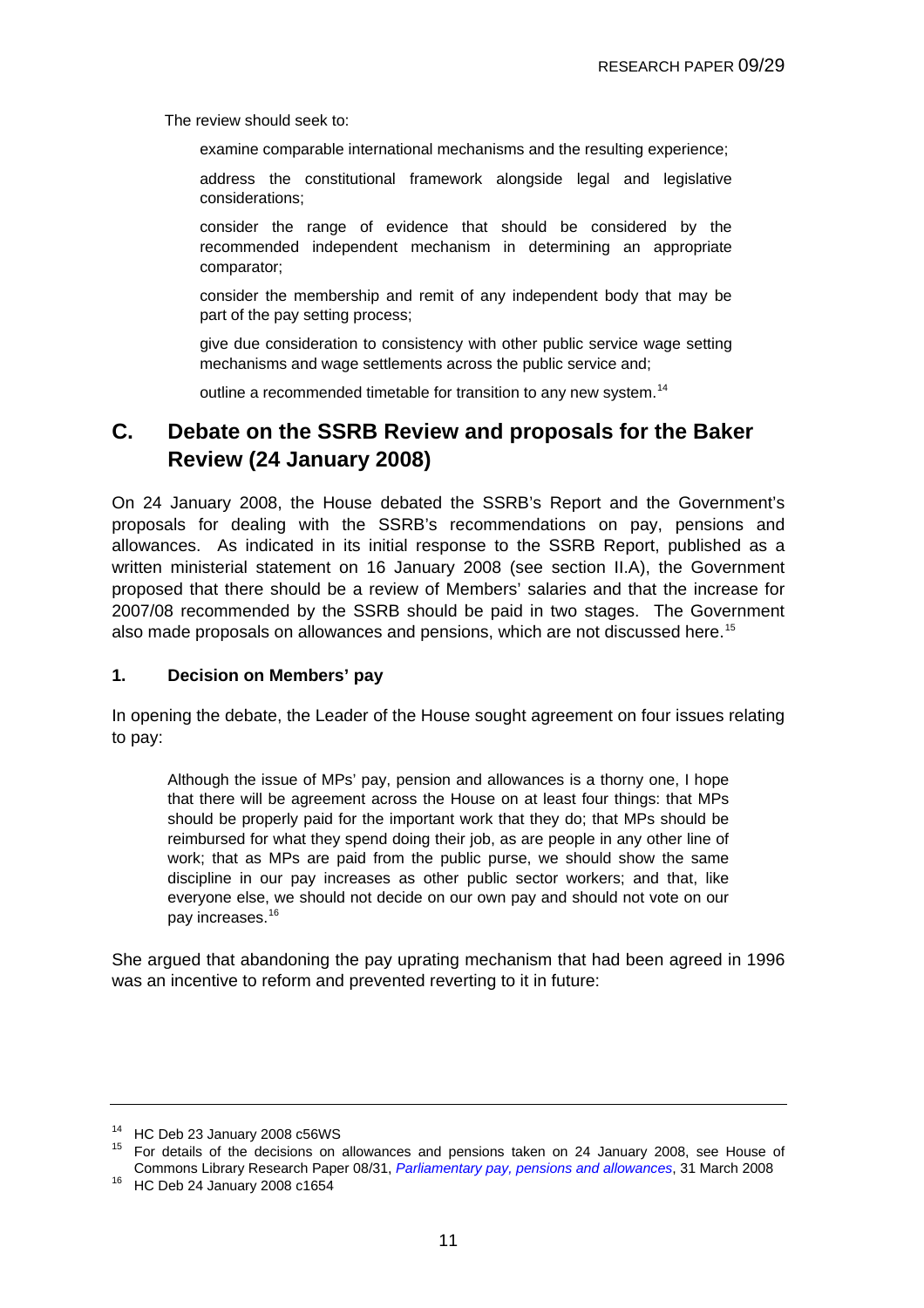<span id="page-11-0"></span>Our concern is that we should clear the decks now, at this vote, showing the House's intention that we move forward to a different system. If we leave the current system in place, it can always continue.<sup>[17](#page-11-0)</sup>

However, Nick Harvey, a member of the Members Estimate Committee, expressed some concern about this approach:

I wish to flag up some serious misgivings about what the Government now propose. They are asking us to rescind and tear up the resolution of July 1996, which has governed how such matters are dealt with for the past 12 years. Effectively they want us to sign them a blank cheque. We have to buy a pig in a poke, leave matters with them, and they will have a review conducted by someone of their choosing who will report back to them. We all just have to relax: it will all be okay because they will see us right. $18$ 

When Martin Salter and John Maples commented that the Government should implement the recommendations of any review body, Harriet Harman replied that "Hon. Members will have seen the terms of reference that the Government set out for Sir John Baker, and it is precisely to identify proposals that would put into practice the sentiments expressed by my hon. Friend that we have asked Sir John to conduct that review and report to the House".[19](#page-11-0)

In his speech, Tony Lloyd, the chairman of the Parliamentary Labour Party, reiterated that independence had to be a crucial feature of any mechanism: "We need a mechanism that we believe to be independent and that we respect as being independent of Members of Parliament. It must also be independent of Government".[20](#page-11-0)

There was broad support for taking the determination of Members' salaries out of their hands.<sup>[21](#page-11-0)</sup> However, the constitutional question of the sovereignty of Parliament was also raised, and some Members questioned whether it was appropriate for them to give the right of setting their pay to another body.<sup>[22](#page-11-0)</sup>

John Spellar, chairman of the Advisory Panel on Members' Allowances, said that he was "astonished that anyone would agree to be linked to someone else's pay rate rather than their earnings".<sup>[23](#page-11-0)</sup> He suggested that rather than linking Members' pay to another job, "we would be better considering a basket of agreements and taking the median or another average".[24](#page-11-0) John Maples noted the widespread support for a linkage either to a job or grade, or to an index; however, he highlighted the difficulty of setting the base level of Members' pay.<sup>[25](#page-11-0)</sup>

<sup>17</sup> HC Deb 24 January 2008 c1656

<sup>18</sup> HC Deb 24 January 2008 c1694

<sup>&</sup>lt;sup>19</sup> HC Deb 24 January 2008 cc1656-1657. The same question was asked of Theresa May (cc1664-1665)

<sup>20</sup> HC Deb 24 January 2008 c1671

 $21$  e.g. HC Deb 24 January 2008 cc1662-1663

<sup>22</sup> HC Deb 24 January 2008 cc1673-1674

<sup>23</sup> HC Deb 24 January 2008 c1682

<sup>24</sup> HC Deb 24 January 2008 c1685

<sup>25</sup> HC Deb 24 January 2008 cc1700-1705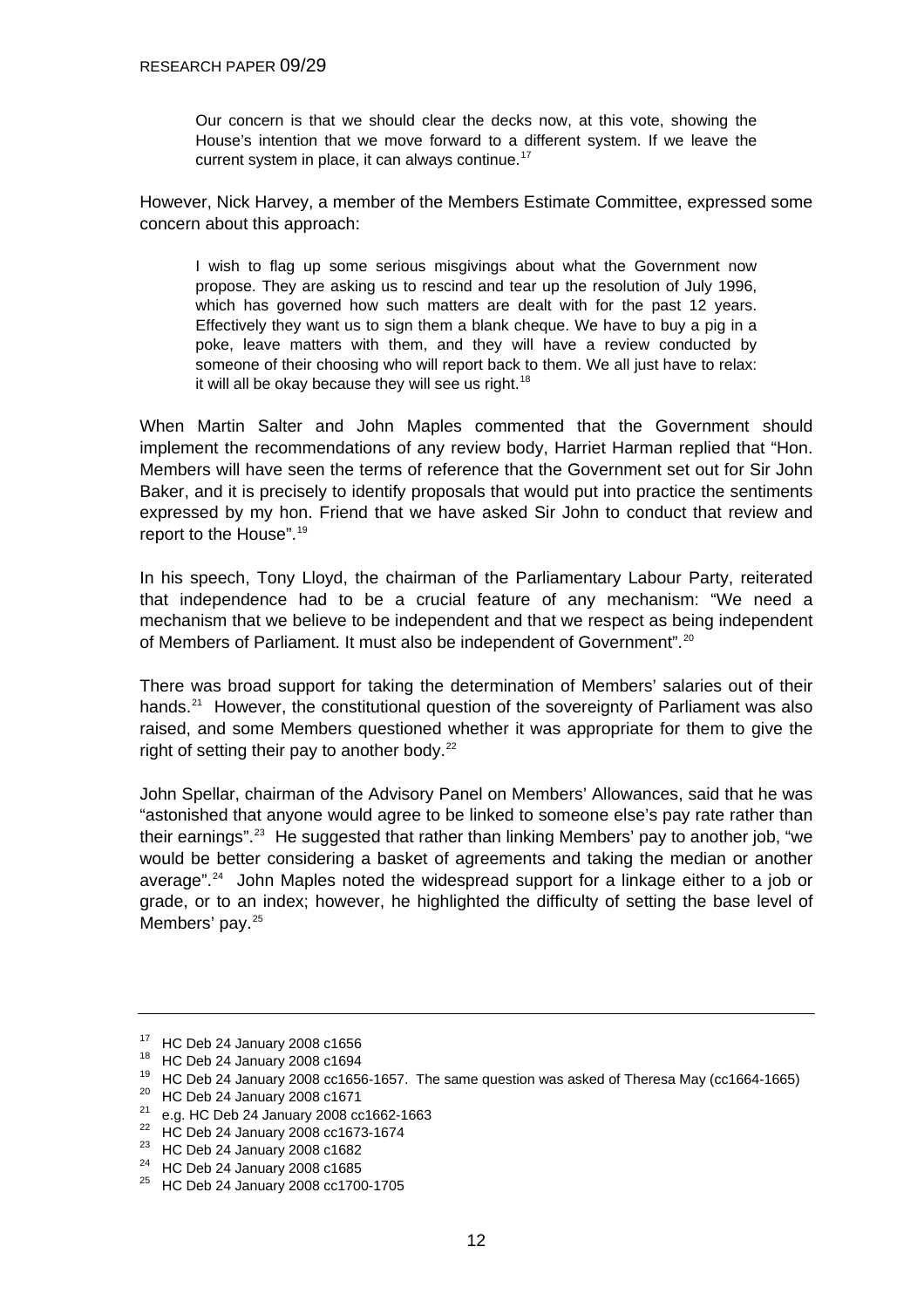<span id="page-12-0"></span>At the end of the debate, the House agreed to the Government's proposals without a division. As a result, Members' salaries increased from £60,277 at the end of the 2006/07 financial year, to £61,181 with effect from 1 April 2007, and to £61,820 with effect from 1 November 2007.<sup>[26](#page-12-0)</sup> The decision left no mechanism in place to provide an automatic increase in salary from 1 April 2008.

### **2. Resolution of 24 January 2008**

#### **MEMBERS' SALARIES (EXPRESSION OF OPINION)**

*Resolved,* 

 That, in the opinion of this House, the system for determining the salaries of Members of Parliament should be reviewed, in particular with a view to removing the need for final decisions on salaries to be subject to approval by this House; and that—

 (1) the yearly rate for salaries of Members of this House, including the additional salaries of chairmen of select and general committees, should be increased (in addition to the increase of 0.66 per cent. provided for in respect of the year starting with 1st April 2007 under the resolution of 10th July 1996 relating to Members' Salaries (No. 2))—

(a) with effect from 1st April 2007, by 0.84 per cent. of the rate as it stood on 31st March 2007, and

(b) with effect from 1st November 2007, by a further 1.06 per cent. of the rate as it stood on 31st March 2007;

 (2) from 31st March 2008, the resolution of 10th July 1996 relating to Members' Salaries (No. 2) should cease to have effect.

#### **MEMBERS' SALARIES**

*Queen's recommendation having been signified—* 

*Ordered,* 

 That the following provision shall be made with respect to the salaries of Members of this House—

 (1) the yearly rate for salaries of Members of this House, including the additional salaries of chairmen of select and general committees, shall be increased (in addition to the increase of 0.66 per cent. provided for in respect of the year starting with 1st April 2007 under the resolution of 10th July 1996 relating to Members' Salaries (No. 2))—

(a) with effect from 1st April 2007, by 0.84 per cent of the rate as it stood on 31st March 2007, and

(b) with effect from 1st November 2007, by a further 1.06 per cent of the rate as it stood on 31st March 2007;

 (2) from 31st March 2008, the resolution of 10th July 1996 relating to Members' Salaries (No. 2) shall cease to have effect. $27$ 

<sup>&</sup>lt;sup>26</sup> As a result of the automatic uprating of Members' salaries, in line with changes in the pay scales of the senior civil service, Members had been paid £60,675, since 1 April 2007. 27 HC Deb 24 January 2008 cc1718-1720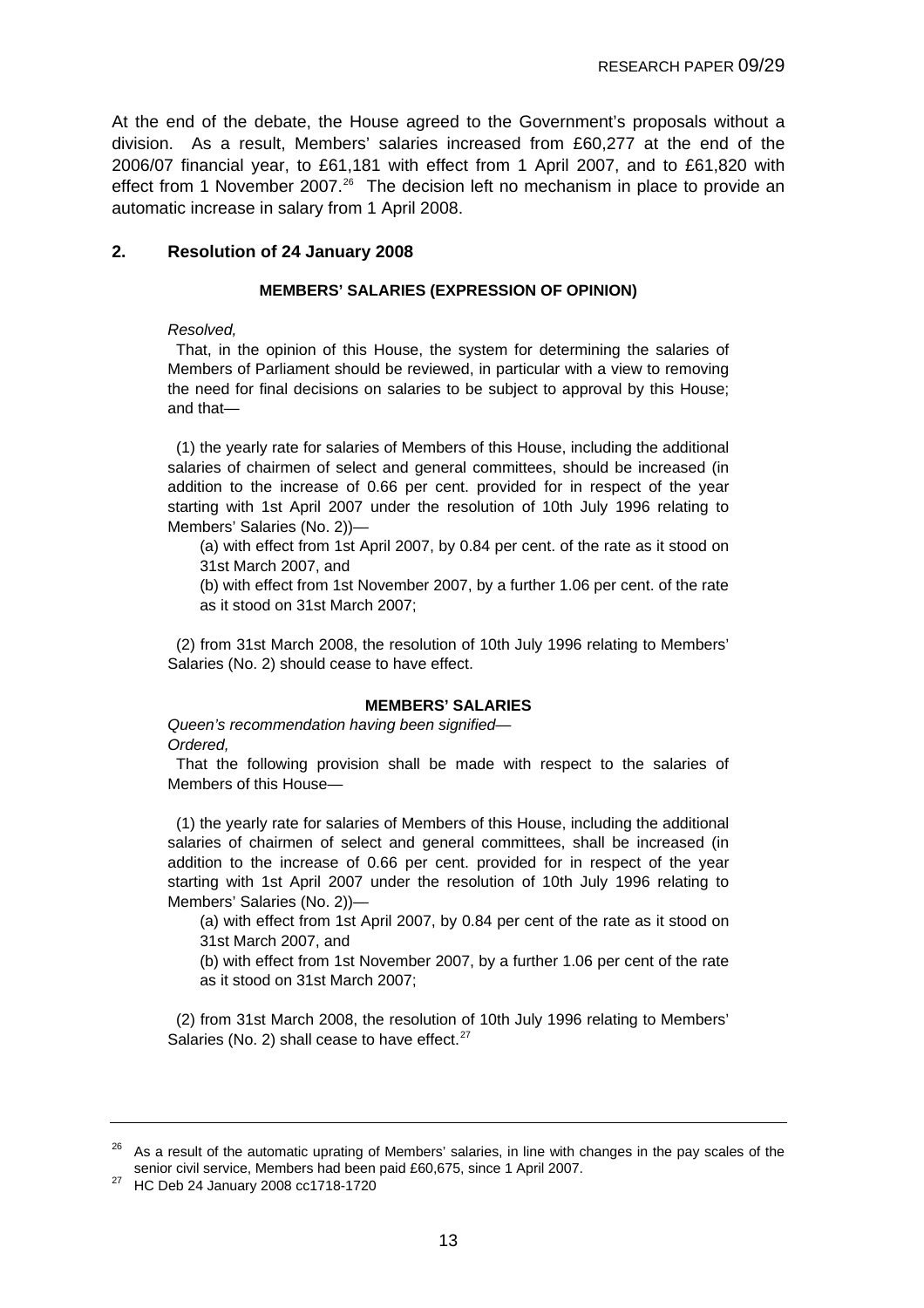### <span id="page-13-0"></span>**D. Conduct of the Review**

On 18 March 2008, in a written ministerial statement, the Leader of the House informed the House that Sir John Baker had begun his review of parliamentary pay and pensions, and that he had issued a consultation paper. She told the House that written submissions had been requested by 11 April 2008.<sup>[28](#page-13-0)</sup>

In his consultation paper, after a brief introduction and setting out his terms of reference (noting that he was to report by the end of May), Sir John provided a "Review of Issues". He then asked 12 questions on:

- identifying comparators;
- approaches to uprating MPs' pay;
- the starting point for a new system:
- frequency of uprating;
- the scope of an independent review body:
- taking into account the Government's policy on public sector pay;
- international comparisons;
- Members no longer voting on their pay and pensions;
- determining pensions;
- the relationship between an independent body and the SSRB;
- public trust; and
- transition arrangements.

Sir John stated that he did not intend to publish responses received but he noted that responses could be the subject of freedom of information requests.<sup>[29](#page-13-0)</sup>

In his report, he briefly reviewed the evidence that he had received:

The timescale for this report was extremely tight. Nevertheless, I have been able to solicit sufficient responses to a consultation document I prepared to believe that I have assembled a sound evidence base for my recommendations. In reaching my recommendations I have met the Speaker and representatives at all levels of the three largest parties. I have also met the Prime Minister and other members of the Cabinet who set out the Government's concerns about the possible signals sent by MPs' pay and the effects on public sector pay policy and expenditure. I have considered the debate on Members' pay in the House on 24 January, and drawn upon the significant amount of research conducted for and reflected in the 2007 SSRB report. I have examined how other countries address the issue of parliamentary pay. I am, of course, also aware of much media commentary on the subject of MPs' pay and allowances. In the time available, I have not been able to conduct my own public opinion research.<sup>[30](#page-13-0)</sup>

<sup>&</sup>lt;sup>28</sup> HC Deb 18 March 2008 c62Ws<br><sup>29</sup> Review of MPs' pay and pensions, Consultation document prepared by Sir John Baker

<sup>&</sup>lt;sup>30</sup>Sir John Baker, *Review of Parliamentary Pay and Pensions*, June 2008, Cm 7416, Main Report, para 11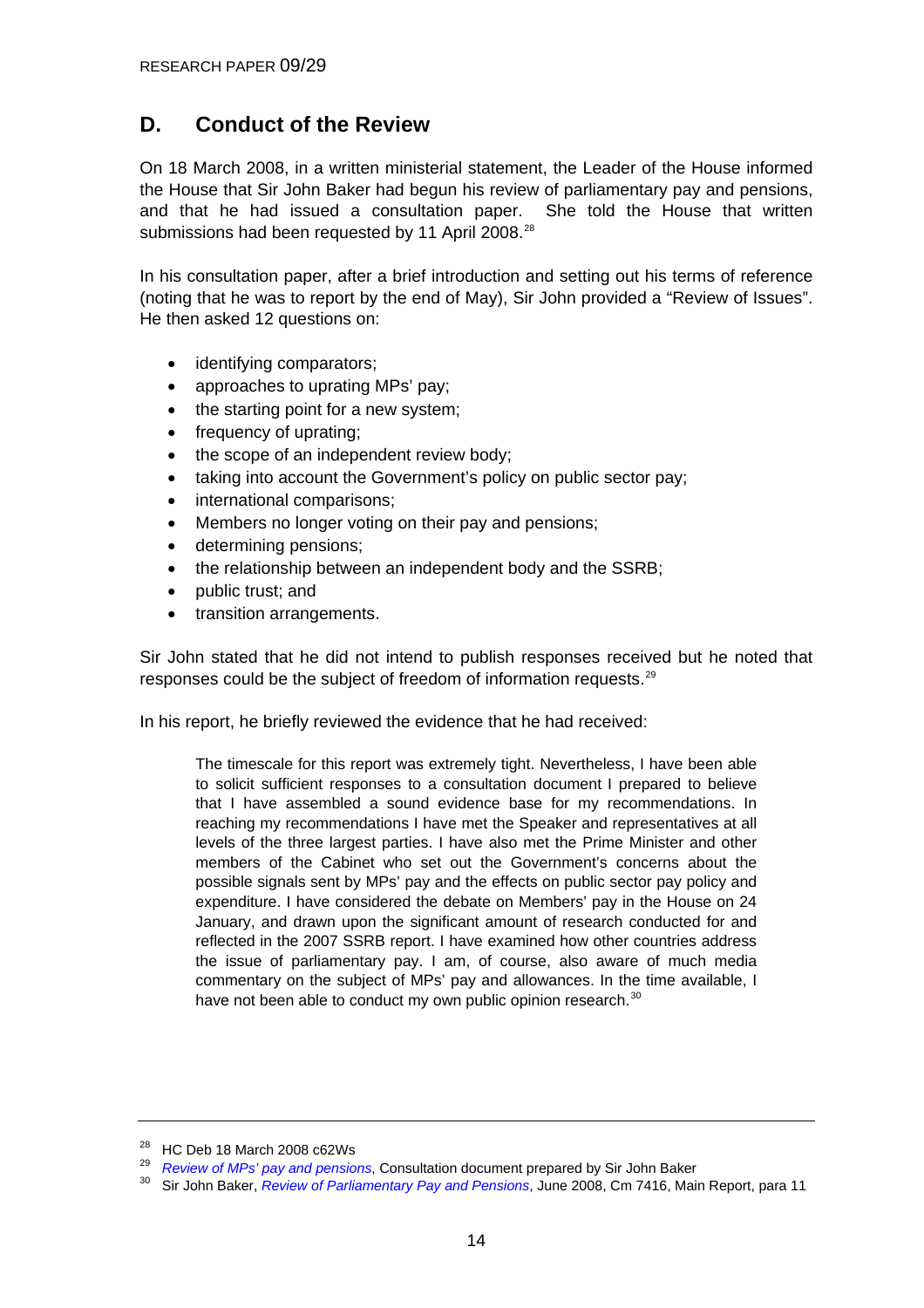<span id="page-14-0"></span>The Government submitted evidence to Sir John Baker, which it published in June 2008.[31](#page-14-0) Sir John provided a summary of the Government's evidence:

18. I received a memorandum from the Government dealing with four issues: the starting point for MPs' pay; the comparator, by which the Government means what I have termed the uprating mechanism; the review mechanism, i.e. what I call the Independent Body; and pensions.

19. The Government proposes that the new arrangements for setting MPs' pay "should be sustainable, and have the effect that, in future, MPs would not be required to vote on their own pay; that Government would no longer be involved in the decision making process; and that the revised system must carry the confidence of the public and the House".

20. On the starting point for MPs' pay, the Government argues that it did not accept the SSRB's proposals for a staged increase totalling £1,950 in addition to annual uprating, because of Government public sector pay policy and its approach to other groups of public sector employees. The memorandum states that on 24 January the House of Commons concurred with the Government's view by accepting without amendment the motions tabled by the Government. Therefore **the Government believes that the current level of MPs' pay should be adopted as the base line** for future annual uprating beginning with effect from April 2008.

21. On the comparator or uprating mechanism, the Government's memorandum discusses the options of linkage to earnings, to headline pay settlements, to a specific group such as the SCS [Senior Civil Service] or to a basket of workforce groups. It argues that, "given the signalling position of MPs", linkage to an earnings index would have the potential seriously to undermine the Government's approach to public sector pay policy. Instead **the Government proposes that MPs' pay should be uprated annually by the increase in the paybill per head of the SCS**.

22. On the review mechanism or Independent Body, the Government commends the New Zealand model whereby an independent Remuneration Authority determines MPs' salaries and allowances annually on the basis of job evaluation and comparison across the public and private sectors (see Appendix 3). The memorandum recommends that **the linkage mechanism should be reviewed by an Independent Body from time to time but not more than once each Parliament**. The Government says it would not expect to be able to overrule the recommendations stemming from such reviews.

23. Finally, on pensions the Government notes that it is likely that a review of the Parliamentary Contributory Pension Fund will soon take place, as recommended by the SSRB, because the underlying Exchequer contribution to the Fund is likely to reach 20 per cent of the paybill. The memorandum states that pensions were included in the terms of reference for this review only so that any pensions consequences of the recommendations on pay could be considered. The

<sup>31</sup> Leader of the House of Commons, *[Parliamentary pay, pensions and allowances – Government](http://www.official-documents.gov.uk/document/cm74/7418/7418.pdf)  [memorandum to Sir John Baker's review of the mechanism for determining the pay of Members of](http://www.official-documents.gov.uk/document/cm74/7418/7418.pdf)  [Parliament](http://www.official-documents.gov.uk/document/cm74/7418/7418.pdf)*, June 2008, Cm 7418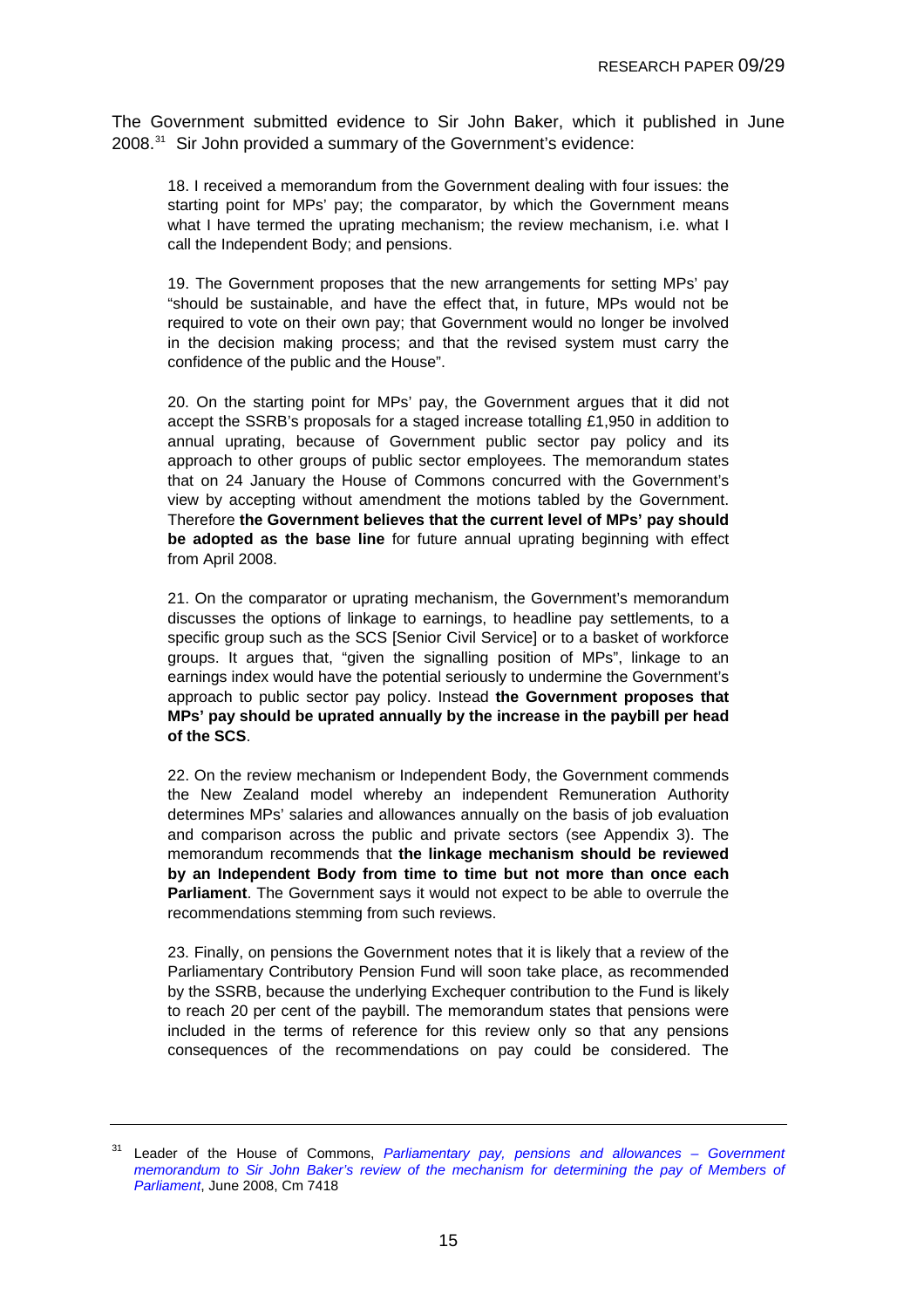Government therefore proposes that I should not consider any change to the pension scheme.<sup>[32](#page-15-0)</sup>

<span id="page-15-0"></span>At Business Questions on 24 April 2008, Helen Goodman, the Deputy Leader of the House of Commons, explained how the House would consider Sir John's report:

**Sir Michael Spicer (West Worcestershire) (Con):** When Sir John Baker reports to the House in the next few weeks on Members' pay, will that be the last word that will be said on the next settlement, or will it merely be part of a report on the process for the future?

**Helen Goodman:** As the hon. Gentleman knows, the last word will be had by this House when it debates the Baker report, which will, as I am sure he also knows, examine two things—not only the comparator and the settlement in the current year but how to establish an independent mechanism, which the whole House voted for in January. He can rest assured that he and all hon. Members will have an opportunity to come back before the summer recess to discuss that important  $is sue.<sup>33</sup>$  $is sue.<sup>33</sup>$  $is sue.<sup>33</sup>$ 

### **E. Proposals and recommendations**

Sir John Baker's report, *Review of Parliamentary Pay and Pensions*, was published on 17 June 2008.<sup>[34](#page-15-0)</sup> In the foreword to his report, Sir John reflected on Members setting their own pay:

1. Parliament is sovereign and MPs rightly guard that sovereignty on behalf of us all as citizens. Hitherto, MPs have regarded determining their own pay and expenses (allowances) as an essential aspect of their exercise of sovereignty. But times have changed: very few people are able to set their own pay and expenses, and the practice of MPs doing so has properly been questioned, inside and outside the House of Commons.

2. MPs' pay is a highly sensitive issue. It receives substantial attention in the media and is accorded great significance politically. That has created an environment in which it has been difficult for the Government and MPs to reach decisions on MPs' pay. I have found, in the course of discussions with MPs, an increasing acceptance that they should not be determining their own terms and conditions and a desire for an independent, objective alternative.

3. In conjunction with a debate on MPs' pay in the House of Commons on 24 January 2008 in response to the Senior Salaries Review Body report on parliamentary pay, pensions and allowances, the Government announced that it had asked me to review the options for determining MPs' remuneration and to identify an independent mechanism for doing so in future. Given the conflicting political and practical considerations, I did not underestimate the difficulty of the

<sup>32</sup> Sir John Baker, *[Review of Parliamentary Pay and Pensions](http://www.official-documents.gov.uk/document/cm74/7416/7416.pdf)*, June 2008, Cm 7416, Main Report, paras

<sup>18-23&</sup>lt;br><sup>33</sup> HC Deb 24 April 2008 c1468

<sup>34</sup> Sir John Baker, *[Review of Parliamentary Pay and Pensions](http://www.official-documents.gov.uk/document/cm74/7416/7416.pdf)*, June 2008, Cm 7416; the Department for Business Enterprise and Regulatory Reform issued a press release on 17 June 2008: *[Press notice from](http://nds.coi.gov.uk/environment/fullDetail.asp?ReleaseID=370891&NewsAreaID=2&NavigatedFromDepartment=True)  [Sir John Baker CBE – Review of MPs' pay and pensions by Sir John Baker](http://nds.coi.gov.uk/environment/fullDetail.asp?ReleaseID=370891&NewsAreaID=2&NavigatedFromDepartment=True)*, 17 June 2008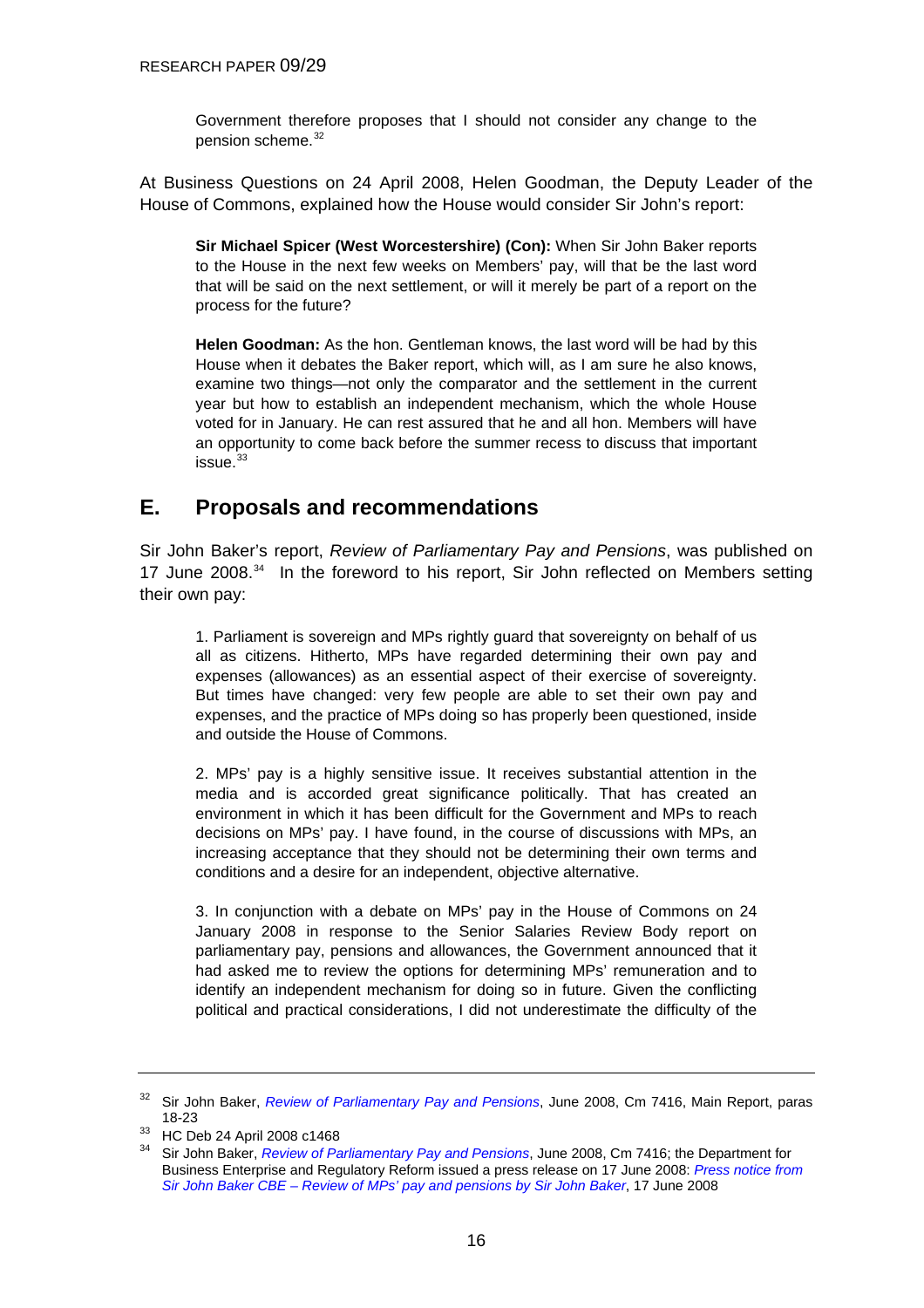<span id="page-16-0"></span>task but I believe it is something which needs to be done, not least to protect the reputation of the Commons, and I set out in this report what I see as the issues, the options and my recommended way forward.<sup>[35](#page-16-0)</sup>

He reiterated this in his main report:

It is important to keep in mind the purpose of this exercise. It has not been prompted by a widespread view that MPs are underpaid or overpaid (although both views, often strongly held, exist), but by a general concern, shared by many though certainly not all MPs, that it is wrong in principle that MPs should set their own pay. Consequently, my most important objective is to develop and recommend a mechanism for setting MPs' pay which is independent, robust, fair, easy to understand and impossible to subvert. If such a system can be accepted by the House of Commons, this will create the opportunity for mature review, discussion and consideration of the issues affecting MPs' pay and pensions in the years ahead.[36](#page-16-0)

Sir John set out a number of principles that had guided the SSRB in its 2007 review of Members' pay and allowances. He added a further "fundamental principle" that reflected the decision that Members would no longer set their own salaries:

I now add a further and, in my view, fundamental principle: that **if MPs are prepared to relinquish their control over their salaries, then the Government also has to forgo any possibility of directly seeking to intervene in the process** (although it can obviously still provide views or evidence). A system in which the Government retained the means to override independent recommendations would not deserve the support and trust of MPs or the public.<sup>[37](#page-16-0)</sup>

After presenting the background to his task and after reviewing the evidence that he had received, Sir John summarised his task in the following way:

There are three main elements to identifying a new independent mechanism for determining MPs' pay:

- an uprating mechanism that will adjust pay automatically (either annually or at some other interval);
- an Independent Body which can, as the SSRB has done from time to time, review whether MPs' pay remains adequate for the job and recruitment and retention, in line with suitable public sector comparators and appropriate in the light of any changes to the role and responsibilities of MPs. The Independent Body would also monitor the working of the uprating mechanism and change it if it ceased to be appropriate. Crucially, the Independent Body's recommendations on MPs' pay would be determining and not advisory. It would be for the House authorities to implement them without intervention by the House itself or the Government of the day; and

<sup>35</sup>*Ibid*, Foreword, paras 1-3 36 *Ibid*, Main Report, para 6 37 *Ibid*, Main Report, para 10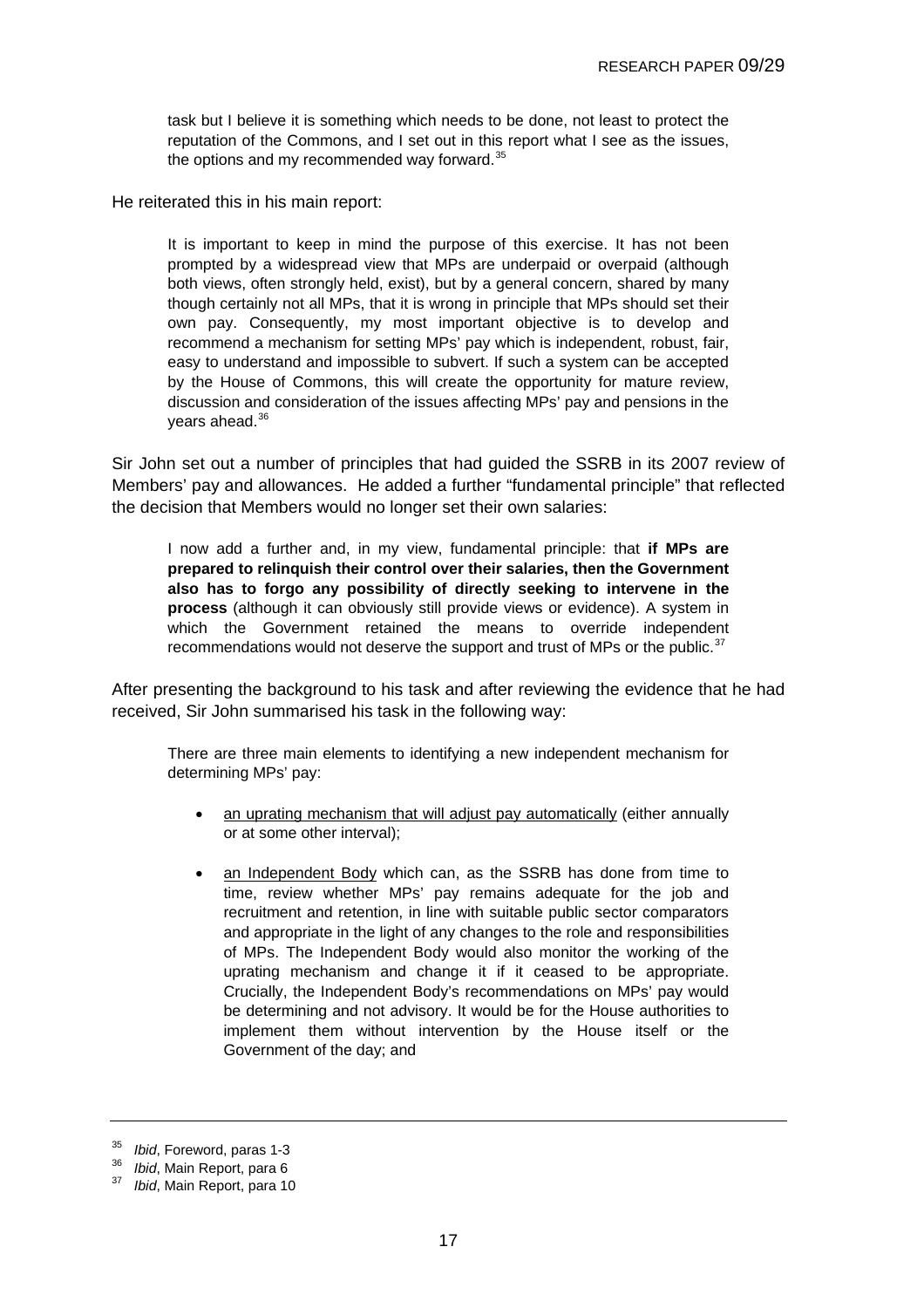fixing the pay level for MPs as at 1 April 2008 as the base level for the uprating mechanism to kick in.[38](#page-17-0)

#### <span id="page-17-0"></span>**1. Summary of recommendations**

In his *Review of Parliamentary Pay and Pensions*, Sir John Baker recommended that:

- The level of pay at the end of the financial year 2007/08, £61,820, was the appropriate level to base further increases on;
- Members' pay should increase in line with the Public Sector Average Earnings Index;
- He endorsed the SSRB's previous conclusion that Members should receive £650 more than the formula increase in each of 2008, 2009 and 2010; and
- The SSRB should be the independent body that reviews Members' pay towards the beginning of each new parliament.

The outcomes of the regular (once a parliament) reviews and the formula increases would be conveyed to the Speaker for implementation.

Taken together Sir John's recommendations would have led to a salary of £64,634 from 1 April 2008.[39](#page-17-0)

#### **2. Independent Body**

Sir John argued that "Whatever the uprating mechanism, there will be a need for an effective Independent Body". He suggested that its role would be to:

- take into account changing circumstances in the work of Parliamentarians – for example the role of MPs, the number of MPs or the implications of constitutional reform;
- review the effectiveness and impact of the uprating mechanism;
- monitor what is happening to public and private sector pay, determine from time to time by job weight analysis what the appropriate comparators are and if necessary to reset the level of the MPs' salary to which the uprating mechanism would continue to apply between reviews;
- monitor the Parties' assessments of the quality of those putting themselves forward as candidates;
- deal with any ad hoc issues as they arise, such as the creation of new office-holder posts;

<sup>38</sup>*Ibid*, Main Report, para 27 39 *Ibid*, Main Report, para 51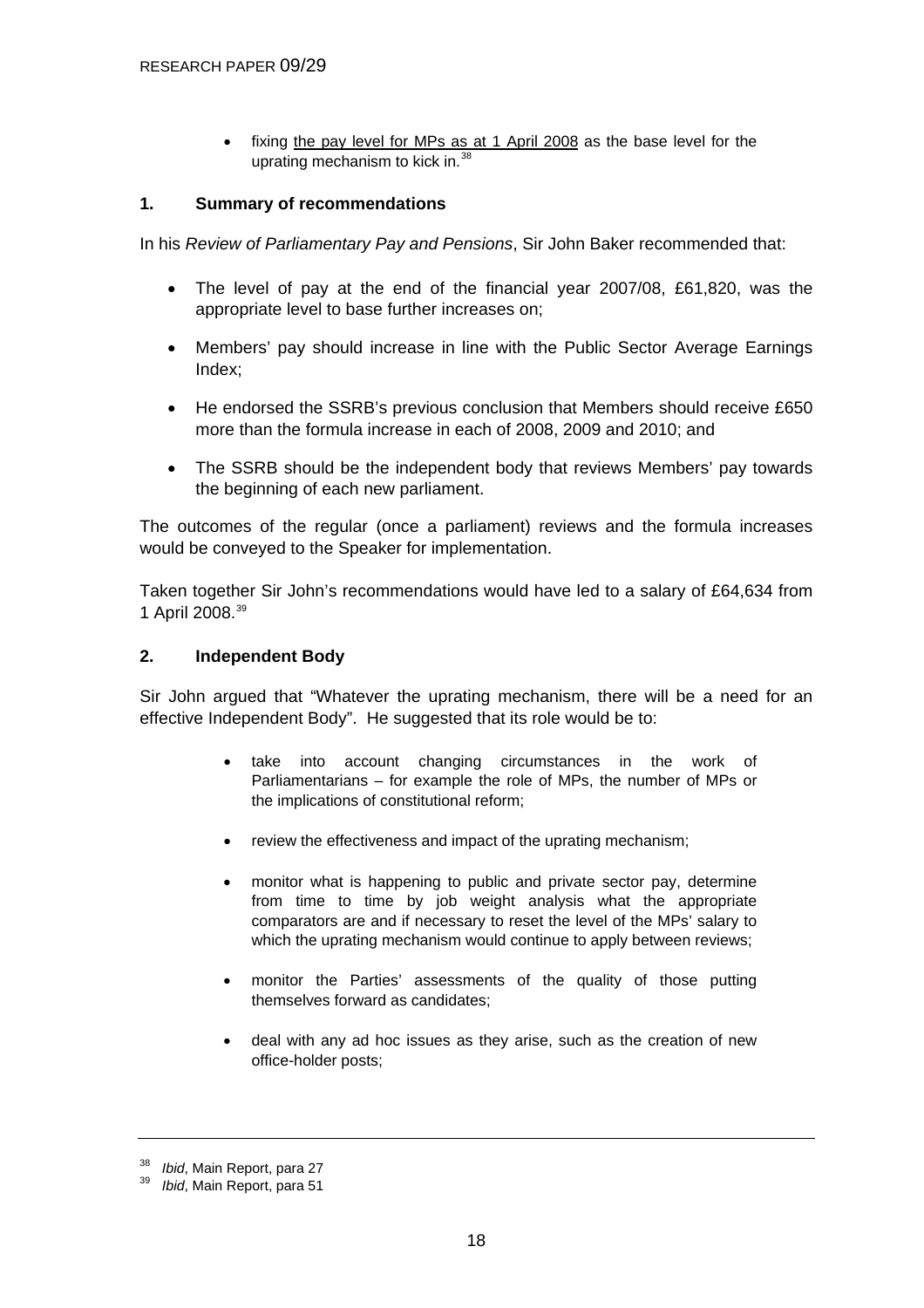- <span id="page-18-0"></span>• review the value of MPs' pensions to establish the worth of MPs' total remuneration; and
- take an overview of the total remuneration package and its interaction with the allowances/expenses regime.<sup>[40](#page-18-0)</sup>

He considered that the SSRB was best placed to fulfil the role of Independent Body. He also noted that there had been "broad support for putting the Independent Body on a statutory basis".<sup>[41](#page-18-0)</sup>

However, he noted that a number of potential difficulties, including the reluctance of MPs to "cede control of their own pay to a body which is created, appointed and subject to terms of reference dictated by the Government".<sup>[42](#page-18-0)</sup>

He argued that subject to certain conditions a legislative solution was not necessary:

It is possible and, I think, preferable that such reluctance could be overcome by **the Government giving clear undertakings to maintain the SSRB's independence and to allow the SSRB's determinations in relation to MPs to be applied automatically**. For example, the Government could undertake that:

- the terms of appointment of SSRB members will make clear their independence;
- the advertising of vacancies and selection of members will continue to be supervised by the Office of the Commissioner for Public Appointments;
- the Government will continue to provide sufficient resources and independent support staff for the SSRB to carry out its functions properly; and
- the Government will consult the House before any change to the SSRB's terms of reference in relation to MPs.

If this could be achieved to MPs' satisfaction, it would be a simple solution and need not await a suitable legislative vehicle.<sup>[43](#page-18-0)</sup>

He summarised his recommendations on the Independent Body:

- the current SSRB should become the Independent Body which determines MPs' pay. The House of Commons should identify a mechanism, such as an advisory panel, to represent the views of MPs to the Body;
- the Body should conduct reviews every four years or so, as far as possible in the first year of a Parliament, or when requested by MPs; and

<sup>40</sup>*Ibid*, Main Report, para 28 41 *Ibid*, Main Report, paras 29-30 42 *Ibid*, Main Report, para 57 43 *Ibid*, Main Report, para 58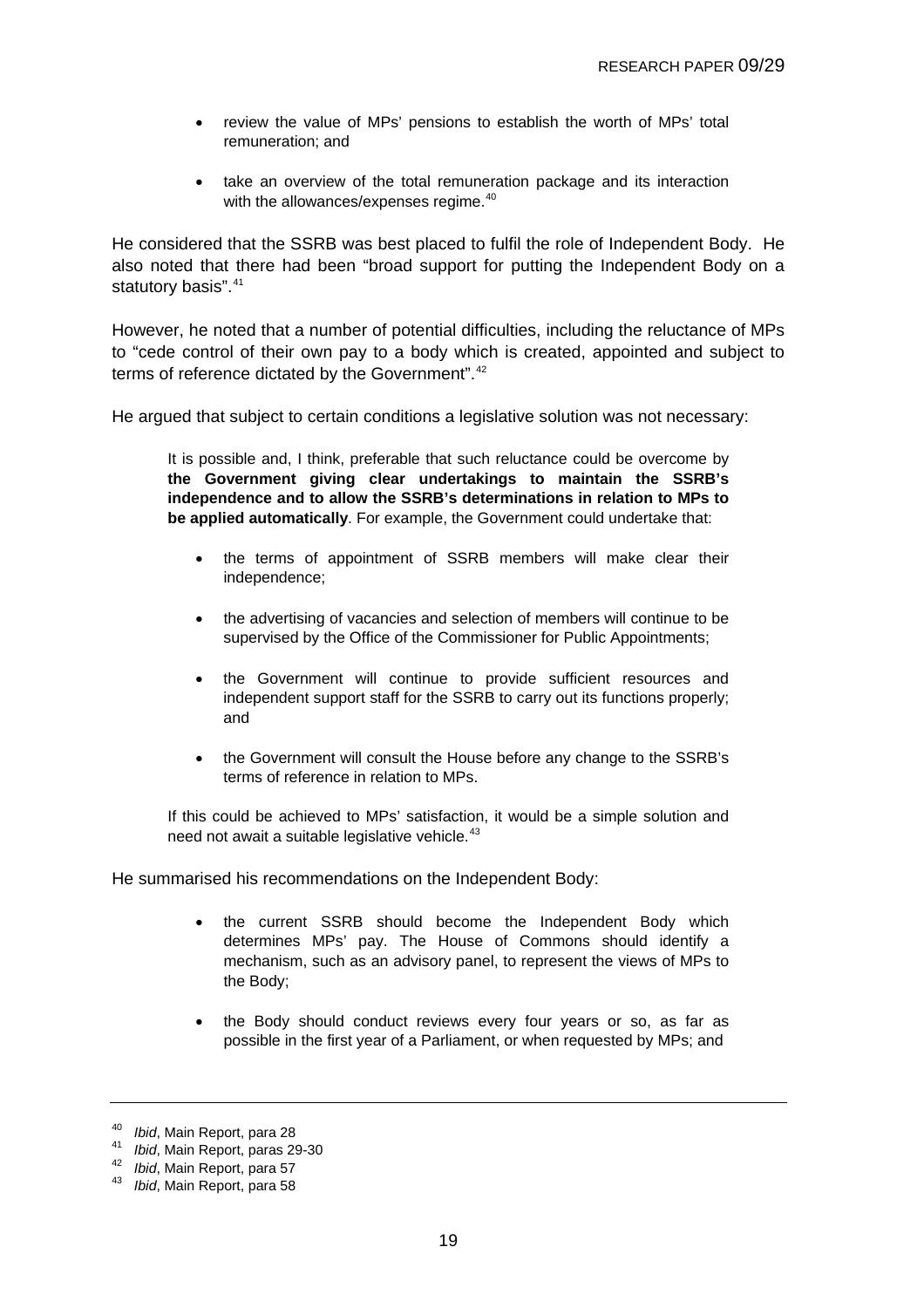<span id="page-19-0"></span>• the simplest way to give effect to the role of the Independent Body is through a resolution of the House but consideration should be given to securing the independence of the Body by Government undertaking or in statute.<sup>[44](#page-19-0)</sup>

### **3. Uprating mechanism**

Sir John noted that the new uprating mechanism would have to "keep MPs' pay broadly in line with external comparators". He identified a number of "key criteria which should be applied to the uprating mechanism":

- it must be easy to understand, independent and authoritative, transparent and not capable of manipulation;
- it should be sustainable over a number of Parliaments;
- it should be based on pay comparators and not price comparators;
- it should reflect movements in earnings and not settlements; and
- it should be linked in some form to the public sector.

In his Main Report, he assessed three options against these criteria. The three options were: a continuing link to the Senior Civil Service (SCS); a link to a basket of comparators; and indexation. He noted that other options were reviewed in an appendix.[45](#page-19-0)

He concluded that a possible link to the civil service would no longer be a sound, independent mechanism, for three main reasons. First, the Government controlled civil service pay and that, if a linkage was created, the Government would effectively determine Members' salary increases. Secondly, a fundamental review of the Senior Civil Service (SCS) workforce and reward strategy that was underway could have unintended knock-on effects. Thirdly, he identified a number of ways in which the Government could affect the calculation of SCS pay. In summary, he wrote:

Thus it is clear that **linkage to the SCS does not satisfy the criteria of independence, transparency, simplicity or freedom from risk of**  manipulation and would be unsuitable as an automatic uprating mechanism.<sup>[46](#page-19-0)</sup>

He identified a number of practical obstacles to using a basket of comparators. He reported that the Government directly controlled the pay of at least four of the comparators, identified in the SSRB's most recent review of parliamentary pay and allowances. He noted a number of problems in calculating an average:

There is no official, independently produced means of tracking pay of the comparators in the basket. It would require a special exercise every year to collect the data and make the calculation. Even where the comparators are very precisely specified, as in the case of the last SSRB review, calculating their

<sup>44</sup>*Ibid*, Main Report, para 67 45 *Ibid*, Main Report*,* para 33

<sup>46</sup> *Ibid*, Main Report, paras 34-37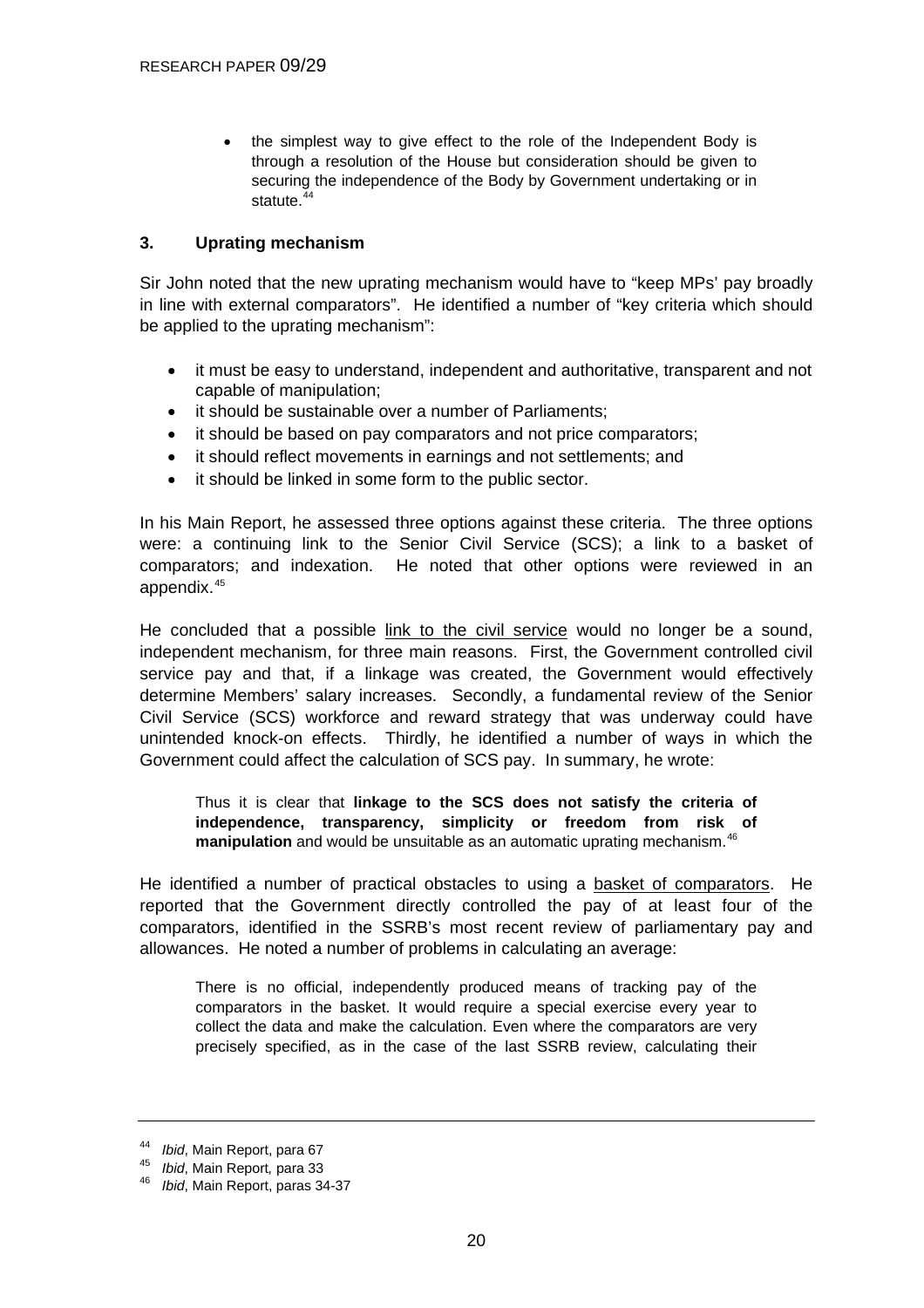<span id="page-20-0"></span>annual increases is not necessarily straightforward and may depend on assumptions.

He also noted that in a small basket, a change affecting one of the comparators could have an effect on MPs' pay despite not being relevant to them.<sup>[47](#page-20-0)</sup>

He noted that indexation could be based on a readily available index and that it would be more stable than a small selected basket of comparators. After reviewing the different average earnings indices that were published by the Office for National Statistics and the nature of the role of a Member of Parliament, Sir John settled on the Public Sector Average Earnings Index (PSAEI). Because of fluctuations during the year, he recommended that Members' salaries should be uprated, from 1 April each year, in line with the PSAEI three month average for January, published in March.<sup>[48](#page-20-0)</sup>

### **4. The base level of Members' pay**

Sir John identified three possible choices for determining the base level of pay:

The third element of the system is to set the level of pay to apply to MPs as from 1 April 2008, the pay of MPs having been fixed at £61,820 with effect from 1 November 2007 by resolution of the House on 24 January 2008. There are, broadly, three choices:

- to apply the uprating mechanism to the MPs' salary as it was on 31 March 2008;
- to take account of the evidence and recommendations in the most recent SSRB report on MPs' pay, and to augment the salary by the further modest increases recommended by the SSRB. Most of the MPs to whom I have spoken have expressed support for this approach; or
- to increase the pay to some other, higher level. Many MPs have argued in evidence to me for a significantly higher salary, on the grounds of workload and what they believe to be the comparators they identify.<sup>[49](#page-20-0)</sup>

After a brief review of the evidence presented to the SSRB, Sir John indicated that he broadly supported the recommendations made by the SSRB in 2007. He recommended that:

… the MPs' salary with effect from 1 April 2008 should be £64,634. This is the current salary of £61,820 plus 3.5 per cent (the annual increase in the three month average Public Sector Average Earnings Index (ONS series LNNE) in January) plus £650. The MPs' salary should increase again by the PSAEI annual percentage increase plus £650 on 1 April 2009 and 1 April 2010. Thereafter the salary should be increased each year simply by the PSAEI annual percentage increase unless the Independent Body determines differently following a review.<sup>[50](#page-20-0)</sup>

<sup>47</sup>*Ibid*, Main Report*,* para 39 48 *Ibid*, Main Report, paras 40-45, para 67 49 *Ibid*, Main Report, para 47 50 *Ibid*, Main Report, para 51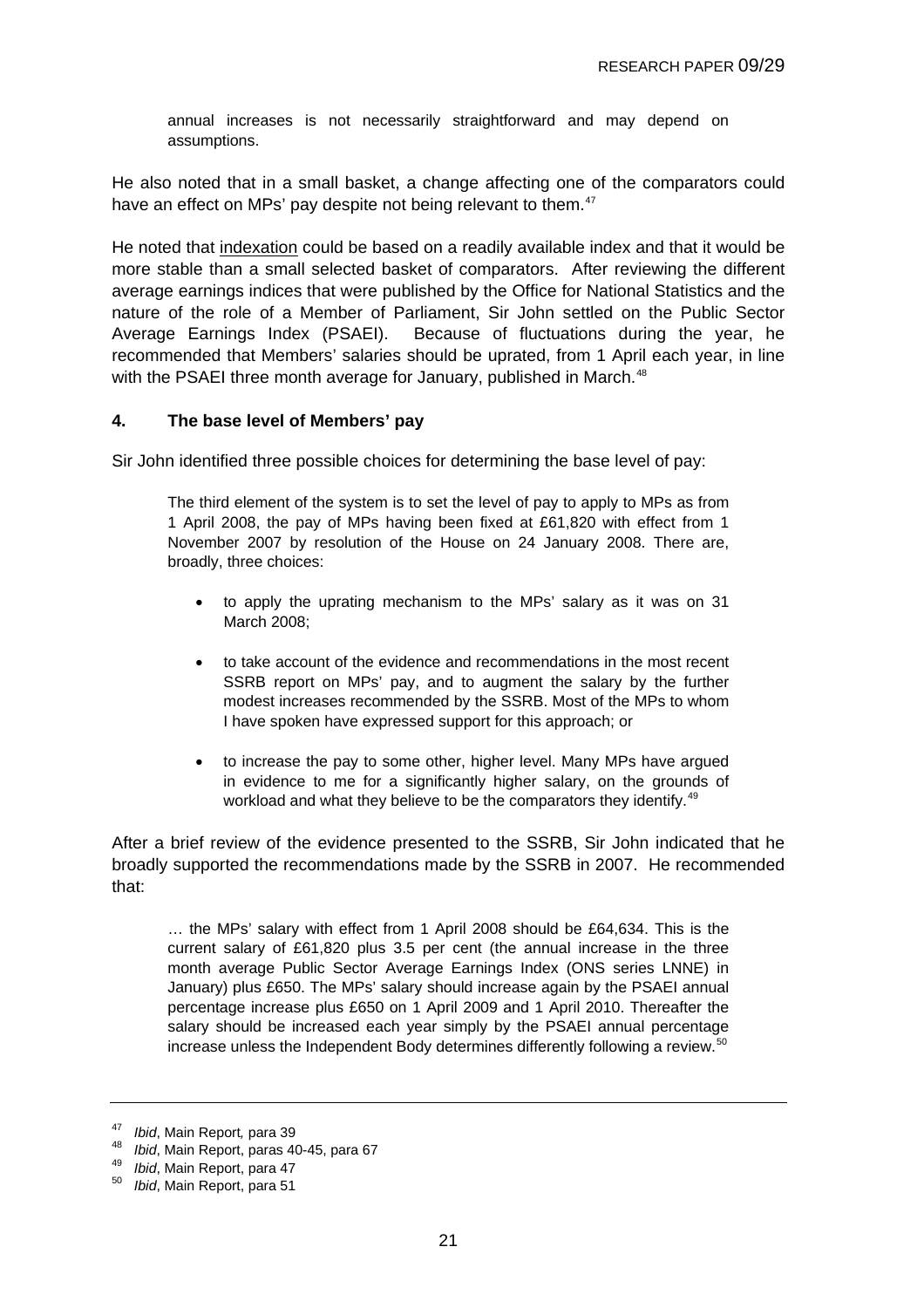### <span id="page-21-0"></span>**F. Government Response**

In announcing the publication of Sir John's report, the Government set out its response, in a written ministerial statement on 17 June 2008:

The Government accept Sir John's recommendation that the SSRB should remain the independent body which conducts reviews of MPs' pay, that these reviews should occur once in each Parliament and that the outcome of these reviews should be implemented without the need for further debates or votes in the House.

The debate comes at a time when it is vital for economic stability that there is a disciplined, responsible approach to pay in both the private and the public sector to hold down inflationary pressures. It is important that senior figures in the public and private sector lead by example in taking a disciplined and restrained approach to pay.

The Government do not accept Sir John's recommendation that MPs salaries should be increased by £650 a year for the next three years. MPs should set the example at a time of public sector pay restraint. The Government will also not be supporting a link between MPs' salaries and the three-month average public sector average earnings index. Instead, the Government propose, in line with an alternative proposal provided by Sir John Baker, that MPs should receive the median average of the settlements of a wide basket of public sector workforces.<sup>[51](#page-21-0)</sup>

At Business Questions on 19 June 2008, the Leader of the House announced that motions on Members' pay would be debated on 3 July 2008.<sup>[52](#page-21-0)</sup>

At Business Questions on 26 June 2008, Sir Michael Spicer, the chairman of the Conservative 1922 Committee queried why the Government had appointed an independent person to review Members' pay and then disagreed with his conclusions:

**Sir Michael Spicer (West Worcestershire) (Con):** What is the point in having an independent review body on Members' pay if its recommendations are always turned down, however modest they may be?

**Ms Harman:** The point of an independent review is that it can be reported to the House, as has happened with the review by Sir John Baker, whom I should like to thank once again most warmly for his work. The House will have a choice whether to accept his proposals or the alternative resolutions tabled by the Government. That will be a matter for the House, but I pay tribute to Sir John Baker: he has given the House a review, which it can choose, if it so wishes.<sup>[53](#page-21-0)</sup>

The Government published a *Q&A Briefing on 3 July Debate* on the Leader of the House's website  $54$ 

<sup>51</sup> HC Deb 17 June 2008 c46WS

<sup>52</sup> HC Deb 19 June 2008 c1081

<sup>53</sup> HC Deb 26 June 2008 c530

<sup>54</sup> Leader of the House of Commons, *[Q&A Briefing on 3 July Debate](http://www.commonsleader.gov.uk/files/pdf/Q%20and%20A%20030708%20web.pdf)* [*last viewed 23 March 2009*]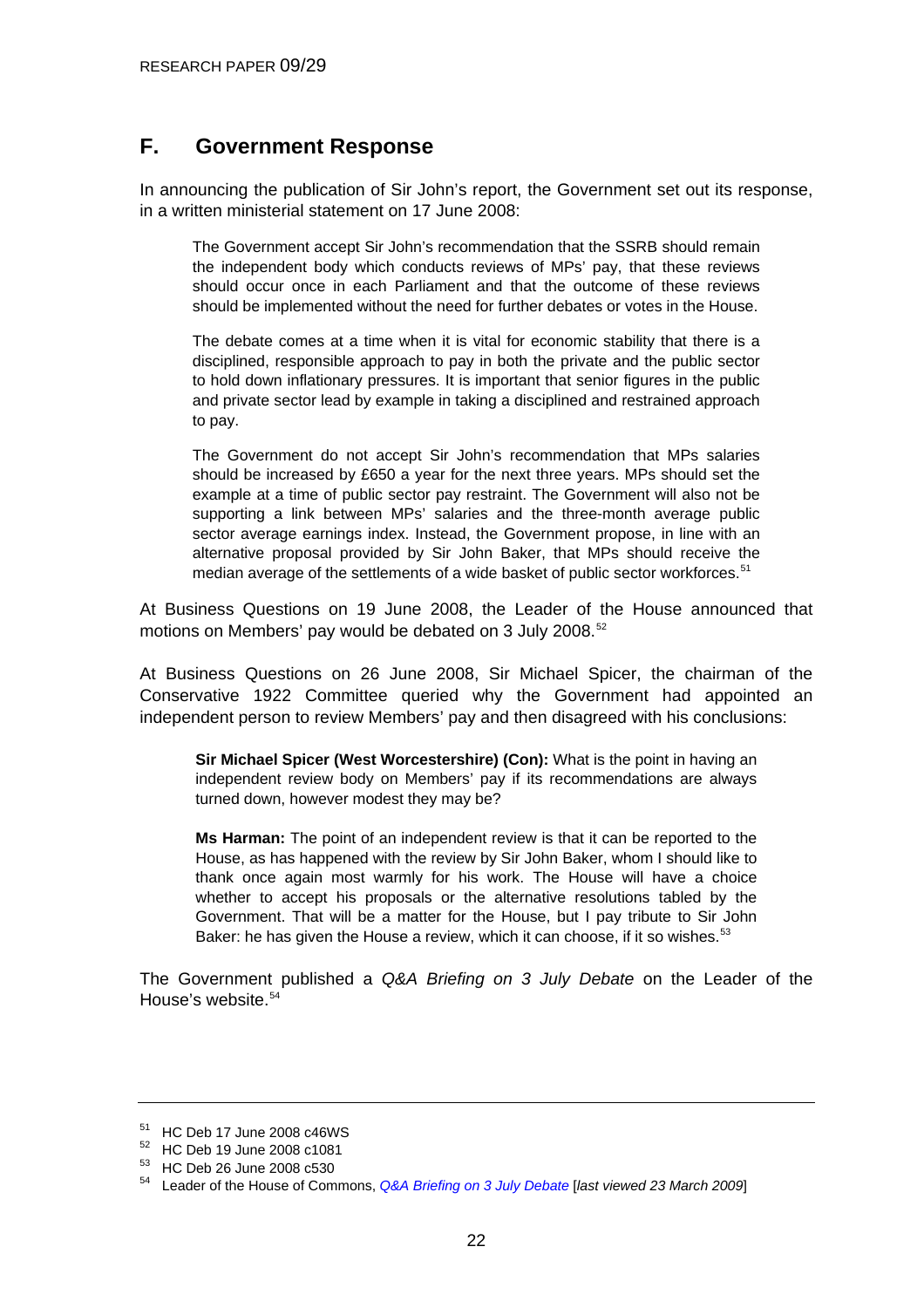### <span id="page-22-0"></span>**G. Decisions of the House**

For the debate on 3 July 2008, the Government tabled motions to implement Sir John's recommended mechanism for salary increases and its preferred alternative – a link to specific public servants; and, despite being opposed to the additional £650 increases, it tabled a motion that would allow these. The Leader of the House of Commons provided the following brief resumé of Sir John's recommendation and the Government's response to them:

Sir John's report made several recommendations. I shall list the key ones. First, the Senior Salaries Review Body should be the mechanism for periodic reviews of Members' pay. The Government agree with that. Secondly, the SSRB's periodic review should be once per Parliament. The Government agree with that. Thirdly, MPs' pay should be increased each year at the rate of the public sector average earnings index. The Government do not agree with that, and propose an alternative. Fourthly, there should be £650 a year catch-up for each of the three years 2008-09, 2009-10 and 2010-11. The Government do not agree with that and propose that it be rejected.<sup>[55](#page-22-0)</sup>

Ms Harman explained that Sir John's recommended mechanism, linking Members' pay increase to the Public Sector Average Earnings Index, would have resulted in 3.5 per cent increase in Members' pay from 1 April 2008 and that the Government's proposal would deliver a 2.25 per cent increase. A 3.5 per cent increase "would not be consistent with the approach that we are taking to the rest of the public sector".<sup>[56](#page-22-0)</sup>

Theresa May on the Conservative front bench supported the Government's position.<sup>[57](#page-22-0)</sup> However, the Government was criticised by its own and Conservative back benchers for rejecting Sir John's recommended mechanism. Both Tony Lloyd, chairman of the Parliamentary Labour Party, and Sir John Butterfill argued that the Government had not taken itself out of the process.<sup>[58](#page-22-0)</sup>

A number of amendments were tabled that would have delayed the increases delivered by Sir John's recommended uprating mechanism and/or delayed the payment of the additional £650 in 2008, 2009 and 2010. In the course of her speech, the Leader of the House explained why the Government opposed these amendments:

Let me turn to the catch-up payments in opinion motion No. 3. The Government do not accept Sir John's recommendation that Members' salaries should be increased by an additional £650 each year for the next three years. MPs do important work, which is the foundation stone of our democracy. We do not hear about this in the media, but over the past five years our pay has fallen behind inflation. The Government do not reject the catch-up because we think that MPs are overpaid—far from it—but only because it would not be consistent with the approach that we are taking to the rest of the public sector. Combined with Sir John's comparator, the annual £650 catch-up would bring our annual pay increase to 4.55 per cent. On that basis, we reject it.

<sup>55</sup> HC Deb 3 July 2008 c1062

<sup>56</sup> HC Deb 3 July 2008 cc1063-1064

<sup>57</sup> HC Deb 3 July 2008 c1067

<sup>58</sup> For example, Tony Lloyd (c1070); Sir John Butterfill (c1078)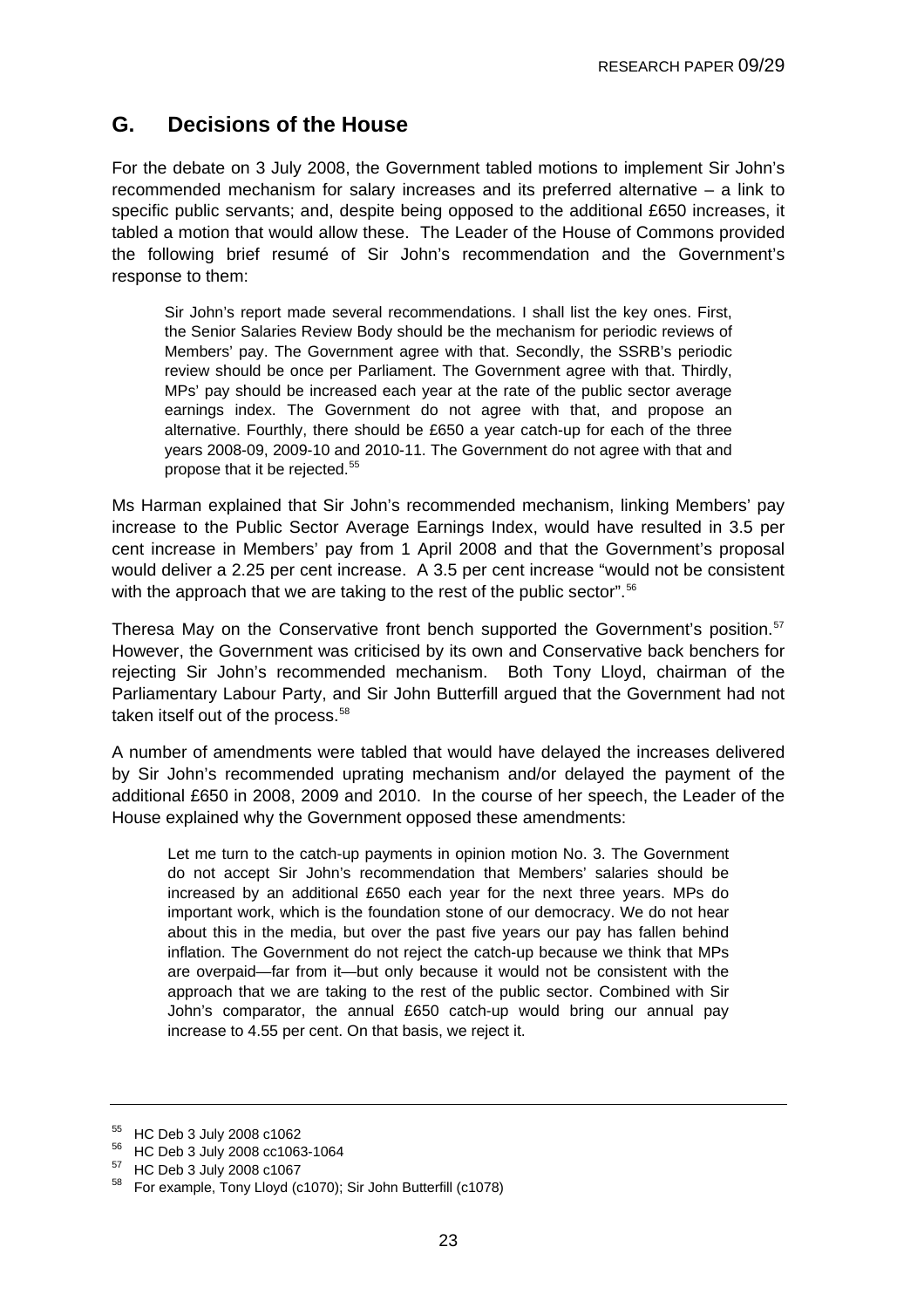Let me turn to the amendments on the Order Paper. Amendment (d) to opinion motion No.1, which stands in the name of my hon. Friend the Member for Manchester, Central (Tony Lloyd) and of other hon. Members, would have the effect of implementing the Baker comparator, but limiting the increase to hon. Members' salaries to no more than 2.75 per cent. this year, 2.3 per cent. next year and 2.25 per cent. in 2010-11. Amendment (d) would then provide for the increases forgone under the Baker comparator to be paid from 1 April 2011, in addition to the increase that year due to the average earnings index. That would amount to an increase of approximately 6.7 per cent. in 2011-12. That is not consistent with the Government's public sector pay approach and we ask the House to reject it.

Amendment (a) to opinion motion No. 1 stands in the name of my right hon. Friend the Member for Islwyn (Mr. Touhig) and of many other hon. Members. It would implement the Baker comparator, but limit the increase to hon. Members' salaries for the current year to no more than 2.3 per cent. Amendment (a) would then provide for the 1.2 per cent. forgone from the Baker comparator to be paid from 1 April 2009, in addition to the Baker comparator increase that year due to the average earnings index. That would amount to an increase of approximately 4.7 per cent. in 2009-10. That is also not consistent with our public sector pay policy and we ask the House to reject it.

Finally, amendment (e) to opinion motion No.1, which stands in the name of my hon. Friend the Member for Manchester, Central, would have the effect of ensuring that Members' pensions entitlements would be the same as they would have been if the Baker pay proposal had been implemented in full. The parliamentary pension scheme bases pensions on a Member's salary in their last 12 months of service. A principle of public service pensions is that pensions are based on pay that people have received and contributions that they have made, not the pay that they would have received if circumstances had been different. Accepting amendment (e) would create a precedent. If we allowed that approach for MPs, it would be more difficult for the Government to resist the same approach from elsewhere in the public sector. We therefore ask the House to reject amendment (e).

Let me turn to amendments (b) and (a) to opinion motion No.3. Amendment (b) to that motion, which stands in the name of my hon. Friend the Member for Manchester, Central, would have the effect of delaying until 2010 the three separate £650 catch-up payments proposed by Sir John, although the full amount of £1,950 would be paid in one go in 2010, rather than being spread over the preceding three years. Again for the reasons that I have explained, that is not consistent with the Government's approach and we ask the House to reject amendment (b).

Amendment (a) to opinion motion No. 3, which stands in the name of my right hon. Friend the Member for Islwyn and of many other hon. Members, proposes to accept the Baker catch-up payments of £650, but delay their start date by one year. Even though the catch-up would be delayed, starting next year rather than this year, catch-ups are not consistent with the Government's approach to public sector pay, as I have said. We therefore ask the House to reject amendment (a). The combined effect of the two amendments standing in the name of my right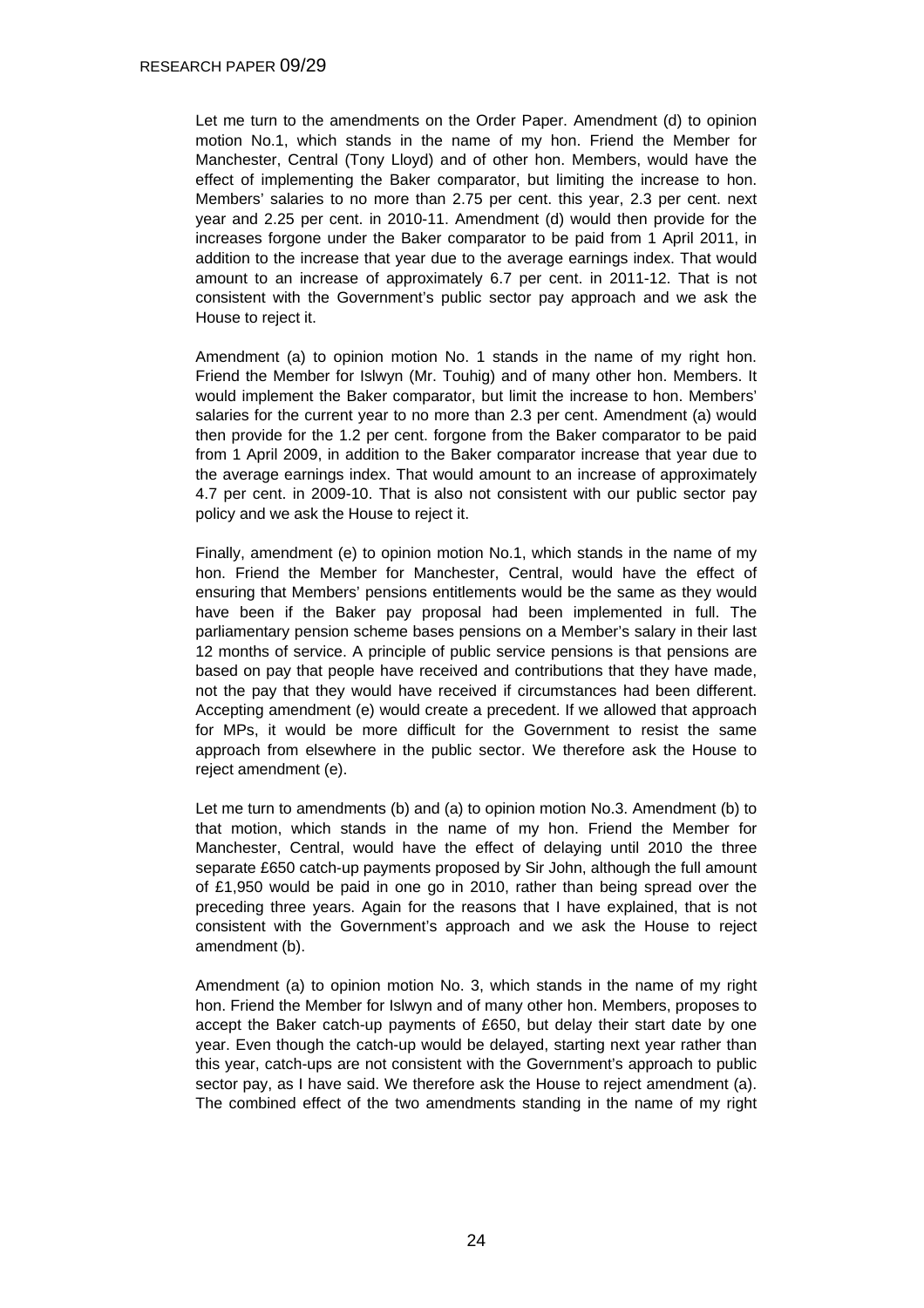<span id="page-24-0"></span>hon. Friend the Member for Islwyn would be an increase of about 5.7 per cent. next year, which would be the combination of the deferred indexation increase and the catch-up of £650.<sup>[59](#page-24-0)</sup>

At the end of the debate, the House voted on an amendment (amendment (a)) to the motion to implement Sir John Baker's proposed linkage. The amendment, which would have limited the annual salary increase to 2.3 per cent from 1 April 2008 but paid the balance in 2009, before the formula was applied, was defeated by 196 votes to 155.<sup>[60](#page-24-0)</sup> The House then voted on the motion to implement the linkage mechanism recommended by Sir John. It rejected the motion by 216 votes to 141.<sup>[61](#page-24-0)</sup>

The House then agreed to the "expression of opinion" motion outlining the Government's preferred linkage mechanism, without a division. The resolution is set out below.

After agreeing to the Government's preferred linkage mechanism, the House rejected the proposal that Members should receive an additional £650 in each of the next three years by 224 votes to  $123.^{62}$  $123.^{62}$  $123.^{62}$ 

Finally, the House agreed to a resolution to give effect to the Government's proposal, without a division. $63$ 

### **1. Resolution of 3 July 2008**

The House agreed:

```
MEMBERS' SALARIES (EXPRESSION OF OPINION) (No. 2)
```
[…]

That this House notes Sir John Baker's Review of Parliamentary Pay and Allowances (Cm 7416), and is of the opinion that the policy set out in the Written Ministerial Statement by the Leader of the House of 17th June Official Report col 46WS should be implemented, such that—

(1) the salary of a Member of this House should be increased from 1st April 2008, and from 1st April of each subsequent year, by an uprating formula which increases the salary by a percentage equal to the median of relevant increases for the following public sector groups:

senior military, holders of judicial office, very senior NHS managers, doctors and dentists, the Prison Service, NHS staff, school teachers, the Armed Forces, police officers, Local Government; non-Senior Civil Service staff in each of the Department for Work and Pensions, Her Majesty's Revenue and Customs, the Ministry of Defence and the Home Office; and the Senior Civil Service;

<sup>59</sup> HC Deb 3 July 2008 cc1064-1065

<sup>60</sup> HC Deb 3 July 2008 cc1083-1085

<sup>61</sup> HC Deb 3 July 2008 cc1085-1088

<sup>62</sup> HC Deb 3 July 2008 cc1088-1092

<sup>63</sup> HC Deb 3 July 2008 cc1092-1094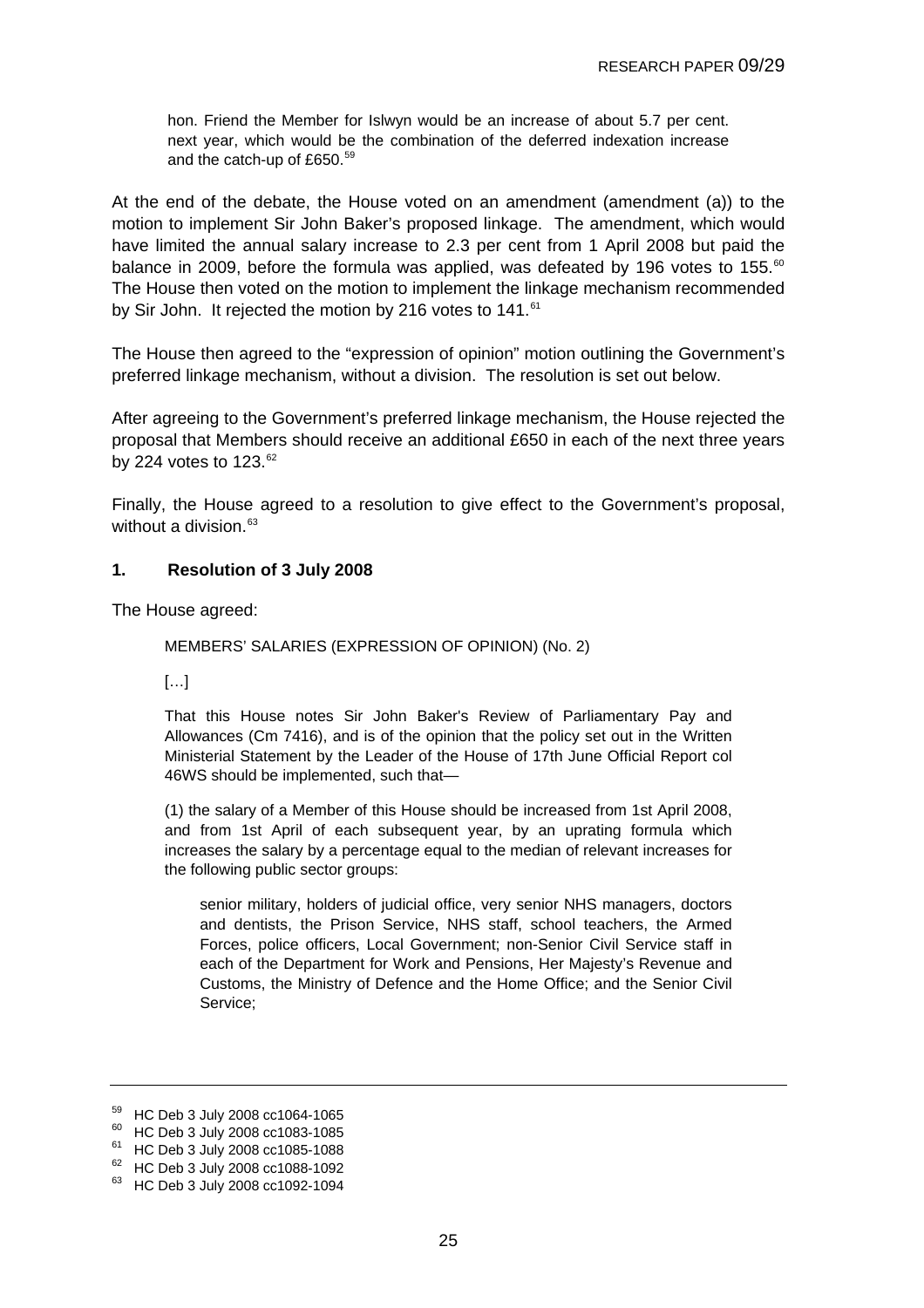<span id="page-25-0"></span>(2) the SSRB should conduct a review of Members' salaries in the first year of each new Parliament unless such a review has taken place within the preceding two years;

(3) at such a review the SSRB should consider either or both of:

(a) an adjustment to the salary, consistent with public sector pay policy, to reflect an assessment of the appropriate salary at that time relative to jobs of similar weight elsewhere in the public sector:

(b) as regards the public sector groups listed above, such amendments to the list as appear to it to be necessary to reflect changes in the pay setting arrangements for those groups;

to take effect from the first 1st April following the first meeting of the new Parliament;

(4) each year the SSRB chair should notify the Speaker of the change in salary (expressed as a percentage) and, on such notification to the Speaker, that change shall have effect, subject to any further notification given following a review under paragraph (2);

(5) the Speaker should lay before the House:

(a) any notification received from the SSRB chair under paragraph (4); and

(b) any report from the SSRB following a review under paragraph (2) above;

(6) an additional salary payable to a Member under Resolutions of this House in respect of service as a chairman of select or general committees shall be changed by the same percentage and from the same time as the salary of a Member.  $64$ 

### **H. Implementation**

### **1. Members' salaries from 1 April 2008**

In accordance with the procedure set out in the resolution of 3 July 2008, the SSRB was required to notify the Speaker of the change in Members' salaries that should take place from 1 April 2008. Bill Cockburn CBE TD, the Chairman of the SSRB, wrote to the Speaker in September 2008. His letter was laid before the House on 6 October 2008, $65$ and Members' salaries increased by 2.38 per cent from £61,820 to £63,291, with effect from 1 April 2008.

In his letter, the Chairman of the SSRB, included a note on the calculation of the salary increase for Members of Parliament in 2008. That note concluded with the following summary:

 $^{64}$  HC Deb 3 July 2008 cc1088-1089

<sup>65</sup> *Votes and Proceedings*, 6 October 2008, Item 159: Senior Salaries,—Notification of Change in Members' Salaries from the Senior Salaries Review Body [pursuant to Resolution] [The Speaker].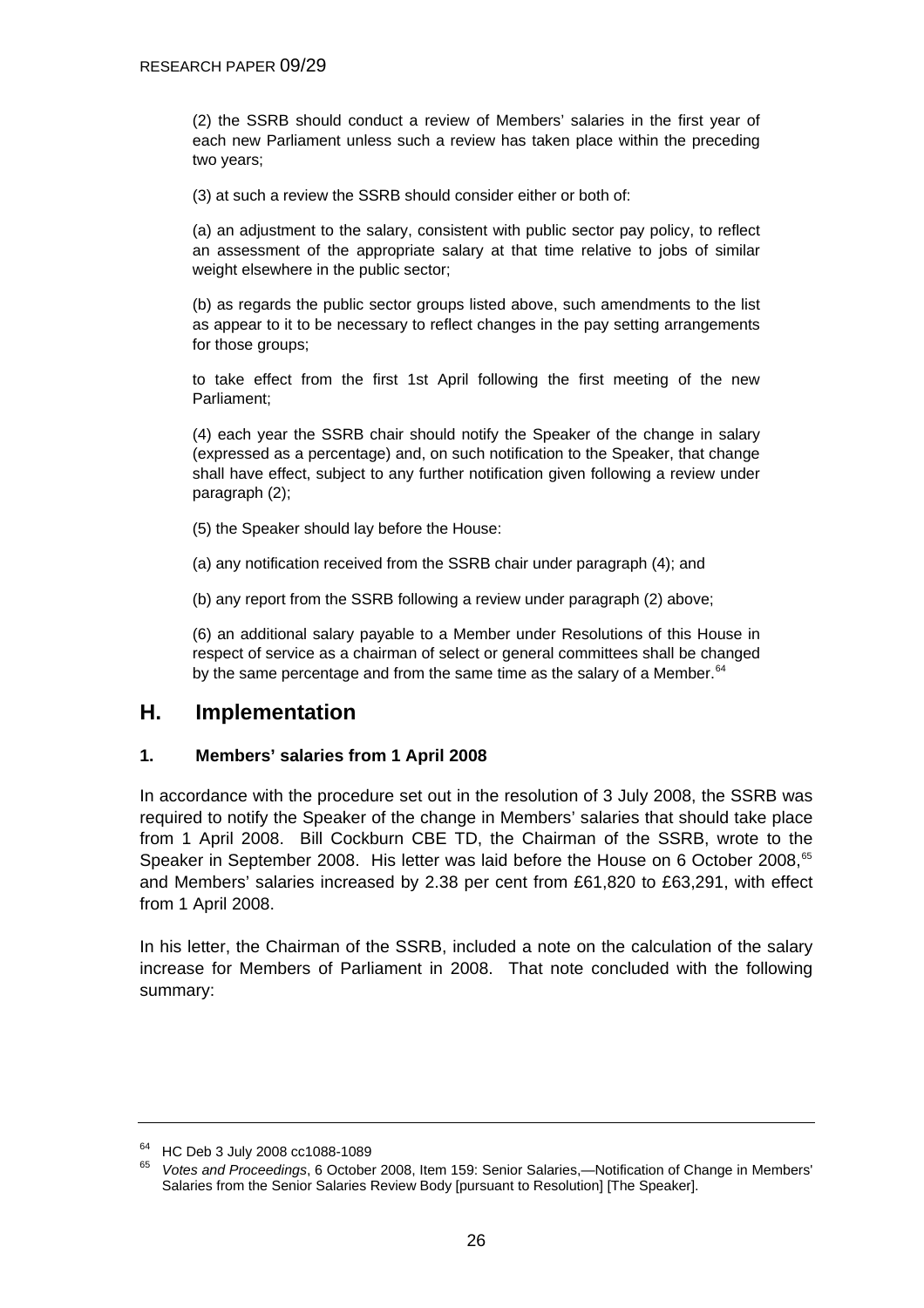<span id="page-26-0"></span>

| <b>Order for Median</b> | Organisations (listed in ascending order of                           | %     |
|-------------------------|-----------------------------------------------------------------------|-------|
| <b>Calculation</b>      | settlement size)                                                      |       |
|                         | Ministry of Defence (MOD)                                             | 0.0   |
| $\overline{2}$          | Home Office (HO)                                                      | 0.0   |
| 3                       | NHS Very Senior Managers (VSM)                                        | 1.3   |
| 4                       | Senior Civil Service (SCS)                                            | 1.4   |
| 5                       | <b>Senior Military</b>                                                | 2.0   |
|                         | Doctors and Dentists*                                                 |       |
| 6                       | Work & Pensions (DWP)                                                 | 2.0   |
| 7                       | Revenue & Customs (HMRC)                                              | 2.29  |
| 8                       | <b>Local Government</b>                                               | 2.475 |
| 9                       | Judiciary                                                             | 2.49  |
| 10                      | <b>Prison Service</b>                                                 | 2.5   |
| 11                      | <b>NHS Staff</b>                                                      | 2.5   |
| $12 \overline{ }$       | <b>School Teachers</b>                                                | 2.5   |
| 13                      | <b>Police Officers</b>                                                | 2.5   |
| 14<br>$\sim$ $\sim$     | <b>Armed Forces</b><br>$\mathbf{r}$ and $\mathbf{r}$ and $\mathbf{r}$ | 3.3   |

#### **MP's Pay Index: Settlement Summary**

\* Omitted from calculations this year

#### **Median Calculation**

Excluding Doctors and Dentists leaves 14 settlements. The position of the median is the mean of positions 7 and  $8 = 2.38\%$ .  $66$ 

#### **2. Members' salaries from 1 April 2009**

Bill Cockburn wrote to the Speaker again in March 2009, informing him that the SSRB had completed the annual exercise to determine the increase in Members' salaries to apply from 1 April 2009. He noted that two groups had been excluded from the calculation because "settlements for the groups … were not finalised and implemented in 2008", and a further group had been excluded because "it involved a complicated package of pay restructuring and we were unable to identify a single percentage increase in pay scales". He reported that Members salaries should increase by 2.33 per cent from £63,291 to £64,766, with effect from 1 April 2009.[67](#page-26-0)

<sup>&</sup>lt;sup>66</sup> House of Commons Unprinted Paper 1425, 2007-08

<sup>67</sup> Review Body on Senior Salaries, *[Salary Increase for Members of the House of Commons](http://www.ome.uk.com/downloads/speaker3.pdf)*, 27 March 2009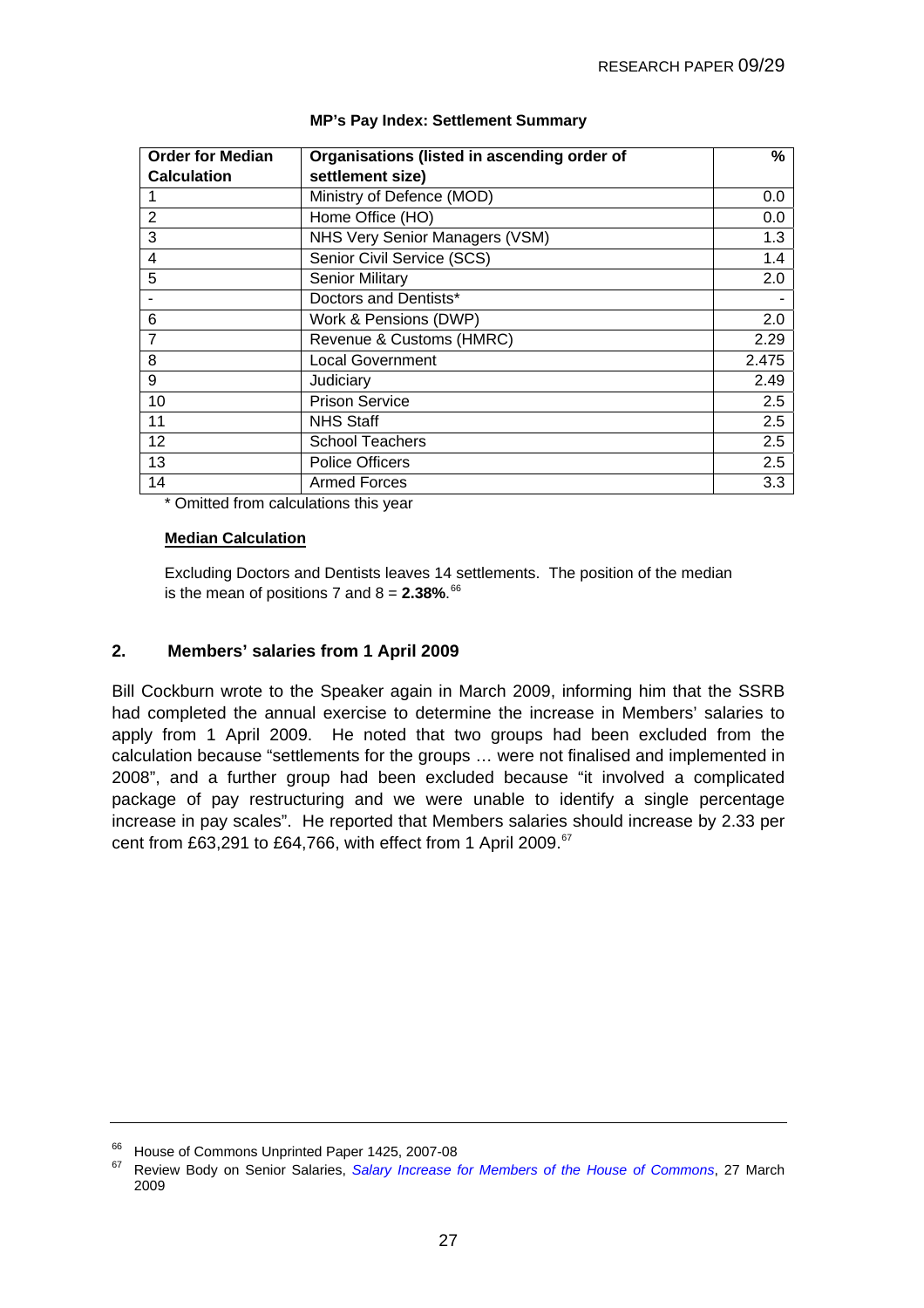# <span id="page-27-0"></span>**III The 1996 Resolution on Members' pay and subsequent developments**

### **A. Introduction**

In July 1996, the SSRB submitted a full review of Parliamentary pay and allowances to the Government.<sup>[68](#page-27-0)</sup> This was the first Review Body review of Members' pay since 1983.

On the basis of analysis of international comparators and a study by consultants of domestic pay rates for comparators in the public and private sector, the SSRB concluded that Members' salaries should be set at £43,000. $^{69}$  $^{69}$  $^{69}$  It also reviewed approaches that could be adopted to uprate Members' and Ministers' pay.<sup>[70](#page-27-0)</sup> It recommended:

*Recommendation 14:* that a review mechanism be applied automatically henceforward to the salaries of MPs, Ministers and paid office holders, consisting of:

- (i) an annual adjustment, whereby salaries are changed by the same percentage as the average of the movements in the mid-points of the nine Senior Civil Service pay bands;
- (ii) an automatic review of Parliamentary pay levels every three years by the SSRB, starting in the year 2000.<sup>[71](#page-27-0)</sup>

On 10 July 1996, the House agreed the following resolutions, which implemented these recommendations:

Resolved,

That this House takes note of the Review Body on Senior Salaries' Report on Parliamentary pay and allowances presented to Parliament on 4th July (Command Paper 3330), and calls on the Government to provide that, in the case of Members of this House whose service in the House ceases after 1st July 1996, they shall be treated for pension purposes as having had a yearly rate of salary of £43,000, and to take any necessary action to enable implementation of the other recommendations.

### And that:

(1) In respect of service in the period starting with 1st July 1996 and ending with 31st March 1997, the salary of a Member shall be at a yearly rate of £43,000.

(2) For each year starting with 1st April, from 1997 onwards, the yearly rate shall be increased by the average percentage by which the mid-points of the Senior

<sup>68</sup> Review Body on Senior Salaries, *Review of Parliamentary pay and allowances*, Report No 38, Cm 3330, July 1996 69 *Ibid*, paras 29-37 70 *Ibid*, para 66-78 71 *Ibid*, Recommendation 14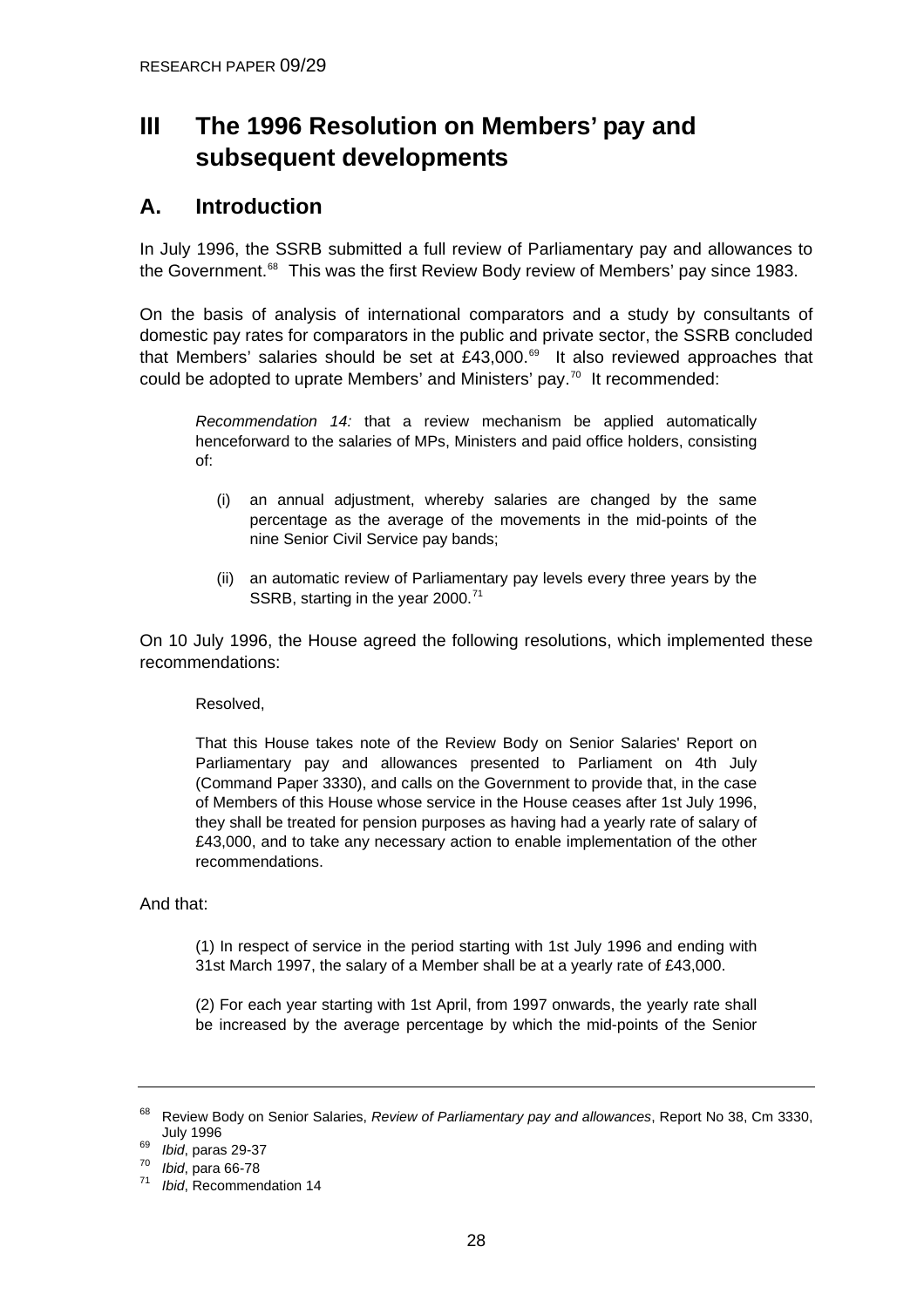<span id="page-28-0"></span>Civil Service pay bands having effect from 1st April of that year have increased compared with the previous 1st April.

(3) The mid-point of a Senior Civil Service pay band is the point half way between the maximum and the minimum  $72$ 

The resolutions provided for periodic reviews of Members' salaries and a formula for the annual uprating of their salaries. If the periodic reviews recommended increases in excess of the annual formula increase, the House had to agree further resolutions to implement such recommendations – this gave rise to the concerns, later expressed, that Members were deciding their own salaries. The 1996 resolution also established the level of Members' pay for the period from July 1996 to March 1997.

During the operation of this resolution, the SSRB undertook three periodic reviews of Members' salaries:

- *Review of parliamentary pay and allowances*, published in March 2001;[73](#page-28-0)
- *Review of Parliamentary Pay and Allowances 2004*, published in October 2004;<sup>[74](#page-28-0)</sup> and
- *Review of parliamentary pay, pensions and allowances 2007*, published in January 2008.[75](#page-28-0)

The reviews considered both pay and allowances. Allowances are not discussed in this paper.

Each of the reviews is considered in turn below. Any developments to Members' pay between the reviews are noted in chronological order.

In addition the SSRB was asked to consider the question of additional salaries for chairmen of select and general (formerly standing) committees:

- *Pay for Select Committee Chairmen in the House of Commons*, published in July  $2003$ ; $^{76}$  $^{76}$  $^{76}$  and
- *Pay for Standing Committee Chairmen in the House of Commons*, published in June 2005.[77](#page-28-0)

<sup>72</sup> HC Deb 10 July 1996 vol 281 c533

<sup>73</sup> Review Body on Senior Salaries, *[Review of parliamentary pay and allowances](http://www.ome.uk.com/downloads/volume1.pdf)*, Report No 48, Cm 4997-

I, March 2001 74 Review Body on Senior Salaries, *[Review of Parliamentary Pay and Allowances 2004](http://www.ome.uk.com/downloads/SSRB%20pay%20review%20Cm%206354%20part%201.pdf)*, Report No 57, Cm

<sup>6354-1,</sup> October 2004 75 Review Body on Senior Salaries, *[Review of parliamentary pay, pensions and allowances 2007](http://www.ome.uk.com/downloads/SSRB%20pay%20review%20Cm%206354%20part%201.pdf)*, Report

<sup>&</sup>lt;sup>76</sup> Review Body on Senior Salaries, *[Pay for Select Committee Chairmen in the House of Commons](http://www.ome.uk.com/downloads/Report%20on%20Select%20Committee%20Chairmen.pdf)*, Report No 55. Cm 5673. July 2003

<sup>&</sup>lt;sup>77</sup> Review Body on Senior Salaries, *[Pay for Standing Committee Chairmen in the House of Commons](http://www.ome.uk.com/downloads/Senior%20Salaries%20No%2060.pdf)*, Report No 60, Cm 6566, June 2005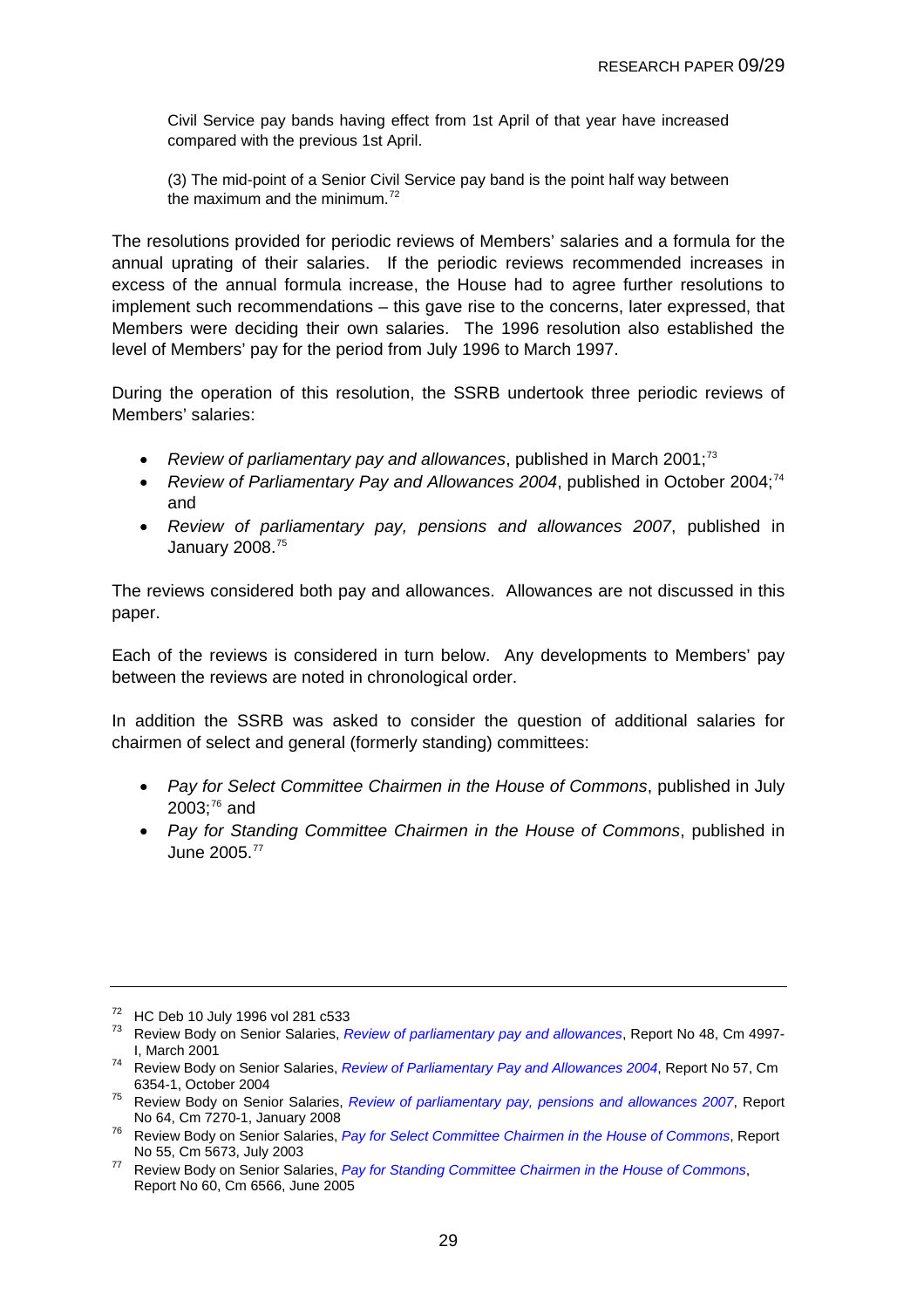### <span id="page-29-0"></span>**B. 2001 SSRB Review**

Following a request from the Prime Minster in October 2000, the SSRB's next review of Parliamentary pay and allowances was published in March 2001.<sup>[78](#page-29-0)</sup> It included reviews of peers' expenses, the Office Costs Allowances in the House of Commons, and the system of calculating the resettlement grant. The SSRB recommended significant changes to the Members' allowances system and the central provision of ICT equipment. These changes are described in more detail in earlier Library Research Papers.[79](#page-29-0)

In its 2001 report, the SSRB also concluded that Members' pay had fallen behind that of their comparators, and recommended that the parliamentary salary, in addition to the usual formula increase, should be increased by £2,000 in both 2001 and 2002. The SSRB also recommended that the salaries of House of Lords Ministers and other office holders be similarly increased by £2,000 in each of the next two years, in addition to the usual increase; and that the Prime Minister and Cabinet Ministers should draw their full salary entitlement (which they did not then do) so as to remedy the perceived distortion in the parliamentary pay system.<sup>[80](#page-29-0)</sup> This last recommendation was implemented in June 2001 following the general election.

The proposals were adopted by the Government and debated by the House on 5 July 2001, together with other motions on Members' pay, etc. The House agreed to the additional increases in 2001 and 2002.<sup>[81](#page-29-0)</sup>

### **C. 2004 SSRB Review**

In November 2003, the Government asked the SSRB to conduct its next review of Parliamentary pay and allowances. The SSRB published its report in October 2004.<sup>[82](#page-29-0)</sup> It recommended no changes to the structure of allowances but it did recommend some increases.

On 3 November 2004, the House debated the SSRB's recommendations. Debate centred on allowances rather than pay.<sup>[83](#page-29-0)</sup>

### **D. Staging of the 2006 increase**

Members' salaries rose on 1 April 2006 from £59,095 to £59,686. They rose again on 1 November 2006 to £60,277 (giving a two per cent increase on the 2005/06 salary, by the end of the year). The decision to pay the 2006/07 increase in two stages was

<sup>78</sup> Review Body on Senior Salaries, *Review of Parliamentary pay and allowances*, Report No. 48, Cm 4997-

I, 2001 79 House of Commons Library Research Paper RP 01/86, *[Parliamentary Pay, Pensions and Allowances:](http://www.parliament.uk/commons/lib/research/rp2001/rp01-086.pdf)  [the 2001 Review](http://www.parliament.uk/commons/lib/research/rp2001/rp01-086.pdf)*, 8 November 2001; House of Commons Library Research Paper RP 01/88, *[Members'](http://www.parliament.uk/commons/lib/research/rp2001/rp01-088.pdf)* 

*Office Costs: the new system*[,](http://www.parliament.uk/commons/lib/research/rp2001/rp01-088.pdf) 8 November 2001<br><sup>80</sup> Review Body on Senior Salaries, *[Review of Parliamentary pay and allowances](http://www.ome.uk.com/downloads/volume1.pdf)*, Report No. 48, Cm 4997-I, 2001, para 2.13, para 2.21 and para 2.17 81 HC Deb 5 July 2001 cc421-77

<sup>82</sup> Review Body on Senior Salaries, *[Review of Parliamentary Pay and Allowances 2004](http://www.ome.uk.com/downloads/SSRB%20pay%20review%20Cm%206354%20part%201.pdf)*, Report No 57,

October 2004, Cm 6354-1<br><sup>83</sup> HC Deb 3 November 2004 cc315-369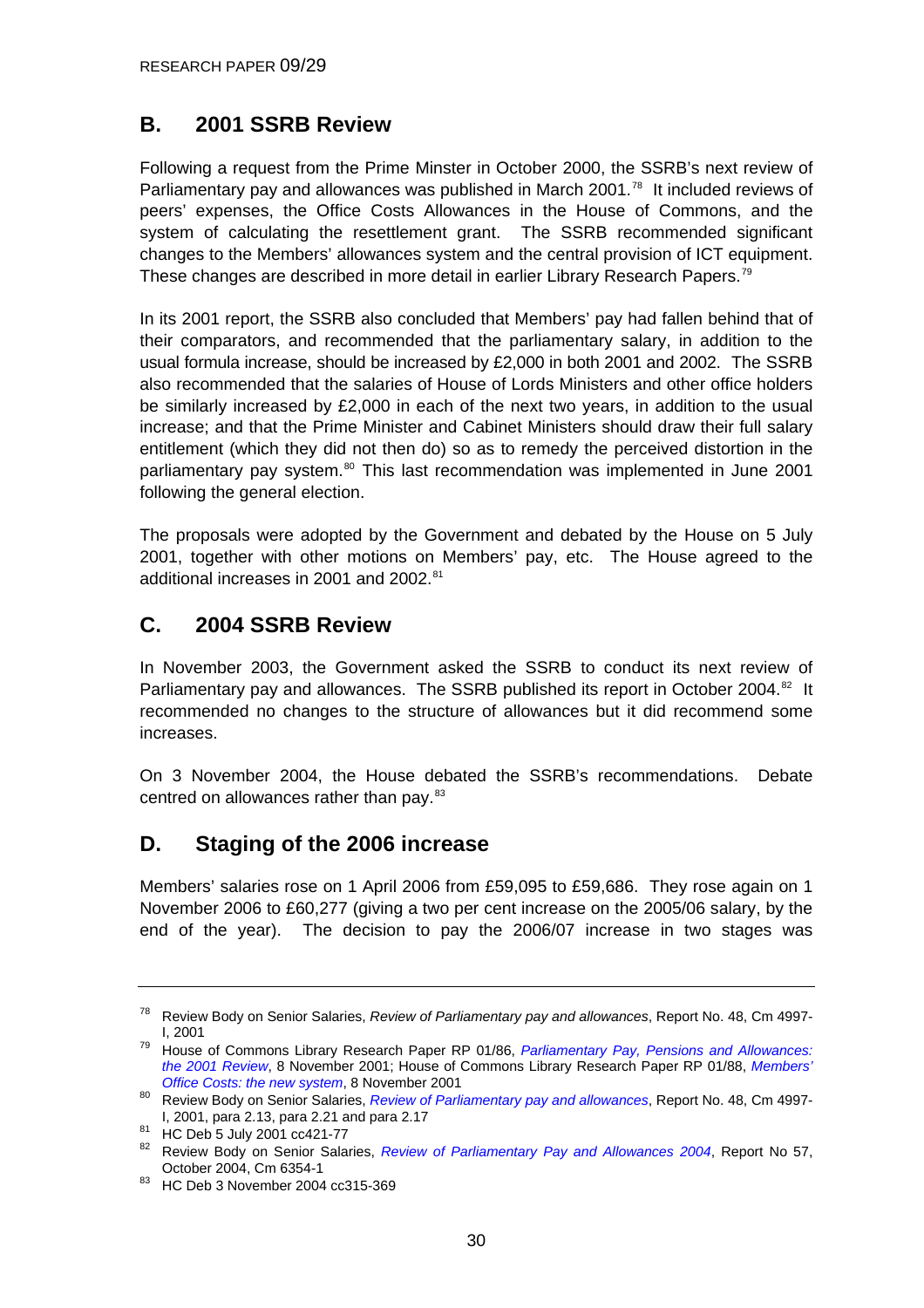<span id="page-30-0"></span>announced by the Prime Minister in a written ministerial statement, on the publication of the Twenty-Eighth report from the  $SSRB$ ,  $84$  on 30 March 2006:

The 28th report of the Review Body on Senior Salaries, which makes recommendations about the pay of the senior civil service, senior military personnel and the judiciary, is being published today … Pay increases for Members of Parliament and Ministers are linked automatically to the movement of the mid point of the pay bands for the senior civil service. This therefore results in an increase to their salaries of 2 per cent. However, the Government proposes that this increase should also be paid in two stages—1 per cent. with effect from 1 April 2006, and the remainder with effect from 1 November 2006.<sup>[85](#page-30-0)</sup>

However, before the pay rise could be implemented in two stages, the House had to agree to do so, as the 1996 Resolution on Members' pay only provided for a single yearly salary. In a brief debate on the staging of the increase, Jack Straw, the Leader of the House, explained the reasons for staging the salary increase:

The motion on Members' salaries will give effect to the proposal announced by my right hon. Friend the Prime Minister on 30 March that the pay increases for Members of Parliament for 2006/07 should be staged, with the full increase being deferred until 1 November rather than being payable from 1 April last. The proposal is made in the context of the Government's response to the 28th report of the Senior Salaries Review Body, which provides that the award to the senior civil service, to which Members' pay is linked under the formula agreed in 1996, is being staged in a similar way.<sup>[86](#page-30-0)</sup>

### **E. 2007 Review**

On 25 July 2006, Jack Straw, the Leader of the House of Commons, announced that the Prime Minister had written to the SSRB, requesting it to undertake a review of Members' pay and allowances.<sup>[87](#page-30-0)</sup>

On 26 July 2007, the final sitting day before the Summer Recess, in a written ministerial statement, Harriet Harman, the Leader of the House of Commons, announced that the SSRB's review of parliamentary pay and allowances had been completed and that the Government planned "to publish the report in the autumn, followed shortly thereafter by consideration by both Houses in the normal way".<sup>[88](#page-30-0)</sup>

At Business Questions on 10 January 2008, Harriet Harman announced that the SSRB's report would be published on 16 January and debated on 24 January.<sup>[89](#page-30-0)</sup>

<sup>84</sup> Review Body on Senior Salaries, *[Twenty-Eighth Report on Senior Salaries](http://www.ome.uk.com/downloads/28th%20Report%20on%20Senior%20Salaries%20-%202006.pdf)*, Report No 62, Cm 6727,

March 2006 [<br><sup>85</sup> HC Deb 30 March 2006 cc96WS-97WS

<sup>86</sup> HC Deb 18 May 2006 c1152

<sup>87</sup> HC Deb 25 July 2005 cc102WS-103WS

<sup>88</sup> HC Deb 26 July 2007 c107WS

<sup>89</sup> HC Deb 10 January 2008 c535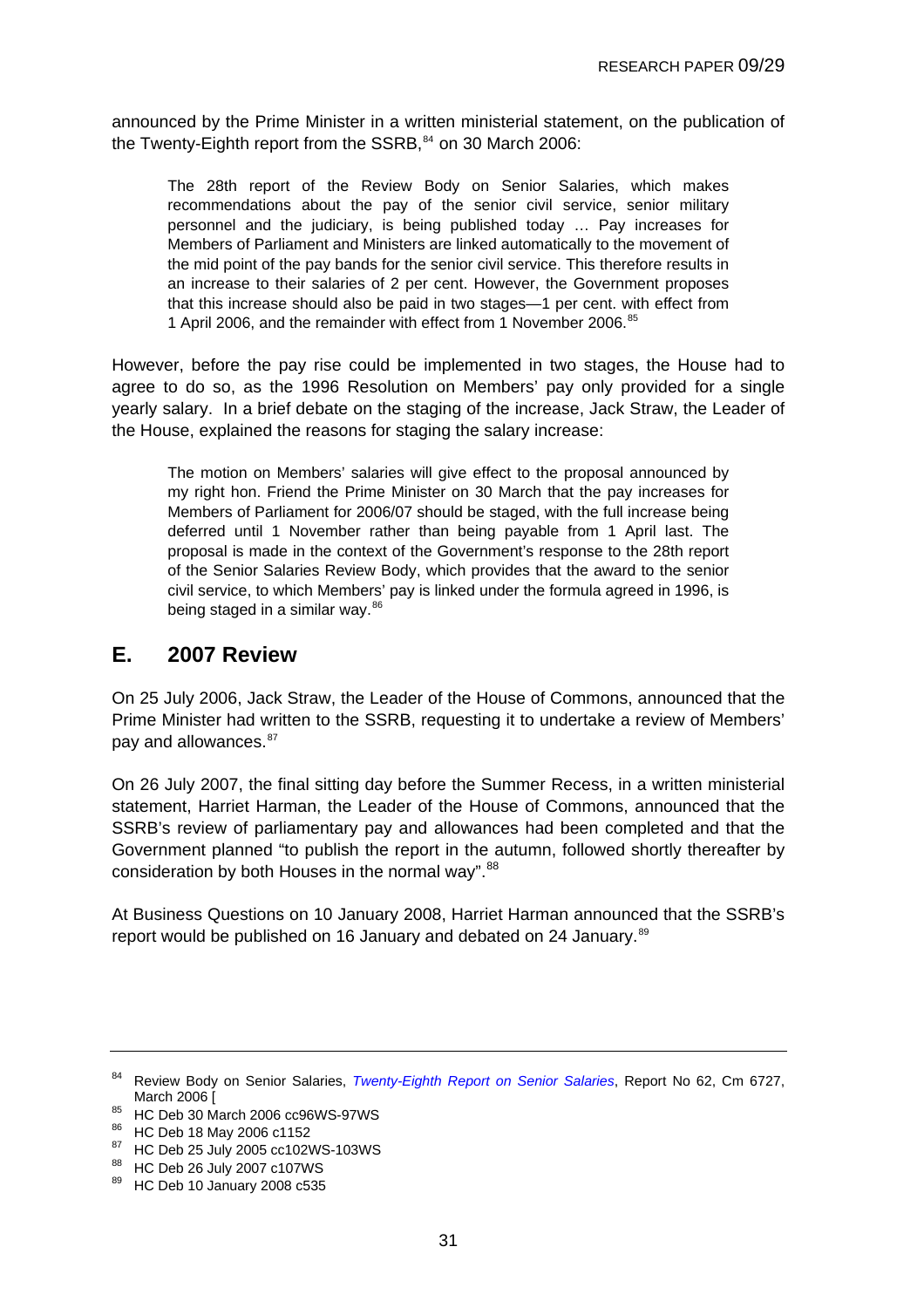<span id="page-31-0"></span>The review was published on 16 January 2008.<sup>[90](#page-31-0)</sup> On the same day, Harriet Harman published a written ministerial statement setting out the Government's response to the SSRB's report.<sup>[91](#page-31-0)</sup>

#### **1. The SSRB's recommendations on Members' salaries**

At the end of the summary of its report, the SSRB argued that it had produced a coherent package, not a "menu for selection".<sup>[92](#page-31-0)</sup> It reiterated this point in its chapter on Members' pay, when it said:

Our recommendations are intended to form a balanced package. That balance can be lost if, as has happened to some extent on recent occasions, MPs 'cherry pick' our recommendations.<sup>[93](#page-31-0)</sup>

It argued that the total effect of its recommendations was "broadly neutral".<sup>[94](#page-31-0)</sup> It also stressed the importance of taking into account the "total reward" (that is both pay and pensions) to Members in making its recommendations.[95](#page-31-0)

Members' salaries had increased by 0.66 per cent in April 2007, in line with the uprating formula in the 1996 Resolution. The SSRB recommended that they should be increased by a further 1.9 per cent (of the November 2006 salary), giving a total increase of 2.56 per cent on the November 2006 salary.<sup>[96](#page-31-0)</sup> The SSRB recommended that the new salary of £61,820 should be paid from 1 April 2007 (Recommendation 1).

It proposed that the uprating formula should be amended. In accordance with the 1996 Resolution, Members' salaries were uprated in line with movements in the mid-points of senior civil service pay bands. The SSRB recommended that in future the uprating formula should be based on the change in the average base pay of senior civil servants or, if possible, the change in the base pay of Pay Band 1 of the senior civil service (Recommendation 2):

By 'the average percentage increase in the base pay of the SCS' we mean the amount by which the average base salary of all SCS members increases year on year as a result of individual performance awards. (As noted above, that figure for 2007-08 was 2.6 per cent [compared with the formula increase of 0.66 per centl. $)^{97}$  $)^{97}$  $)^{97}$ 

The SSRB recommended that the new uprating mechanism should be used to determine the 1 April 2008 increase and thenafter. It also recommended that an additional £650

<sup>90</sup> Review Body on Senior Salaries, *[Review of parliamentary pay, pensions and allowances 2007](http://www.ome.uk.com/downloads/Review%20of%20Parliamentary%20pay%202007%20volume%201.pdf.pdf)*, Report

<sup>&</sup>lt;sup>91</sup> HC Deb 16 January 2008 cc32WS-36WS

<sup>92</sup> Review Body on Senior Salaries, *[Review of parliamentary pay, pensions and allowances 2007](http://www.ome.uk.com/downloads/Review%20of%20Parliamentary%20pay%202007%20volume%201.pdf.pdf)*, Report No 64, Cm 7270-1, January 2008, para 50 and para 7.12 [*last viewed 23 March 2009*]<br> *bid*, para 3.30<br> *bid*, para 49<br> *bid*, para 1.17, see also para 3.3<br>
<sup>96</sup> From 1 November 2006, Members' salaries had increased to £60

<sup>97</sup> Review Body on Senior Salaries, *[Review of parliamentary pay, pensions and allowances 2007](http://www.ome.uk.com/downloads/Review%20of%20Parliamentary%20pay%202007%20volume%201.pdf.pdf)*, Report No 64, Cm 7270-1, January 2008, para 3.25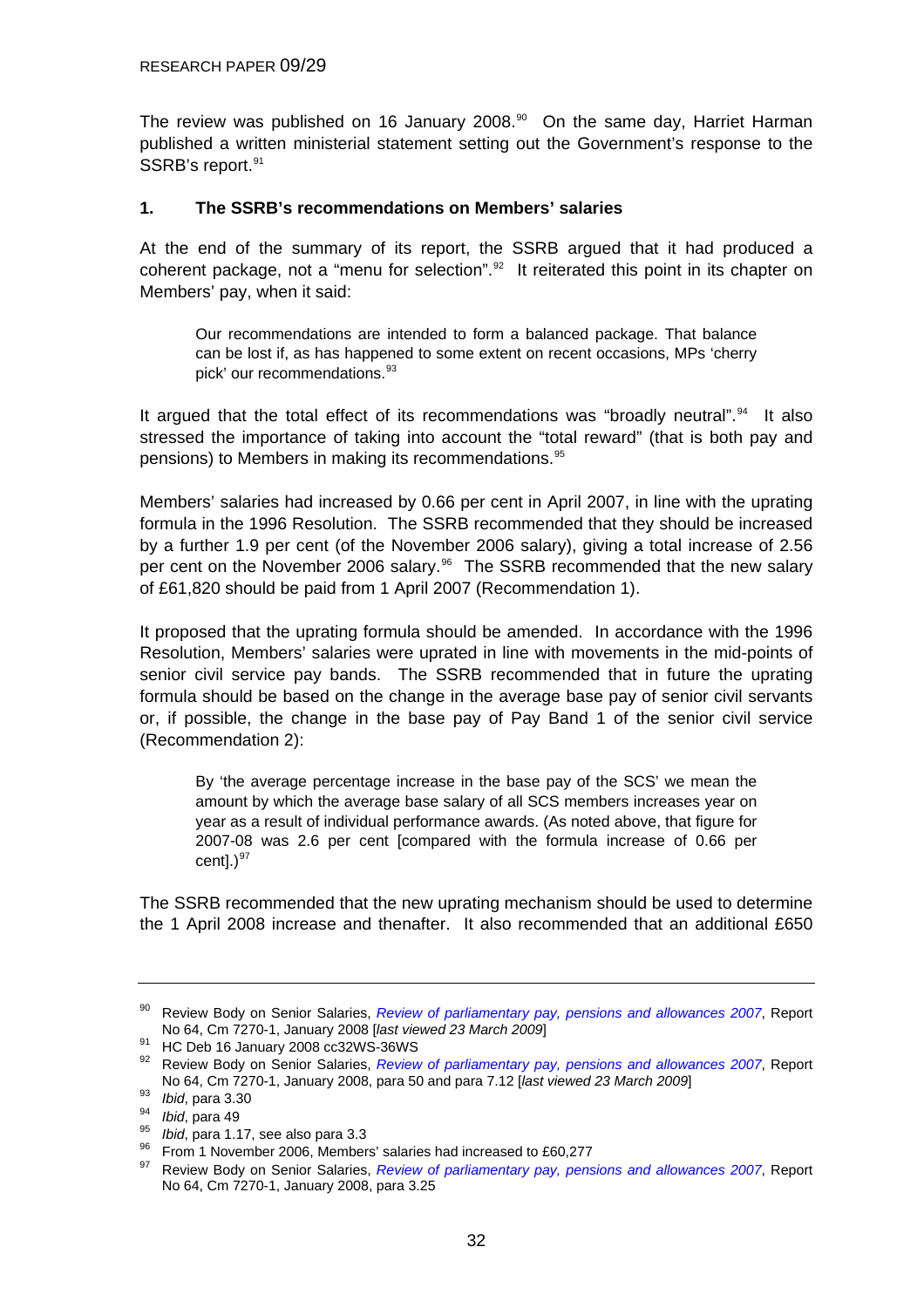<span id="page-32-0"></span>per annum should be paid in each of following three years (starting April 2008, April 2009 and April 2010), in addition to the formula-based uprating of Members' salaries (Recommendation 3).

It recommended that the SSRB should continue to review Members' pay and allowances on a regular basis but that these reviews should take place every four years, rather than every three years (Recommendation 4).

It recommended that in the period covered by the current review, the additional salaries of select and public bill committee chairmen should increase at the same rate as the basic Member's salary (Recommendation 5).

Details of the Government's response to the SSRB's review were given in a written ministerial statement published on the same day as the SSRB's review<sup>[98](#page-32-0)</sup> and is discussed in Section II.A.

### **F. Additional salaries for select and general committee chairmen**

### **1. Select committee chairmen**

On 30 October 2003, the House agreed to pay certain select committee chairmen an additional salary of £12,500, from the beginning of the 2003-04 Session, following a recommendation to that effect from the Review Body on Senior Salaries (SSRB).

In its report "Shifting the Balance", the Liaison Committee<sup>[99](#page-32-0)</sup> reviewed the 1979 select committee system. It expressed concern that members of select committees were "easily tempted" away from select committees by government or opposition appointments.[100](#page-32-0)

The Liaison Committee wanted to see "a better *balance* between the attractions of government office and service on select committees". It believed that the recommendations in its report could shift that balance, and one outcome would be that Members would "see service on select committees as a career path which, in terms of status and influence, will be a proper reward for their hard work and commitment".<sup>[101](#page-32-0)</sup>

It called for the position of chairmen to be considered and suggested that they received either an additional salary or were eligible for a higher Office Costs Allowance. It argued that these matters needed "entirely independent assessment" and invited the SSRB to consider the matter.<sup>[102](#page-32-0)</sup>

<sup>98</sup> HC Deb 16 January 2008 cc32WS-36WS

<sup>99</sup> A committee consisting of all Chairmen of select committees

<sup>100</sup> Liaison Committee, *Shifting the Balance: Select Committees and the Executive*, 2 March 2000, HC 300

<sup>1999-2000,</sup> xii, para 29 101 *Ibid*, xii, para 30 102 *Ibid*, xii-xiii, paras 31-34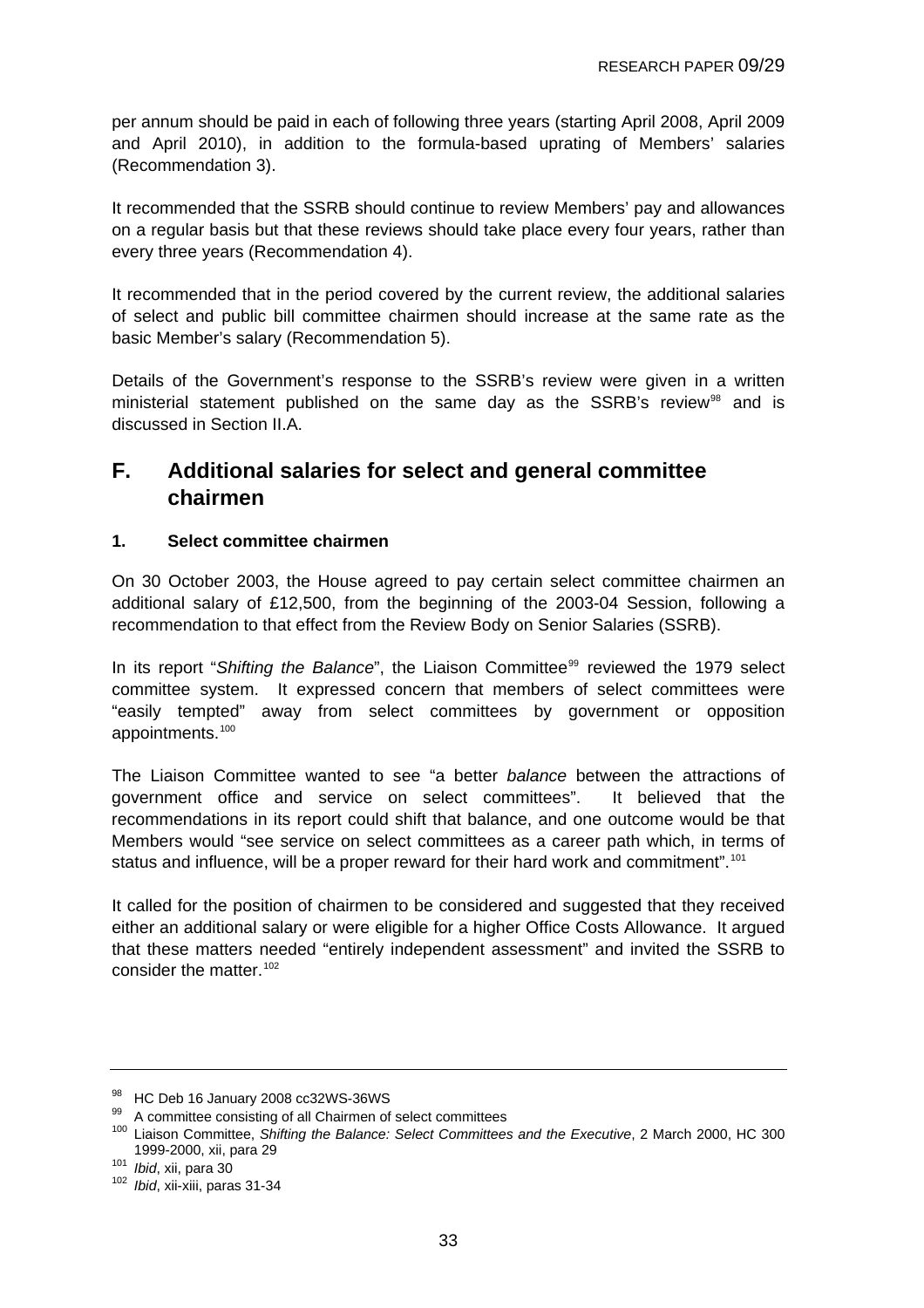<span id="page-33-0"></span>Both the Hansard Society's Commission on parliamentary scrutiny and the Commission to Strengthen Parliament, which was established by the then leader of the Conservative Party, William Hague, in 1999, recommended additional salaries for select committee chairmen.[103](#page-33-0)

In its 2002 report on select committees, the Modernisation Committee reviewed the debate on select committee work as an alternative career structure for Members of Parliament. It acknowledged that there was no consensus on whether select committee chairmen should receive salaries, within the House, among select committee chairmen, or even among members of the Modernisation Committee. It reached the following conclusion:

As long as Government office is the principal parliamentary role to be recognised by additional payment, it need not be surprising that the role of scrutiny should be regarded by the world as inferior. Accordingly **we recommend that the value of a parliamentary career devoted to scrutiny should be recognised by an additional salary to the chairmen of the principal investigative committees**. We envisage such committees including the departmental select committees and other major committees of scrutiny such as the Public Accounts Committee and the Public Administration Committee, together with the Deregulation and Regulatory Reform Committee, European Scrutiny Committee and Procedure Committee.

The appropriate body to assess what such an additional salary might be is the SSRB who make recommendations on parliamentary pay and allowances. However, we are unanimous in our view that the decision in principle of whether or not such an extra payment should be made is a matter for the House. When the House is given an opportunity to endorse the recommendations in this Report as a whole, there should be a specific opportunity to vote on the principle of payment to chairmen.<sup>[104](#page-33-0)</sup>

The House debated the Modernisation Committee's proposals for select committees, on 14 May 2002. It approved a motion that requested the SSRB to consider the level of remuneration for select committee chairmen by 199 votes to 158.<sup>[105](#page-33-0)</sup> Throughout the debate, various views on paying select committee chairmen were expressed.

The SSRB undertook a review.<sup>[106](#page-33-0)</sup> It found that:

… the Chairmen of departmental and scrutiny committees have jobs clearly bigger than those of most other MPs, and broadly equivalent in job weight terms to at least the median of Parliamentary Under-secretary, mitigated by their time commitment<sup>[107](#page-33-0)</sup>

<sup>103</sup> Hansard Society, *The Challenge for Parliament: Making Government Accountable*, (2001) paras 2.33- 2.34; Commission to Strengthen Parliament, *Strengthening Parliament*, July 2000, p36<br><sup>104</sup> Modernisation Committee, *Select Committees*, 6 February 2002, HC 224-I, 2001-02, 15 paras 41-42<br><sup>105</sup> HC Deb 14 May 2002 cc723-72

No 55, Cm 5673, Appendix A 107 *Ibid*, 6 para 2.16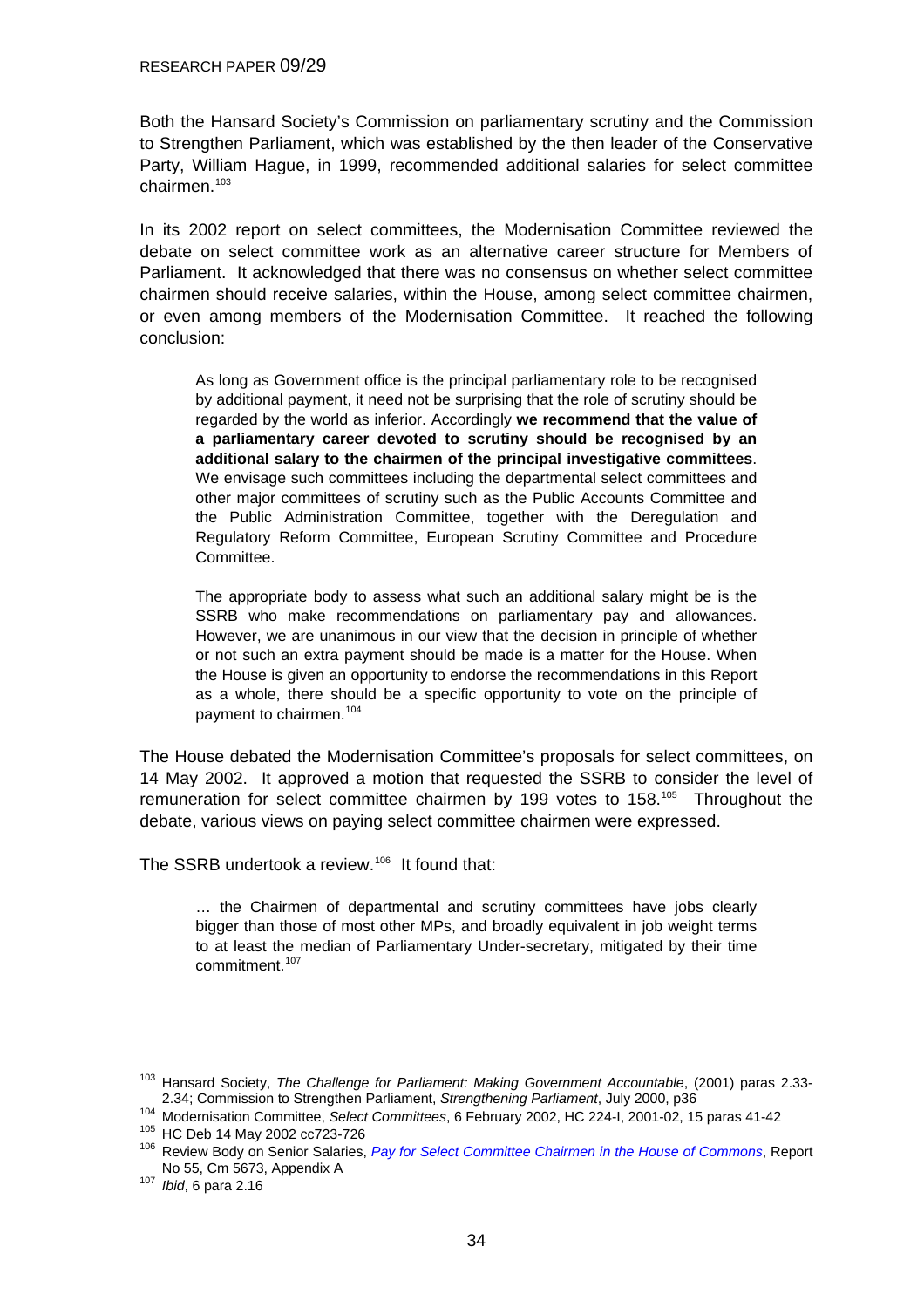<span id="page-34-0"></span>It made the following recommendations:

*Recommendation 1:* Payment should be made only to the Chairmen of the departmental Select Committees, and to the Chairmen of the externally focussed 'cross-departmental' committees such as the following: Environmental Audit, European Scrutiny, Human Rights, Public Accounts, Public Administration, Deregulation and Regulatory Reform, and Statutory Instruments. The final decision on which committees to include should be determined by the House itself. (Paragraph 2.21)

**Recommendation 2:** A single level of additional payment should be introduced for the Chairmen of the relevant committees. (Paragraph 2.24)

*Recommendation 3:* An extra payment of £12,500 per annum should be made to the Chairmen of the relevant committees, over and above their other parliamentary entitlements. (Paragraph 2.31)

*Recommendation 4:* The House of Commons should decide on whether or not Chairmen of the relevant committees should relinquish paid or conflicting outside interests. Such a decision should be made before introducing the extra payment for Chairmen. (Paragraph 2.34)<sup>[108](#page-34-0)</sup>

Having previously agreed in principle to pay select committee chairmen, and to limit their tenure to two parliaments, on any one committee, on 30 October 2003, the House agreed that the initial level of the additional salary should be £12,500, from the beginning of the 2003-04 Session, in line with the SSRB recommendation. The resolution made provision for the additional salary to increase, annually, from 1 April, in line with Members' salaries.<sup>[109](#page-34-0)</sup>

In line with a report from the Committee on Standards and Privileges,<sup>[110](#page-34-0)</sup> the House accepted that select committee chairmen could continue to have outside interests, subject to full declaration.

In October 2008, the Department of Resources informed Members that salaries would increase by 2.38 per cent, with effect from 1 April 2008. From that date, the additional salary for chairmen of select committees is £14,039.

From 1 April 2009, select committee chairmen's salaries will increase to £14,366.

Fuller details are provided in the Library Standard Note *Modernisation: Select Committees – pay for chairmen*. [111](#page-34-0)

<sup>108</sup> *Ibid*, ii<br><sup>109</sup> HC Deb 30 October 2003 cc504-505<br><sup>110</sup> Committee on Standards and Privileges, *Pay for Select Committee Chairmen*, 15 October 2003, HC 1150 2002-03, 4 111 House of Commons Library Standard Note SN/PC/2725, *[Modernisation: Select Committees – pay for](http://www.parliament.uk/commons/lib/research/briefings/snpc-02725.pdf)* 

*[chairmen](http://www.parliament.uk/commons/lib/research/briefings/snpc-02725.pdf)*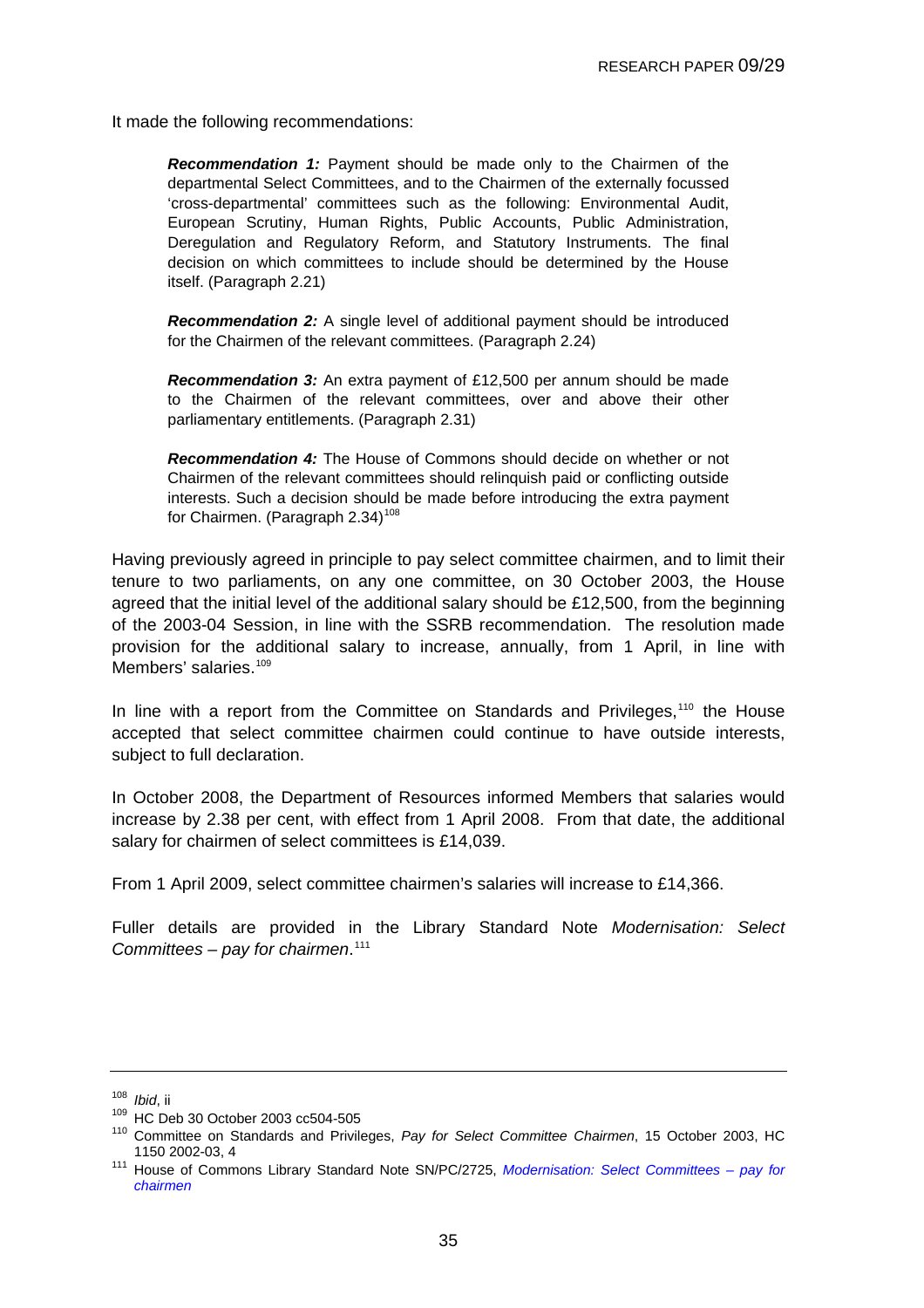### <span id="page-35-0"></span>**2. General Committee Chairmen**

From 1 November 2005, the Members of the Chairmen's Panel – who chair general committees – who are not chairmen of select committees have received additional salaries, depending on when they were first appointed to the Chairmen's Panel. The additional salary is uprated in line with changes in Members' pay and it is pensionable.

In October 2004, the SSRB was asked to consider the question of additional pay for standing committee chairmen.<sup>[112](#page-35-0)</sup>

It found that "the workload of Panel members is very variable", identified a number of reasons for this and presented some analysis of the time spent on Chairmen's Panel duties by its members.<sup>[113](#page-35-0)</sup> It also summarised the arguments it had received both for and against additional pay for standing committee chairmen, and concluded that:

On balance, we consider that a good case can be made for additional payment for at least those Chairmen of Standing Committees undertaking more substantial duties. Payment could support membership of the Panel as a possible step in a career path leading ultimately to the role of Deputy Speaker, or possibly even Speaker. However payment would also require a minimum time commitment on the part of the individual to be formalised, and some of the flexibility of the current arrangements, which has both advantages and disadvantages, would undoubtedly be lost. We now turn to consideration of the payment options.<sup>[114](#page-35-0)</sup>

It identified five different approaches to structuring the payment to reflect that, although the job weight of a standing committee chairman was the same as that of a select committee chairman, different members of Chairman's Panel were able to offer differing levels of commitment to the Panel. In summary its five approaches were:

- Option 1: Tiered structure, based on length of service (which, it noted, was "argued strongly for" by the Chairman of Ways and Means);
- Option 2: A two-tier Panel, with higher payment for members undertaking minimum time commitment;
- Option 3: Substantially reduced Panel, with higher uniform payment for all members;
- Option 4: Payment per session chaired; and
- Option 5: Uniform lower payment for all Panel members.

<sup>112</sup> Review Body on Senior Salaries, *[Pay for Standing Committee Chairmen in the House of Commons](http://www.ome.uk.com/downloads/Senior%20Salaries%20No%2060.pdf)*, Report No 60, Cm 6566, June 2005, Appendix A 113 *Ibid*, paras 2.5-2.6 114 *Ibid*, para 2.11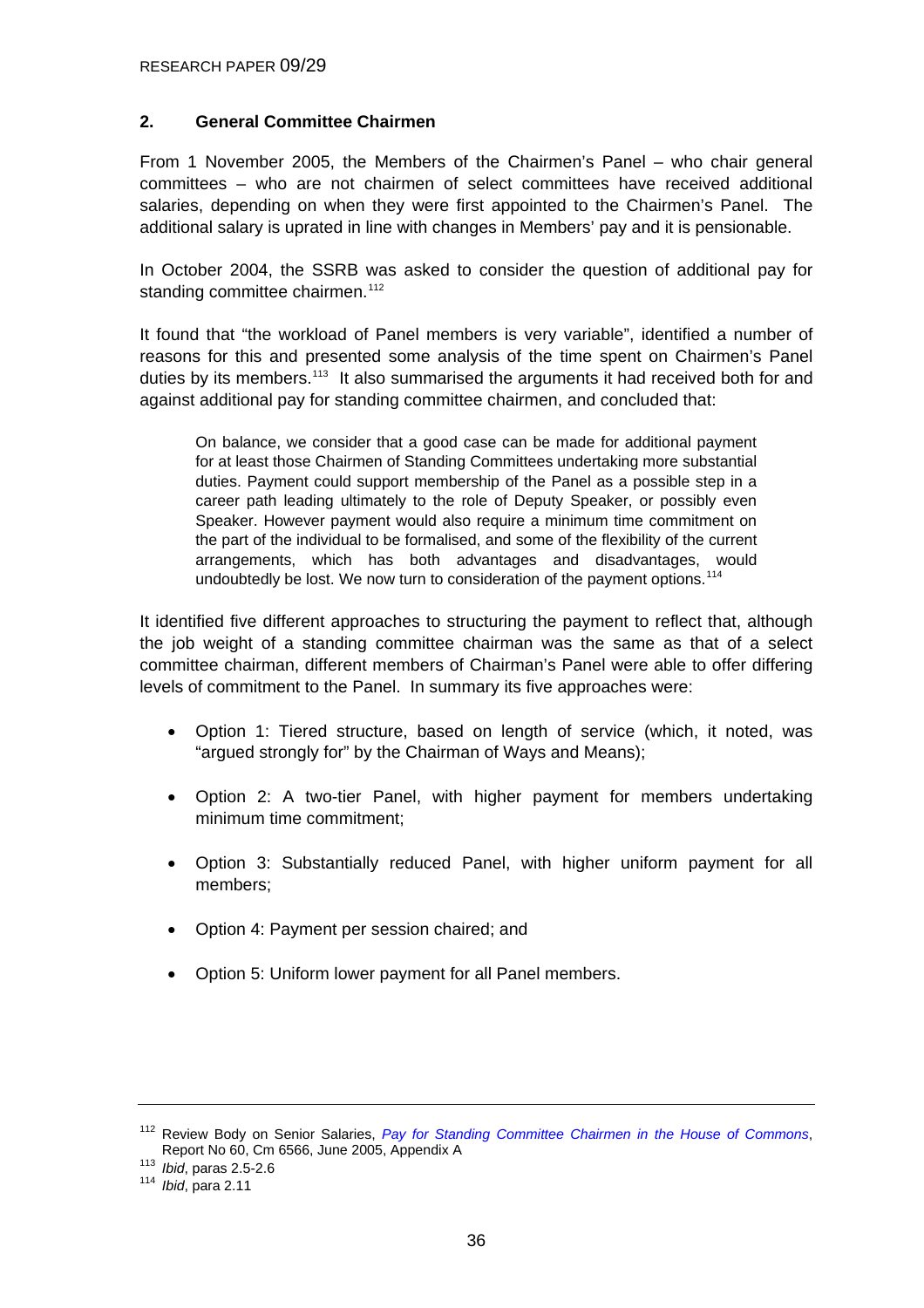<span id="page-36-0"></span>It provided an indication of the costs associated with the five options. It concluded that the two-tier Panel was, in its professional view, "the best way to match contribution and reward". It expressed a number of concerns about Option 1.<sup>[115](#page-36-0)</sup>

It made the following recommendations:

Recommendation 1: We recommend that whatever allowance structure is decided upon, the allowance(s) should be set by reference to the uprated level of the payment to Select Committee Chairmen (i.e. £13,107 as from 1 April 2005), and thereafter should be uprated annually on the same basis as the pay of MPs and Ministers generally, i.e. by reference to movement in the mid-point of Senior Civil Service pay bands.

Recommendation 2: We recommend that, like the additional payment for Select Committee Chairmen, the additional pay for Standing Committee Chairmen should be treated for pension's purposes in a similar way to Ministers' pay.

Recommendation 3: We recommend that it would not be appropriate for any Members of Parliament who both serve on the Chairmen's Panel and chair a Select Committee to receive payment in respect of both roles.

Recommendation 4: We recommend that before payment of Standing Committee Chairmen is introduced, the House should give consideration to the question of Chairmen's outside interests, and payment for activities outside the House.<sup>[116](#page-36-0)</sup>

In contrast to the position with pay for select committee chairmen, the House was not initially asked for an opinion on the merits of an additional salary for standing committee chairmen. Instead, the Government tabled a motion setting out an approach to introduce pay for standing committee with effect from 1 November 2005.

The motion allowed for a tiered structure of salary. It also allowed for past service to be taken into account in determining the initial level of additional salary, and for breaks in service to be discounted in calculating the additional salary.

The House debated the Government's proposals for paying the standing committee along with motions on the membership of various select committees and other House motions on 13 July 2005.

After rejecting an amendment, the House approved the Government's motion by 226 votes to 74.[117](#page-36-0)

The 2008/09 increase, payable from 1 April 2008, was announced in October 2008, following the review of Members' salaries by Sir John Baker. The additional salary rates for members of the Chairmen's Panel, in 2008/09, are as follows:

<sup>115</sup>*Ibid*, paras 2.27-2.29 116 *Ibid*, pp13-14 117 *Ibid* c924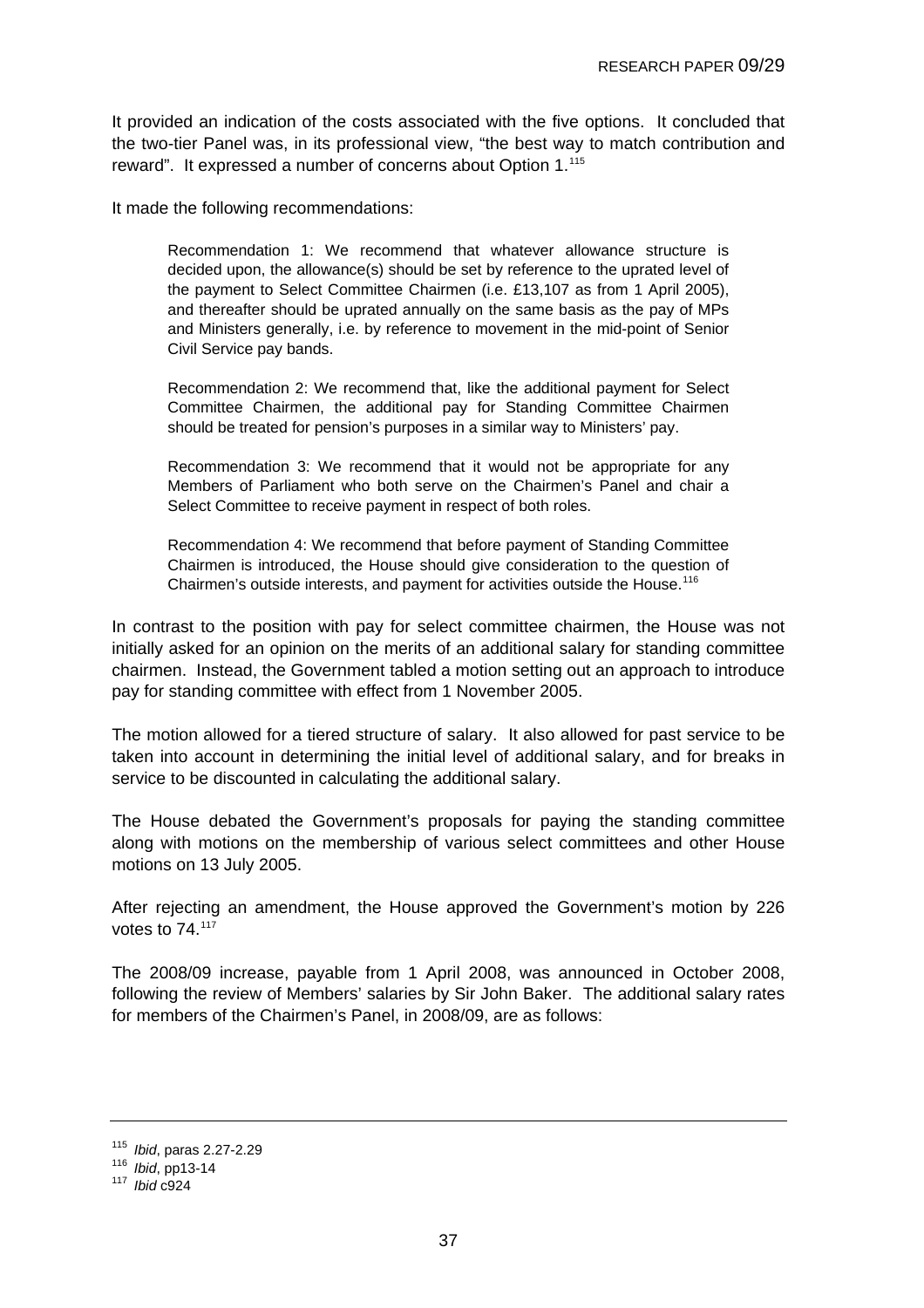| <b>Additional salary</b> |               |
|--------------------------|---------------|
| <b>Length of service</b> | (£ per annum) |
| Less than one year       | 2.802         |
| 1-3 years                | 7.862         |
| 3-5 years                | 10,669        |
| At least 5 years         | 14,039        |

<span id="page-37-0"></span>From 1 April 2009, the additional salary of a general committee chairman, which depends on length of service, will increase to the following rates:

|                    | <b>Additional salary</b> |
|--------------------|--------------------------|
| Length of service  | (£ per annum)            |
| Less than one year | 2,867                    |
| 1-3 years          | 8,045                    |
| 3-5 years          | 10,918                   |
| At least 5 years   | 14,366                   |

# **IV Members' pay 1911-1996**

This final section provides an overview of the developments in Members' pay since a system of remuneration was introduced by the Liberal Government in 1911. Changes in the level of Members' salaries, since they were introduced in 1911, are charted in the Table 2.

Salaries for Members of Parliament were first introduced in modern times in 1911. The salary was initially set at £400 per annum and stayed at that level until 1937, when it was increased to £600, although salaries were temporarily reduced between 1931 and 1935 because of the economic crisis.

Salaries were increased again in 1946, to £1,000 per annum, and in 1957, to £1,750. In 1953 a salary increase was recommended but not implemented, although a sessional allowance of £2 per sitting day was made available to Members.

In 1964 salaries were increased, in line with the Lawrence Committee recommendation, to £3,250 per annum.

It was not until the establishment of the Top Salaries review Body (TSRB) in 1971 that anything other than ad hoc reviews of Members' salaries took place.

The 1971 TSRB review recommended that Members' salaries should be set at £4,500. This recommendation was implemented and became effective from 1 January 1972.

The TSRB's second review of Members' salaries, in 1975, recommended that the salary increase to £8,000. However, although the Government accepted that the recommendation was "justified", it could not support its full implementation. Salaries were set at £5,750. They were increased in 1976, 1977 and 1978 in line with Government pay policies.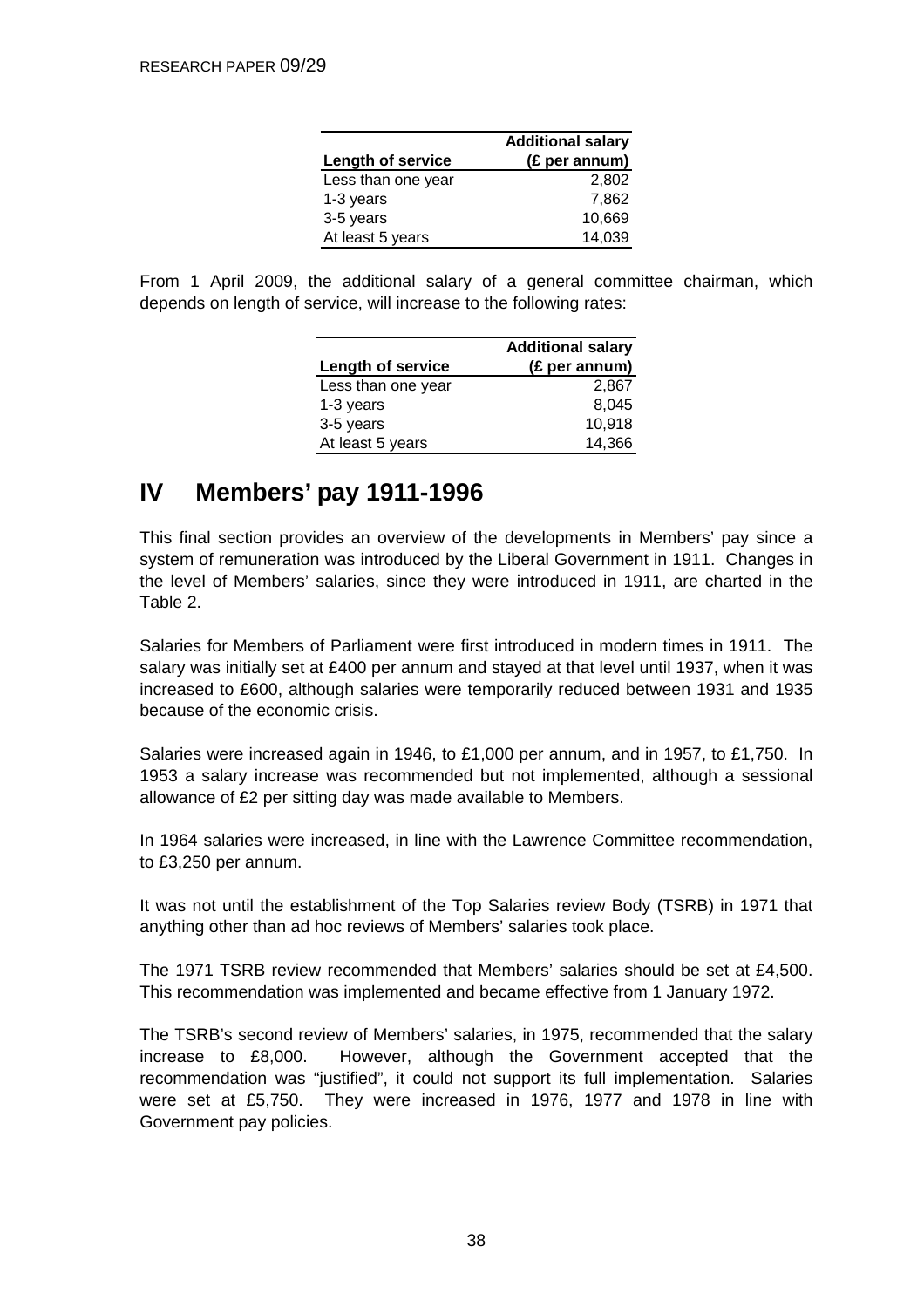The TSRB took as its starting point for its next review, in 1979, the £8,000 salary it had recommended in 1975. It recommended that Members' salaries should be set at £12,000 per annum, from 13 June 1979. The new Conservative Government accepted the recommendation but decided not to implement it in full until June 1981, although the TSRB would be asked to revise the proposed second payment.

It did that. But following the establishment of a select committee on Members' salaries, the TSRB did not put forward any new figures for the 1981 salary.

In 1983, the TSRB recommended that Members' salaries should be increased to £19,000. The Government suggested £15,090. The House agreed that Members' salaries should reach £18,500 from 1 January 1987 and from then on they should be linked a point on the Civil Service pay scale, subject to the approval of a new parliament.

In 1987, the new House of Commons made the linkage more explicit and salaries increased, to £22,548 from 1 January 1988, because they were linked to the grade earning £18,500 in 1983. Until changes to civil service pay structures in the early 1990s, the linkage mechanism continued to provide Members with annual increases in their salaries. However, in 1993 pay was frozen for Members, in line with public sector pay constraints. Pay increased in 1994, and a new formula was applied in 1995 and 1996, taking Members' pay to £34,085 in January 1996.

In July 1996, the Senior Salaries Review Body (SSRB) reviewed Members' pay and recommended that pay should be set at £43,000. It recommended a new method for annual uprating and a process of regular reviews. The House accepted these recommendations by resolution on 10 July 1996 and the system of annual increases and regular reviews – some recommending additional increases – continued until 2007/08.